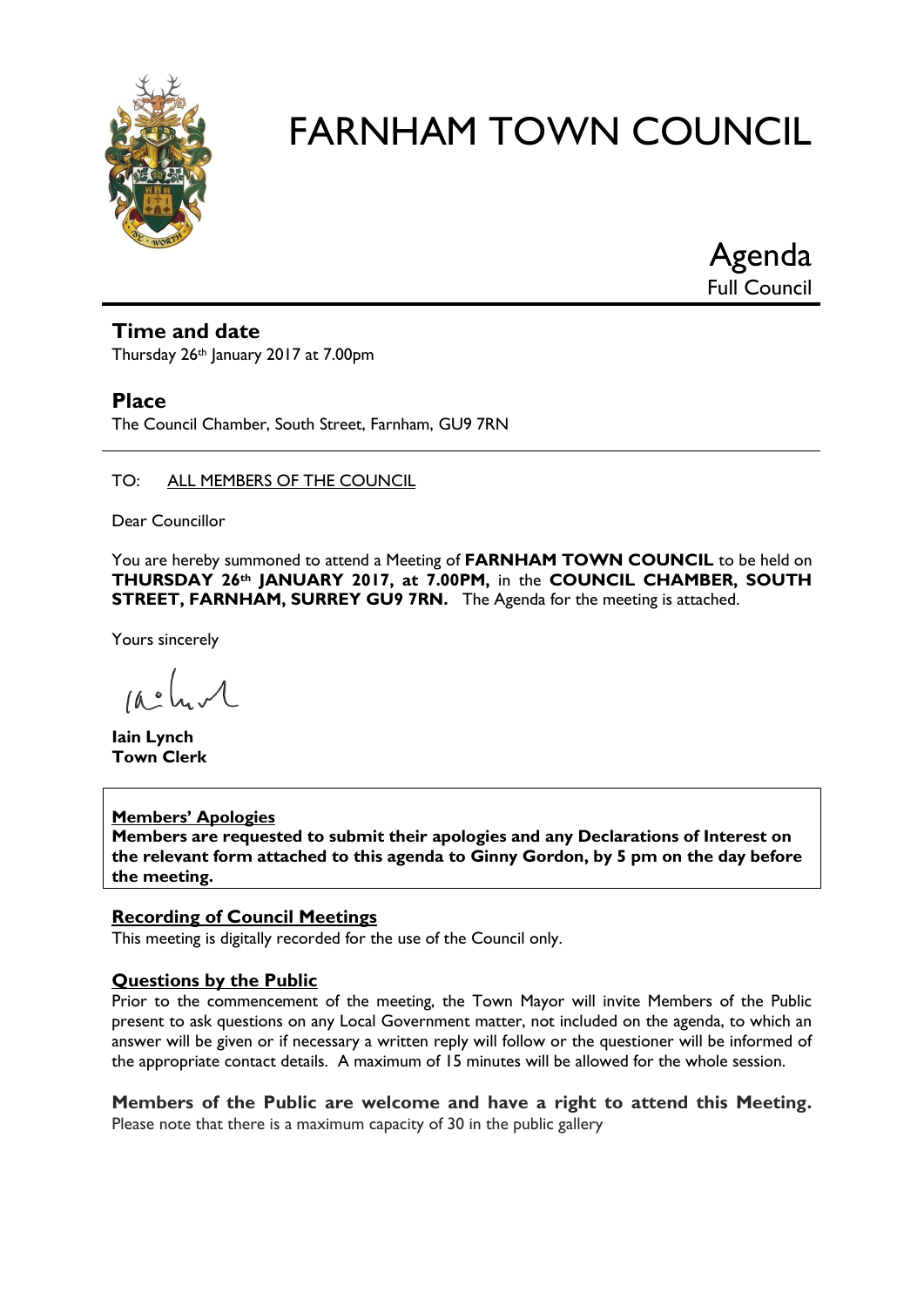

## Disclosure of Interests Form

Notification by a Member of a disclosable pecuniary interest in a matter under consideration at a meeting (Localism Act 2011).

*Please use the form below to state in which Agenda Items you have an interest.* 

*If you have a disclosable pecuniary or other interest in an item, please indicate whether you wish to speak (refer to Farnham Town Council's Code of Conduct for details)*

As required by the Localism Act 2011, I hereby declare, that I have a disclosable pecuniary or personal interest in the following matter(s).

FULL COUNCIL: 26<sup>th</sup> January 2017

Name of Councillor ……………………………………………………

|                          | <b>Nature of interest (please)</b><br>tick/state as appropriate)                       |              |                                                                           |
|--------------------------|----------------------------------------------------------------------------------------|--------------|---------------------------------------------------------------------------|
| Agenda<br><b>Item No</b> | I am a Waverley<br><b>Borough</b><br><b>Councillor/Surrey</b><br>County<br>Councillor* | <b>Other</b> | <b>Type of interest</b><br>(disclosable pecuniary<br>or Other) and reason |
|                          |                                                                                        |              |                                                                           |
|                          |                                                                                        |              |                                                                           |
|                          |                                                                                        |              |                                                                           |
|                          |                                                                                        |              |                                                                           |
|                          |                                                                                        |              |                                                                           |

#### \* Delete as appropriate

K:\COMMITTEES\Interests Forms\Declaration of Interests Form Jun 12 A4.doc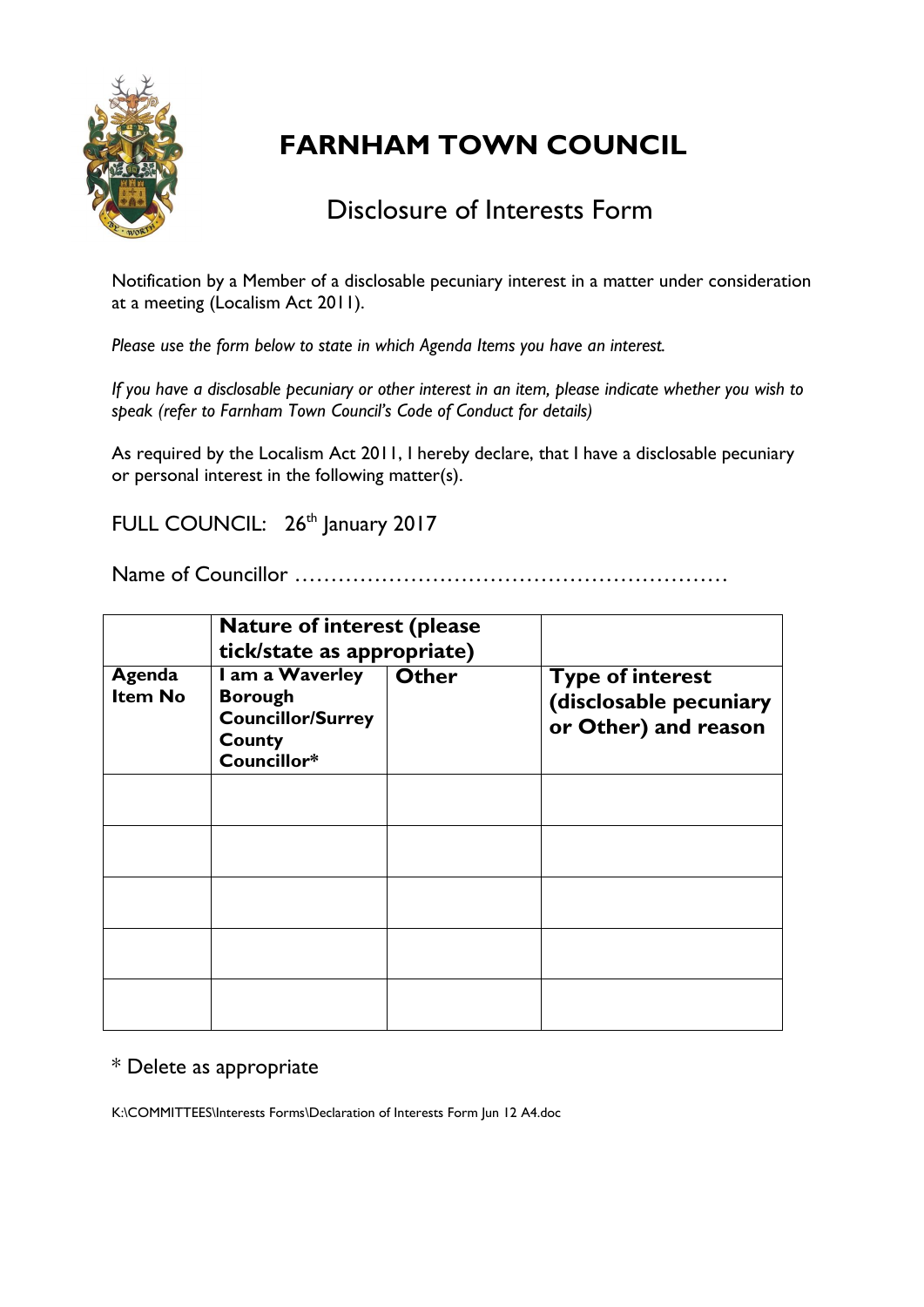

Agenda Full Council

#### **Time and date**

7.00pm on Thursday 26th January 2017

#### **Place**

The Council Chamber, South Street, Farnham

#### **Prayers**

Prior to the meeting prayers will be said in the Council Chamber by Pastor Michael Hall of the Farnham Pentecostal Church. Councillors and members of the public are welcome to attend.

#### **1 Apologies**

To receive apologies for absence.

#### **2 Disclosure of Interests**

To receive from members, in respect of any items included on the agenda for this meeting, any disclosable pecuniary interests in line with the Town Council's Code of Conduct or of any gifts and hospitality in line with Government legislation. *NOTES:*

- *(i) The following councillors have made a general non-pecuniary interest declaration in relation to being councillors of Waverley Borough Council: Councillors Cockburn, Fraser, Frost, Hargreaves, Hill, Hodge, Macleod, Mirylees, Potts, Ward and Williamson.*
- *(ii) The following councillor has made a general non-pecuniary interest declaration in relation to her being a councillor of Surrey County Council: Councillor Frost.*
- *(iii) Members are requested to make declarations of interest, on the form attached, to be returned to ginny.gordon@farnham.gov.uk by 5pm on the day before the meeting.*

*Members are reminded that if they declare a pecuniary interest they must leave before any debate starts unless dispensation has been obtained*

#### **3 Minutes Appendix A**

To sign as a correct record the minutes of the Farnham Town Council meeting held on Thursday 15th December 2016 .

#### **4 Questions and Statements by the Public**

In accordance with Standing Order 10.1, the Town Mayor will invite members of the public present to ask questions or make statements.

At the discretion of the Town Mayor, those members of the public, **residing or working** within the Council's boundary, will be invited to make representations or ask questions in respect of the business on the agenda, or other matters not on the agenda, for a maximum of 3 minutes per person or 20 minutes overall.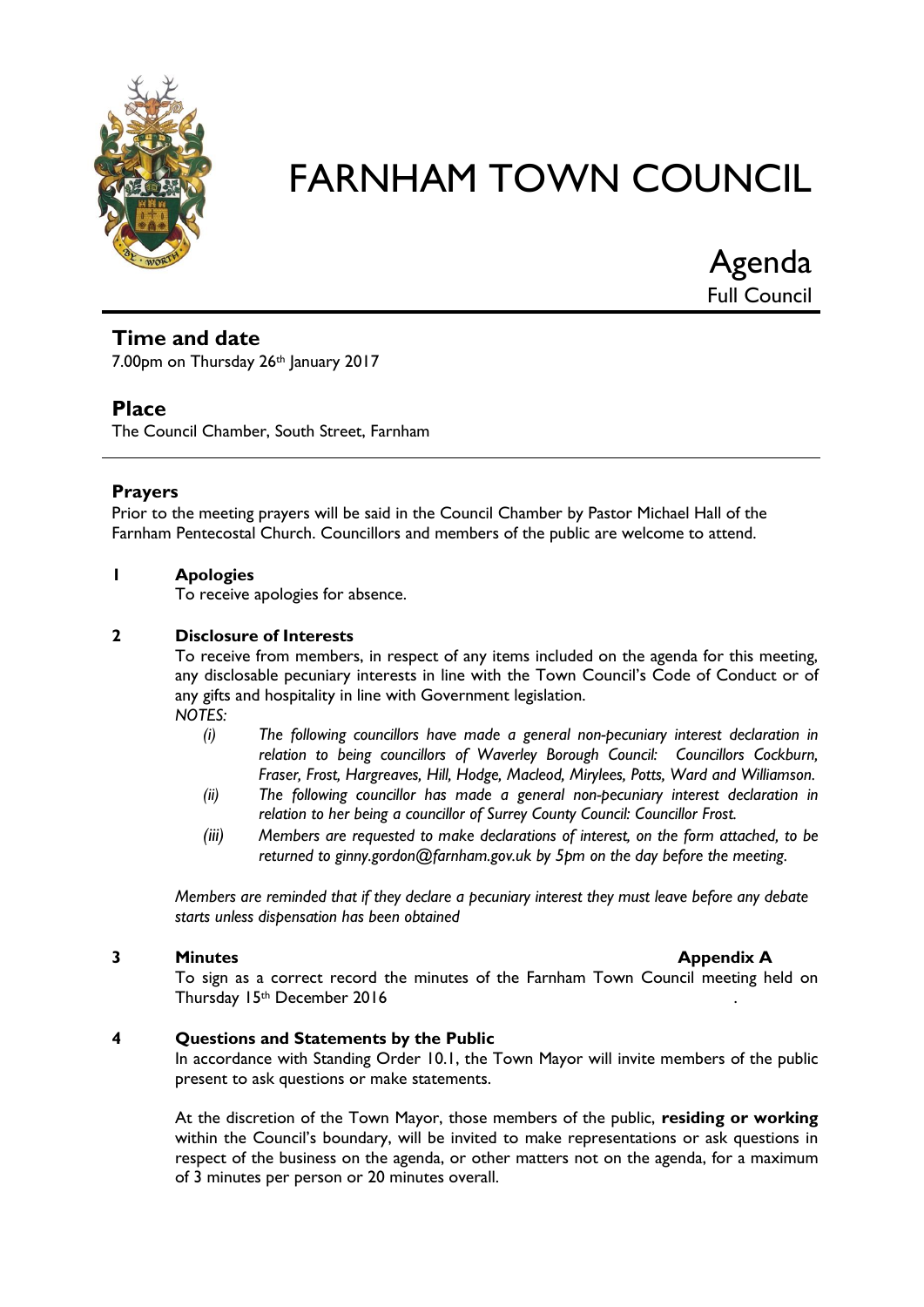#### **5 Town Mayor's Announcements**

To receive the Town Mayor's announcements.

#### **6 Questions by Members**

To consider any questions from councillors in accordance with Standing Order 9

#### **Part 1 – Items for Decision**

#### **Working Group Notes**

- **7** To receive the notes and any recommendations of the following Working Groups:
	- i) Tourism and Events held on 10<sup>th</sup> January 2017 **Appendix B**
	- ii) Community Enhancement held on  $11<sup>th</sup>$  January 2017 **Appendix C**
	- iii) Strategy and Finance held on 17<sup>th</sup> January 2017 **Appendix D**

#### **8 Planning and Licensing Applications**

To receive the minutes of the Planning & Licensing Consultative Group meetings held on: 9th January and 23rd January 2017. **Appendices E & F**

#### **9 Precept 2016/17 Appendix G**

To agree the precept for 2016/17.

#### **Part 2 – Items to Note**

#### **10 Actions taken under the scheme of delegation**

#### **11 Reports from other Councils**

To receive from Councillors any updates on matters affecting Farnham from Waverley Borough Council and Surrey County Council

#### **12 Reports from Outside Bodies**

To receive from Members any verbal reports on Outside Bodies.

#### **13 Date of next meeting**

To note the date of the next meeting of Full Council on 9th March 2016.

#### **14 Exclusion of the Press and Public**

TO PASS A RESOLUTION to exclude members of the public and press from the meeting at Part 3 of the agenda in view of any confidential items under discussion.

#### **Part 3 – Confidential Items**

#### **15 Services to Farnham Awards Exempt Appendix H**

To receive the recommendations of the Services to Farnham Awards Panel

#### **Council Membership:**

Councillors: John Ward ( Mayor), Mike Hodge (Deputy Mayor), David Attfield, David Beaman, Carole Cockburn, Paula Dunsmore, John Scott Fraser, Mrs Pat Frost, Jill Hargreaves, Stephen Hill, Sam Hollins-Owen, Mike Hyman, Andy Macleod, Kika Mirylees, Julia Potts, Susan Redfern, Jeremy Ricketts, John Williamson.

Note: The person to contact about this agenda and documents is Iain Lynch, Town Clerk, Farnham Town Council, South Street, Farnham, Surrey, GU9 7RN. Tel: 01252 712667.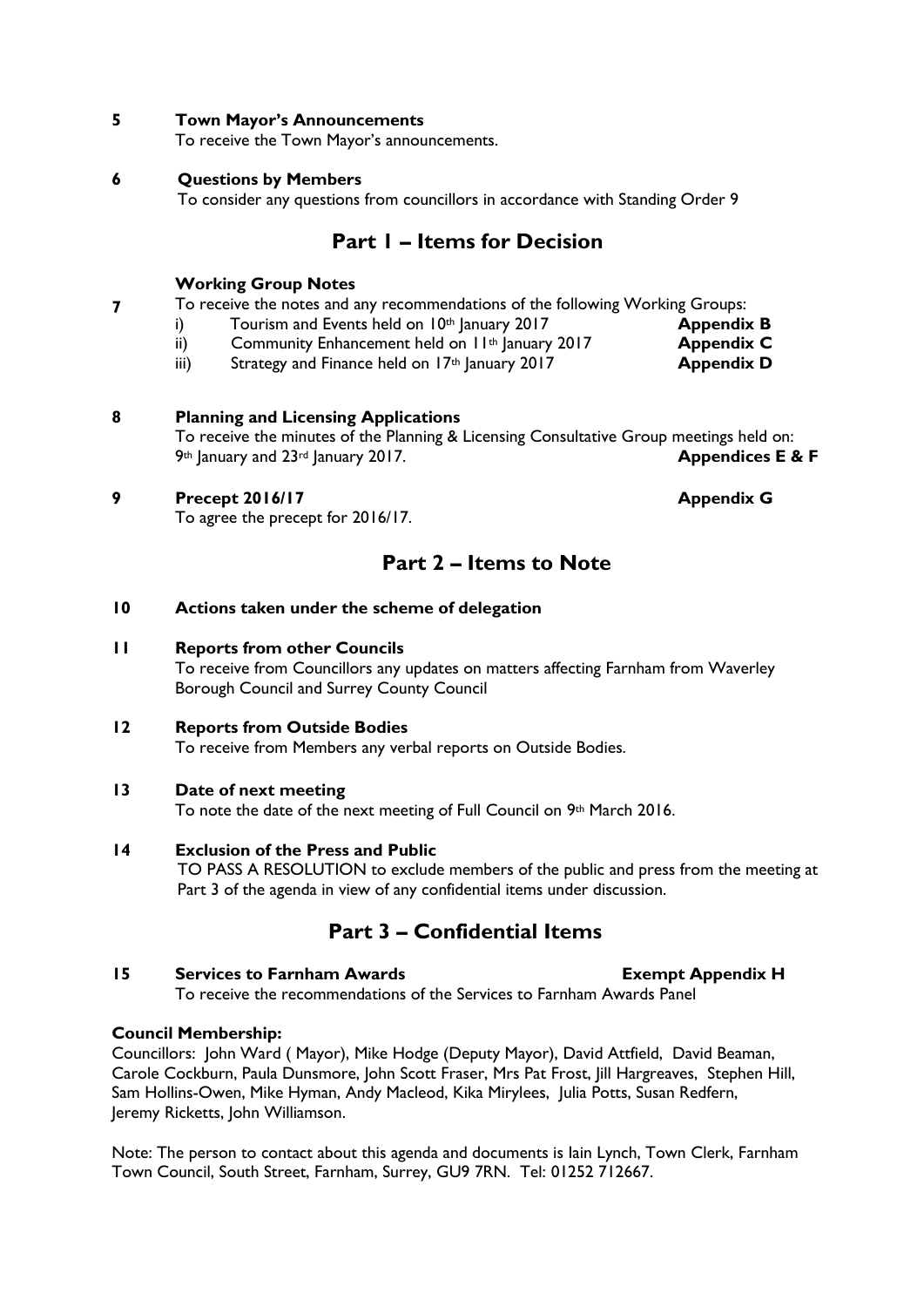



Council

#### **Time and date**

7.00pm on Thursday 15th December 2016

#### **Place**

The Council Chamber, South Street, Farnham

#### **Councillors**

- \* John Ward (Mayor of Farnham)
- \* Mike Hodge (Deputy Mayor)
- A David Attfield
- \* Carole Cockburn
- \* Paula Dunsmore
- \* John Scott Fraser
- \* Pat Frost
- \* Jill Hargreaves
- A Stephen Hill
- \* Sam Hollins-Owen
- \* Mike Hyman
- \* Andy Macleod
- \* Kika Mirylees
- \* Julia Potts
- \* Susan Redfern<br>\* Ieremy Rickett
- Jeremy Ricketts
- \* John Williamson

#### \* Present

A Apologies for absence

#### **Officers Present:**

Iain Lynch (Town Clerk) Ian Kershaw (Assistant Town Clerk)

There were two members of the public in attendance.

Prior to the meeting, prayers were said by the Reverend Michael Hopkins of the United Reformed Church, Farnham.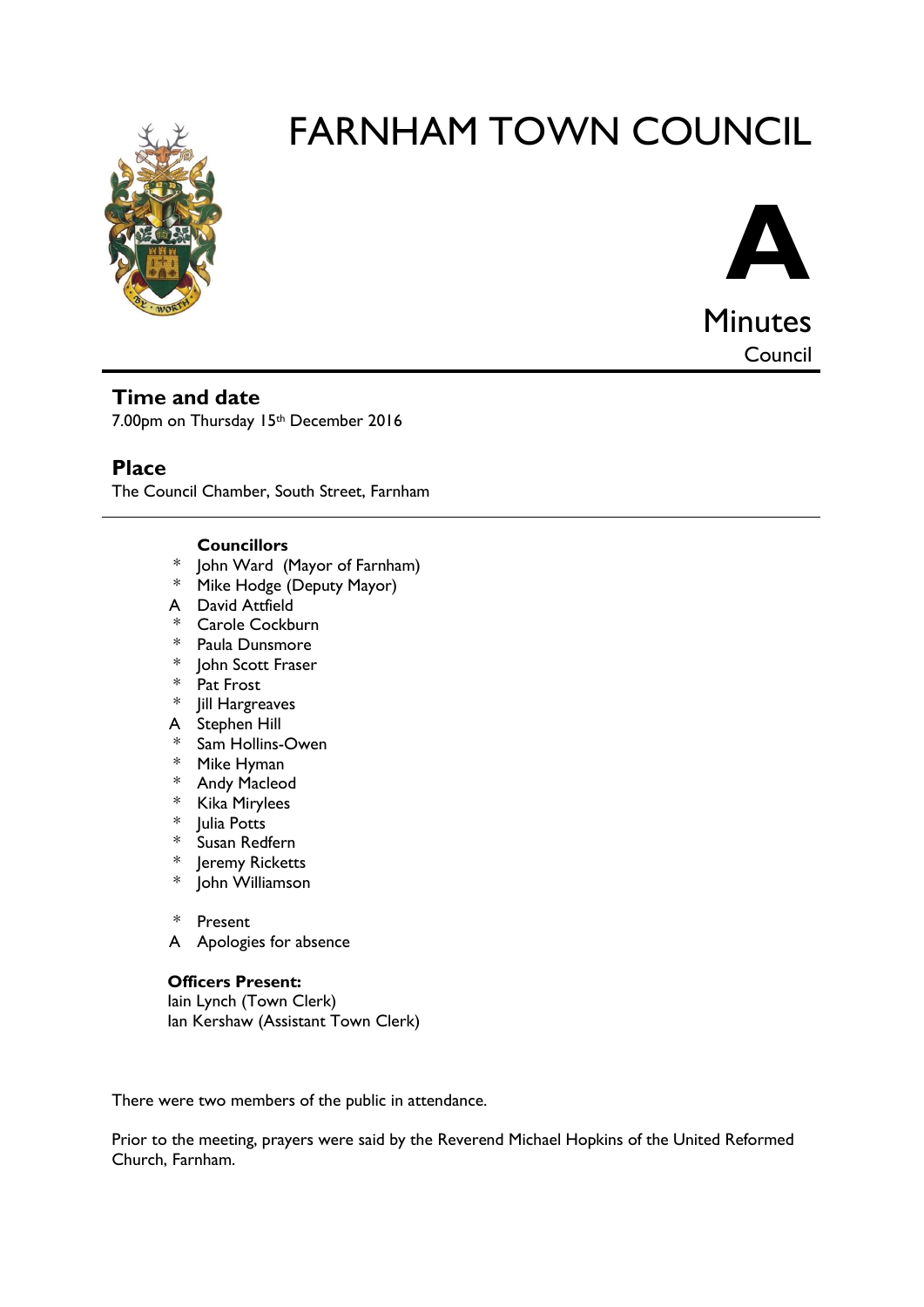#### C095/16 **Apologies for Absence**

Apologies were received from Councillors Attfield and Hill.

#### C096/16 **Minutes**

The Minutes of the Farnham Town Council Meeting held on Thursday 3rd November were agreed and signed by the Mayor as a correct record.

#### C097/16 **Declarations of interests**

Apart from the standard declarations of personal interest by councillors and by those who were dual or triple hatted by virtue of being elected to Waverley Borough Council or Surrey County Council no disclosures of interest relating to items on the agenda were made.

#### C098/15 **Questions and Statements by the Public**

There were none.

#### C099/16 **Town Mayor's Announcements**

- i) The Mayor had been pleased to attend a number of events which were all the largest of their kind held to date in Farnham, including the Roundtable fireworks display, the Schools Service of Remembrance, the Annual Remembrance Day service, and the Christmas Lights Switch On. The lights had been turned on by Olympian Rachel Morris who had subsequently been named world Paralympic rower of the year.
- ii) The Mayor had hosted a reception to thank the volunteers and home owners who had made the Heritage Open days such a success.
- iii) The Mayor had attended a reception for international students at Farnham Castle.
- iv) The Christmas Market had been a great success and the Mayor paid tribute to all involved in its organisation.
- v) The Civic Carol Service with the Farnham Youth Choir under its new conductor had been held at the United Reformed Church this year. This was a new venue and positive comments had been received.
- vi) The Mayor had enjoyed the annual Venison Dinner and thanked its Chairman Councillor Frost for a splendid evening.
- vii) The Mayor had been pleased to open the running track at Potters Gate School and attend the annual *Light Up A Life* service with the Phylis Tuckwell Hospice. He had also enjoyed a tour of the Royal Surrey County Hospital with seven other Mayors followed by a Carol Service.

#### **Part 1 – Items for Decision**

#### **Working Group Notes**

#### **Community Enhancement held on 23rd November 2016**

C100/16 Cllr Ricketts reported on the Community Enhancement Working Group held on 23 November. He advised that the Bloomin' Kids workshops over half–term had been successful and that "Guerrilla gardeners" had targeted hotspots around the Town. Areas for improvement from Britain in Bloom were noted and that improvements to Gostrey Meadow were being worked on with Waverley Borough Council. Members considered the budget for enhancements and agreed that some of the older planters should be replaced or upgraded. The In Bloom Awards hosted at Squire's Garden Centre had been a success as had the Autumn Bloomin' Big Pick. It was noted that Specsavers would be the corporate sponsor of Farnham in Bloom 2017.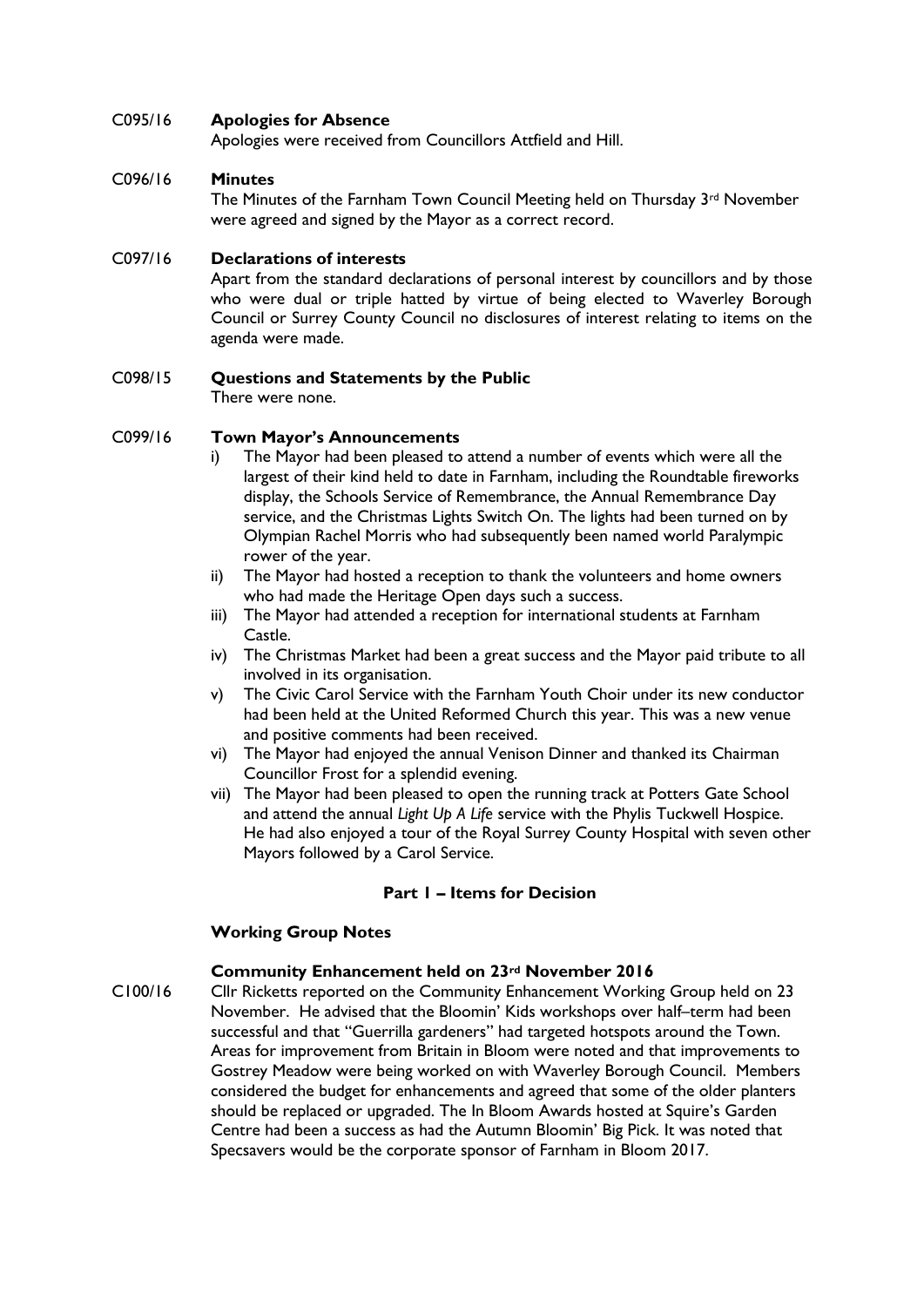The Town Council continued to pursue the issue of adequate waste collection and contractor performance with Waverley Borough Council.

#### **It was RESOLVED** *nem con* **that Farnham Town Council source and purchase additional heritage items/and planters up to a maximum value of £5000.**

C101/16 Council noted that the Allotment Liaison Group Meeting was in favour of taking out a group insurance policy to cover 'member liabilities' which would result in a small increase to allotment rents at around £2/3 per person. It was noted that some Councils charged an administration fee of £25 for new tenants. Other than these changes, it was agreed that allotment rents should remain the same for 2017.

#### **It was RESOLVED** *nem con* **that Farnham Town Council introduce an administration fee of £25 for new allotment holders.**

#### **Strategy and Finance held on 6th December 2016**

 $C102/16$  Cllr Cockburn reported on the Community Enhancement Working Group held on  $6<sup>th</sup>$ December. It was noted that all Working Groups bar the Cemetery and Appeals Working Group, had considered their budget allocations and agreed no significant variations would be required. However given the overall pressure on public and voluntary services, an increase of £15,000 in the Community Grants budget was recommended as well as increase in the New Initiatives Fund by £10,000 to help address a likely increase in demand for progressing new areas of activity. The Cemetery and Appeals Working Group had yet to meet however no significant alterations were expected in that business area.

> The Government had announced it would not be capping the Town/Parish sector this year though it would continue to scrutinise precepts.

> Changes in Band D Council Tax gave an uplift of some £4,500 from the increase in housing across the Town Council and that Waverley was proposing to pass on the Local Council Tax Support Funding for a further year, less 15%. A small increase in the staffing budget was proposed to reflect legislative changes. However Council noted that the decision in the previous financial year to pay the outstanding backfunding of the Pension Fund meant the Council as employer was now 100% funded. As a result of triennial review the Town Council was likely to see its contribution reduce and this would have a positive impact on the budget.

> Members considered the fees and charges proposed for 2017/18. There were no cross-the-board increases proposed. Members noted there was some changes in sponsors which happened from time to time and agreed there should be no general increase in contributions sought. Cemetery fees were proposed to remain the same. Fees for the Farmers' Market would be kept at existing levels for six months and then reviewed. In future it would be worth considering changing the basis of discounts for longer term bookings. It was noted that Council had agreed previously that there should be no further increases in allotment fees for the time being once the breakeven point was reached. There had been subsequent issues about insurance and Members had agreed that a group policy should be implemented covering all holders. Fees would be increased proportionately to cover this additional service. Fees for banners would stay the same.

> Members considered the latest budget position at the end of November 2016 and the draft budget for 2017/18 by committee and by account code. Insurance costs were increased to anticipate increased charges at the end of the Town Council's current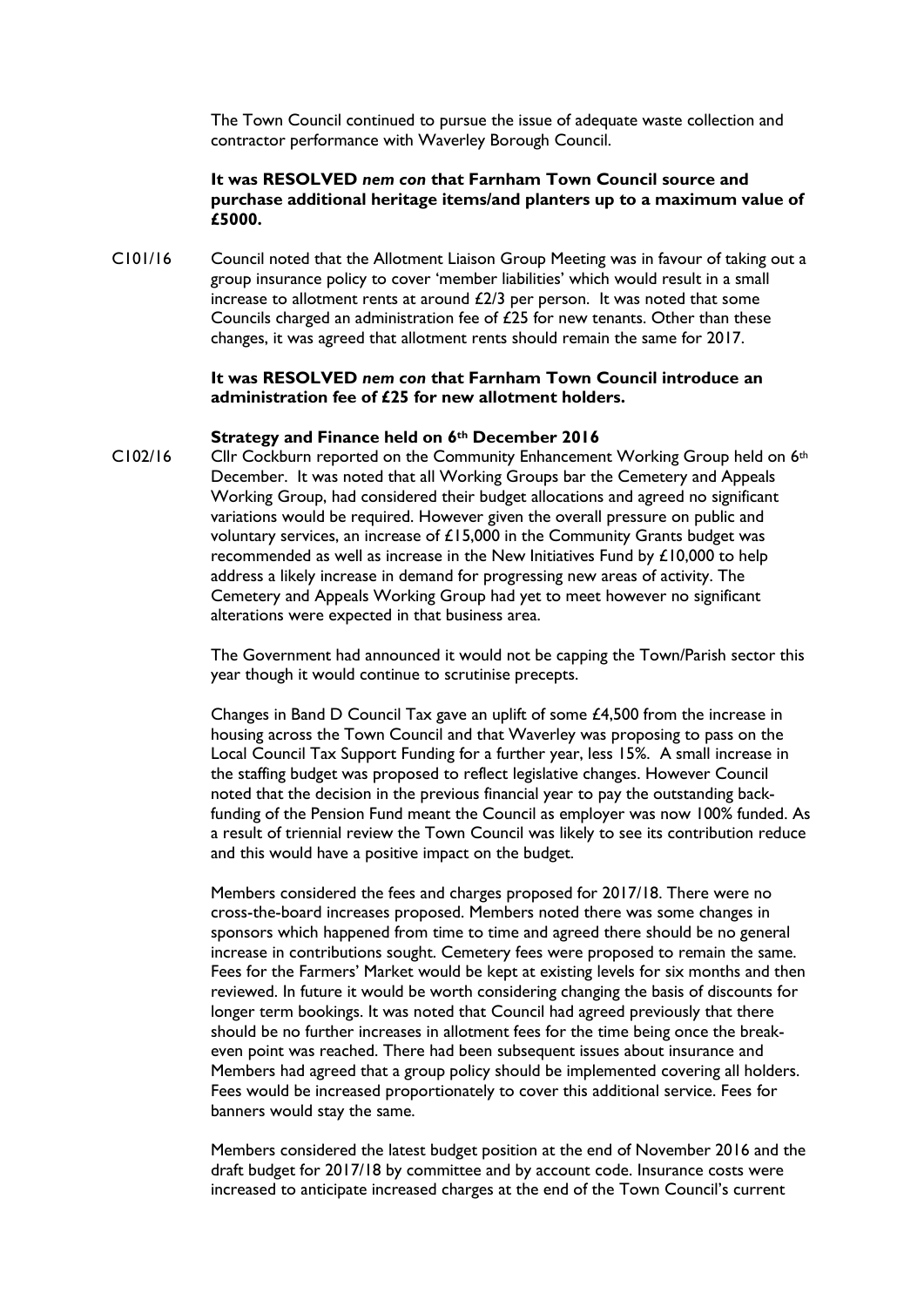three year deal and to provide contingency for ongoing claims. Additional budget for the website anticipated new plug-ins that were required. Cllr Fraser said that he was grateful for the detailed budget notes which had answered all his queries.

- C103/16 It was noted that the Town Council would have a new External Auditor from the next financial year. These were to be appointed from a new national framework.
- C104/16 Members noted that the public Hearing for the Farnham Neighbourhood Plan had taken place on 25<sup>th</sup> November. The Examiner had said he would take account of the points made at the hearing along with representations submitted during the consultation and his observations from site visits. He would then conclude whether the Neighbourhood Plan met the required Basic Conditions and could go forward for Referendum. He would announce the conclusion of his Examination after Christmas.
- C105/16 Cllr Cockburn advised that the Council Depot had been burgled and additional security had been implemented. She also advised that the programme of repairs to West Street and Badshot Lea Cemeteries was on track and that tender for Hale Chapels was being drawn up.
- C106/16 Cllr Cockburn informed Council that the risk assessments had been considered by the various Working Groups and that a further report was expected with the revised annual action plan following the external health and safety visit.

#### **It was RESOLVED** *nem con* **that:**

- **i) the fees and charges for burials and cemeteries be maintained at the current level;**
- **ii) the fees charged for the farmers' market remains unchanged until June 2017 at £35 with a review of the charges and discount arrangement to be undertaken and discussed with representatives of the producers;**
- **iii) the allotment fees be kept at the same level but that the cost of the combined insurance policy be added to the fees once arranged;**
- **iv) the budget for banners continue to be cost neutral;**
- **v) the charges for use of the ancillary services be maintained in 2017/18; and**
- **vi) the budget detail by centre 2017/18; the budget detail by combined account code 2017/18; and budget notes as set out to the agenda be adopted subject to a £10,000 uplift in the budget for New Initiatives.**

#### **Tourism and Events**

C107/16 Although there had not been a meeting of the Tourism and Events Working Group Cllr Hargreaves wanted to record her thanks to those who had worked tirelessly to make the Christmas programme so successful including Helena Jarman, the Town Clerk and other officers, the Rowledge Guides for being elves at the Christmas Market and all councillors who had volunteered to help at the various event.

#### **Planning and Licensing Applications**

C108/16 Cllr Williamson introduced the notes of the Planning and Licensing Consultative Working Group meetings held on 14<sup>th</sup> and 28<sup>th</sup> November 2016. It was noted that further to Minute C084/16 Members had reconsidered application *WA/2015/1694*  Knowle Farm, Old Park Lane, Farnham, and maintained the Town Council's original objection.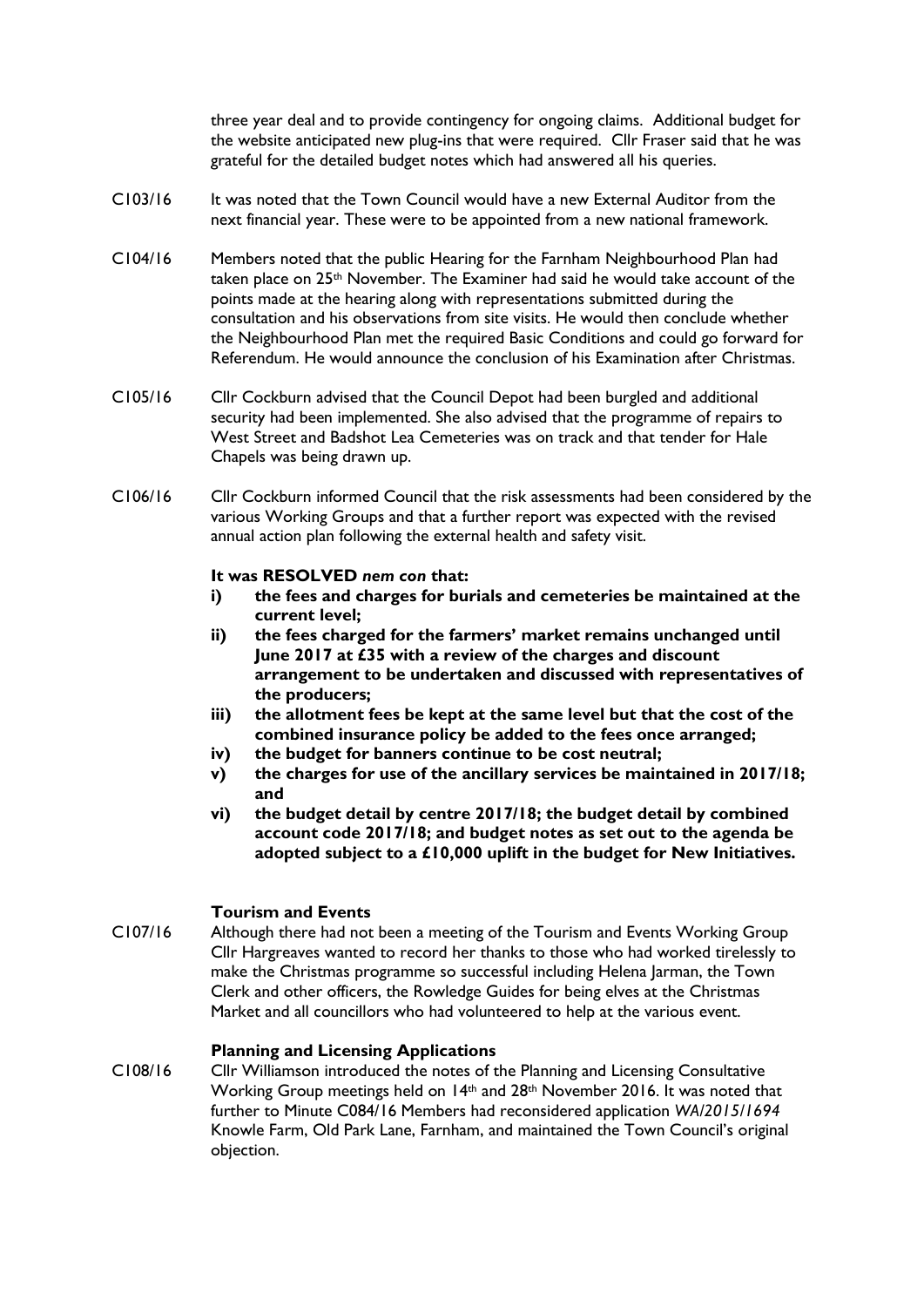C109/16 The Working Group considered that the parking of construction vehicles should be controlled by conditions on planning permissions and it may be worth the Town Council asking Waverley Borough Council for more stringent conditions to be applied where roads were more restricted, both in terms of the timing and size of vehicles parking.

#### **Part 2 – Items to Note**

C110/16 **Actions taken under Scheme of Delegation** There were none to report

## C111/16 **Reports from other Councils**

There were no reports from other councils.

#### C112/16 **Reports from Outside Bodies**

Councillor Hodge reported that he had been unable, through illness, to attend the Blackwater Valley Partnership Annual Meeting in November but would circulate the Minutes when they were published.

C113/16 Following a discussion on how matters from external organisations could be taken forward, it was agreed that the Town Clerk review the list of external bodies on which the Town Council was represented to ensure they were routinely reported into the relevant Town Council Working Group.

#### **Part 3 – Confidential Items**

- C114/16 There were no confidential matters for discussion.
- C115/16 **Date of next Meeting** The date of the next Council Meeting was agreed as Thursday 26<sup>th</sup> January 2017.

The Town Mayor closed the meeting at 7:45pm.

Date Chairman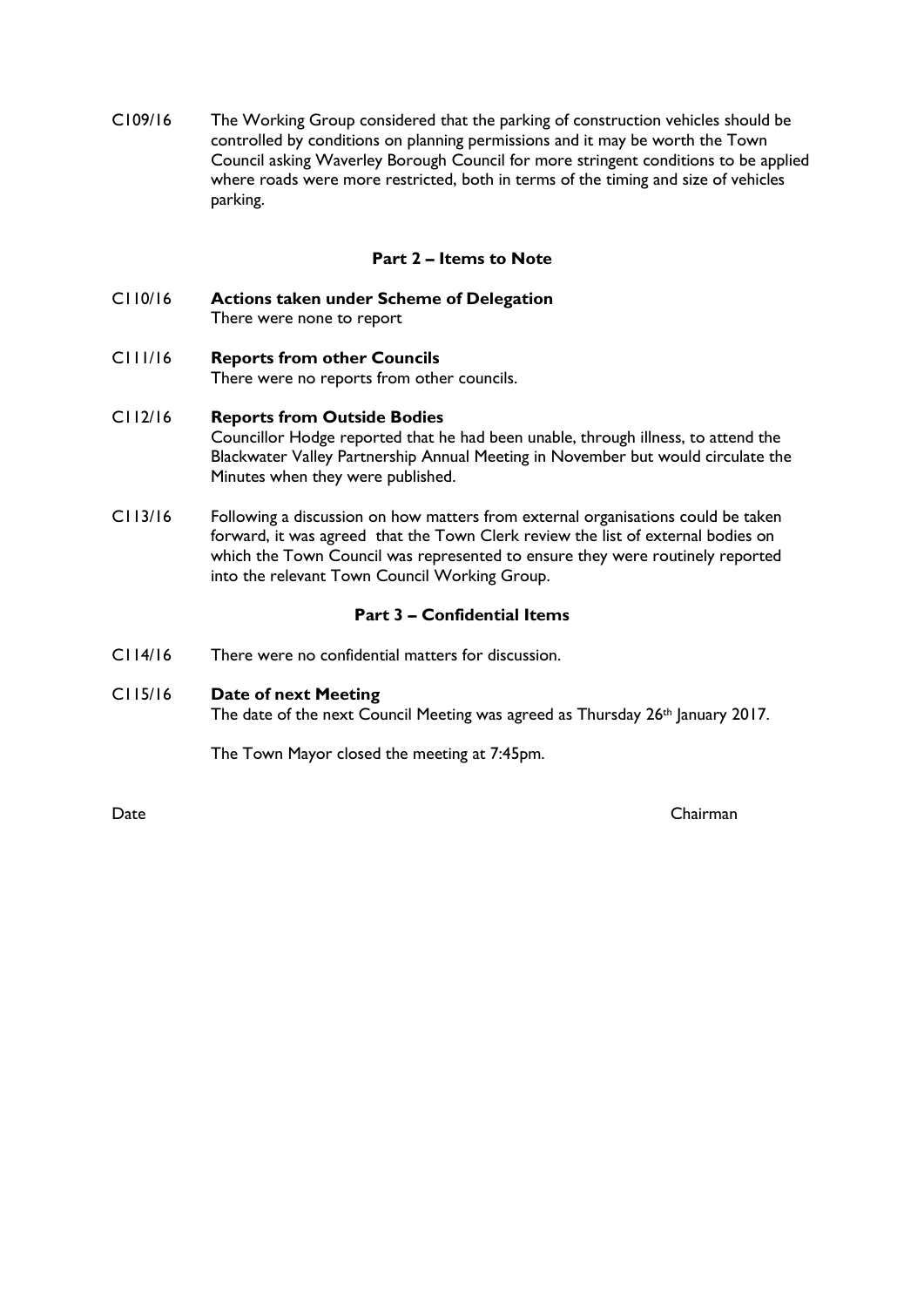|             | Printed on: 20/01/2017                  |                                                 | <b>Farnham Town Council</b>                |                   |               |
|-------------|-----------------------------------------|-------------------------------------------------|--------------------------------------------|-------------------|---------------|
| At: $08:52$ |                                         | <b>Budget Detail - By Combined Account Code</b> |                                            | <b>Annex I</b>    |               |
|             |                                         |                                                 |                                            |                   |               |
|             |                                         |                                                 | Note: Farnham Town Council DRAFT 2017-2018 |                   |               |
|             |                                         | 2015-16                                         | 2016-17                                    |                   | 2017-18       |
|             |                                         |                                                 | Revised                                    |                   |               |
|             |                                         | Actual                                          | <b>Budget</b>                              | <b>Actual YTD</b> | <b>Budget</b> |
|             | <b>Budget Expenditure</b>               |                                                 |                                            |                   |               |
| 5000        | <b>Transfers To EM Reserves</b>         | 103,000                                         | 0                                          | 0                 | 0             |
| 5005        | <b>Transfers From EM Reserves</b>       | $-66,000$                                       | 0                                          | 0                 | 0             |
| 9999        | Discount                                | 0                                               | 0                                          | 0                 | 0             |
|             |                                         |                                                 |                                            |                   |               |
|             | <b>Other Cost/Income</b>                | 37,000                                          | $\mathbf 0$                                | $\mathbf 0$       | $\mathbf 0$   |
|             | <b>Budget Expenditure</b>               |                                                 |                                            |                   |               |
| 4000        | <b>Salaries</b>                         | 437,130                                         | 511,000                                    | 344,681           | 525,050       |
| 4001        | Agency/Contract Staffing                | 51,225                                          | 72,000                                     | 71,947            | 62,000        |
| 4002        | <b>Actuarial Contribution</b>           | 59,000                                          | 8,000                                      | 0                 | 8,000         |
| 4003        | <b>Contracted Services</b>              | 15,493                                          | 13,500                                     | 13,352            | 20,500        |
| 4020        | <b>Additional Staffing &amp; Events</b> | 9,768                                           | 7,800                                      | 5,936             | 7,500         |
| 4025        | Farmers' Market Supervision             | 1,320                                           | 1,500                                      | 990               | 1,500         |
| 4030        | <b>Staff Training</b>                   | 3,483                                           | 5,800                                      | 1,452             | 5,800         |
| 4041        | <b>Staff Travel</b>                     | 835                                             | 2,000                                      | 554               | 2,000         |
| 4050        | <b>Staff Recruitment/Advertising</b>    | 1,404                                           | 1,500                                      | 1,721             | 1,500         |
| 4070        | <b>Protective Clothing</b>              | 1,120                                           | 1,000                                      | 277               | 1,000         |
| 4100        | Rent                                    | 0                                               | 0                                          | 0                 | 0             |
| 4110        | Rates, rent                             | 32,726                                          | 38,000                                     | 25,396            | 38,000        |
| 4115        | <b>Water Charges</b>                    | 2,616                                           | 6,150                                      | 2,843             | 5,150         |
| 4120        | <b>Energy Costs</b>                     | 8,402                                           | 10,450                                     | 6,476             | 10,450        |
| 4130        | Insurance                               | 9,548                                           | 12,500                                     | 10,068            | 15,600        |
| 4140        | Office Costs                            | 3,473                                           | 2,200                                      | 3,085             | 2,250         |
| 4170        | Property Maintenance/Refurbish          | 87,445                                          | 82,000                                     | 32,450            | 82,000        |
| 4175        | Graffiti Removal                        | 6,596                                           | 7,500                                      | 3,300             | 7,000         |
|             |                                         |                                                 |                                            |                   |               |

Continued on Page 2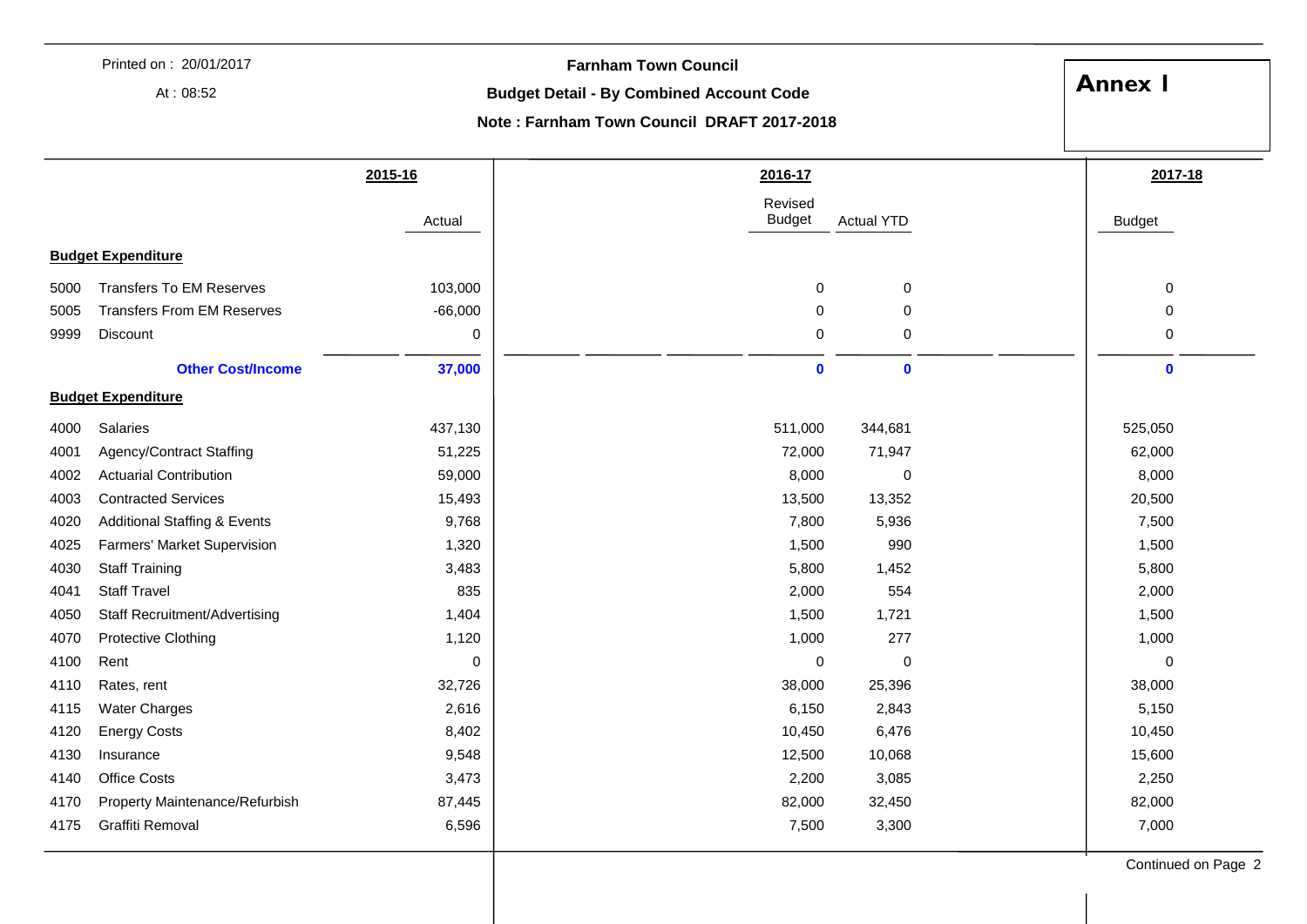At : 08:52

#### **Farnham Town Council**

Page No 2

#### **Budget Detail - By Combined Account Code**

#### **Note : Farnham Town Council DRAFT 2017-2018**

|                                                | 2015-16     | 2016-17                  |                   | 2017-18       |
|------------------------------------------------|-------------|--------------------------|-------------------|---------------|
|                                                | Actual      | Revised<br><b>Budget</b> | <b>Actual YTD</b> | <b>Budget</b> |
| Cleaning consumables<br>4176                   | 4,705       | 9,200                    | 3,104             | 6,200         |
| <b>Equipment Maintenance</b><br>4181           | 3,583       | 3,500                    | 3,689             | 4,000         |
| <b>Equipment Purchase</b><br>4182              | 6,705       | 3,000                    | 2,888             | 4,000         |
| <b>CCTV</b><br>4190                            | 6,232       | 7,500                    | 2,460             | 7,500         |
| Alarms - Fire, Security<br>4195                | 1,524       | 4,750                    | 4,284             | 4,750         |
| <b>Crime Prevention</b><br>4196                | 0           | 500                      | 0                 | 500           |
| Waste Disposal<br>4205                         | 2,550       | 3,050                    | 1,991             | 3,050         |
| Grave Digging<br>4210                          | $\mathbf 0$ | $\Omega$                 | 0                 | 0             |
| <b>Friends Of Cemeteries</b><br>4215           | $\mathbf 0$ | $\Omega$                 | 0                 | 0             |
| Buy back of EROB<br>4217                       | 58          | 0                        | $\mathbf 0$       | 0             |
| Memorials & Plaques<br>4220                    | 49          | 0                        | 478               | 0             |
| <b>Cemetery Memorial Maintenance</b><br>4225   | 3,289       | 5,000                    | 1,465             | 5,000         |
| Vehicle Costs - Fuel<br>4300                   | 3,864       | 7,000                    | 3,295             | 7,000         |
| Vehicle Costs - LPG<br>4301                    | 741         | 1,500                    | 391               | 1,500         |
| Vehicle Costs - Maintenance<br>4302            | 4,214       | 3,000                    | 2,353             | 3,000         |
| Vehicle Costs - Road Tax<br>4303               | 495         | 750                      | 18                | 750           |
| New Vehicles/Machinery<br>4310                 | 32,171      | 0                        | 0                 | $\mathbf 0$   |
| 4400<br>Stationery                             | 3,126       | 4,800                    | 2,265             | 4,275         |
| Photocopying Charges<br>4410                   | 4,179       | 6,000                    | 2,496             | 5,700         |
| Publications, books etc<br>4411                | 484         | 750                      | 110               | 700           |
| Printing & Design (External)<br>4415           | 16,095      | 18,000                   | 13,284            | 17,200        |
| 4425<br>Advertising                            | 10,234      | 8,000                    | 9,710             | 11,500        |
| Publicity and newsletter<br>4426               | 8,794       | 4,500                    | 1,137             | 4,500         |
| Telephones<br>4440                             | 6,371       | 8,300                    | 4,307             | 8,000         |
| Postages & Distribution<br>4455                | 8,648       | 12,000                   | 5,213             | 12,000        |
| <b>Subscriptions &amp; Memberships</b><br>4460 | 5,948       | 6,050                    | 4,908             | 6,900         |

Continued on Page 3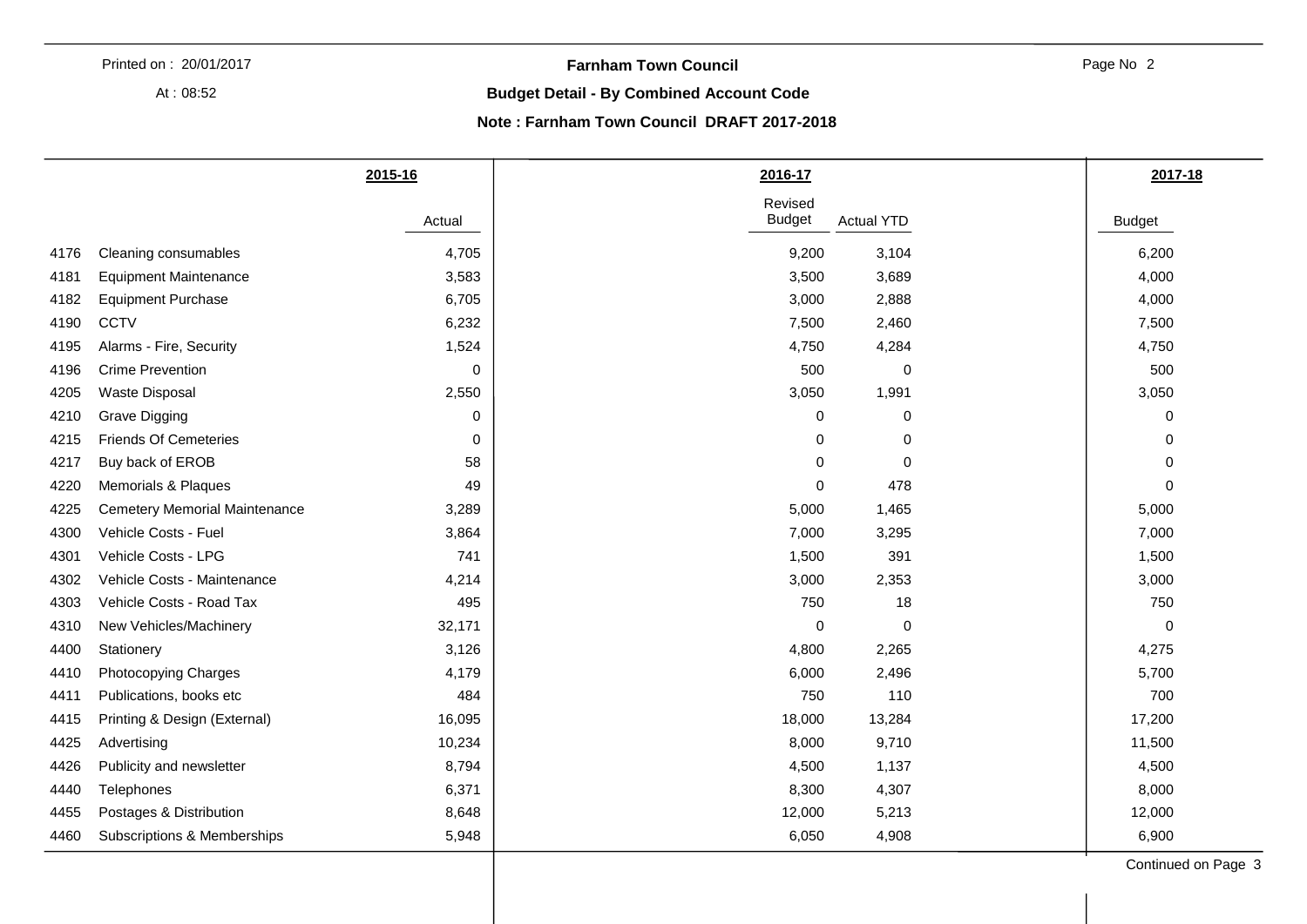At : 08:52

#### **Farnham Town Council**

Page No 3

#### **Budget Detail - By Combined Account Code**

#### **Note : Farnham Town Council DRAFT 2017-2018**

|      |                                        | 2015-16 | 2016-17                  |                   | 2017-18       |
|------|----------------------------------------|---------|--------------------------|-------------------|---------------|
|      |                                        | Actual  | Revised<br><b>Budget</b> | <b>Actual YTD</b> | <b>Budget</b> |
| 4461 | Licences                               | 5,079   | 5,350                    | 4,814             | 5,350         |
| 4480 | IT Equipment                           | 2,348   | 5,000                    | 1,002             | 5,000         |
| 4481 | Web Site                               | 9,080   | 15,000                   | 10,970            | 20,000        |
| 4482 | IT Support                             | 11,044  | 10,000                   | 5,598             | 10,000        |
| 4500 | Mayoral Allowance                      | 0       | $\Omega$                 | $\mathbf 0$       | $\mathbf 0$   |
| 4501 | Mayoral Allowance 2014-15              | 0       | $\Omega$                 | $\mathbf 0$       | $\mathbf 0$   |
| 4502 | Mayoral Allowance 2015-16              | 2,700   | $\Omega$                 | $\pmb{0}$         | 0             |
| 4503 | Mayoral Allowance 2016-17              | 0       | 2,700                    | 1,478             | $\mathbf 0$   |
| 4504 | Mayoral Allowance 2017-18              | 0       | 0                        | 0                 | 2,700         |
| 4505 | Mayor's Charity                        | 0       | $\Omega$                 | 0                 | 0             |
| 4520 | Members' Travel                        | 12      | 200                      | 0                 | 200           |
| 4525 | Members' Training                      | 71      | 1,500                    | $\mathbf 0$       | 1,000         |
| 4540 | <b>Civic &amp; Community Functions</b> | 6,398   | 7,000                    | 6,794             | 8,500         |
| 4541 | <b>Christmas Civic Carol Concert</b>   | 1,618   | 2,000                    | 2,283             | 2,000         |
| 4545 | Twinning/Partnerships Expenses         | 882     | 2,000                    | 2,755             | 1,000         |
| 4550 | <b>Bank Charges</b>                    | 2,298   | 2,500                    | 1,935             | 2,500         |
| 4555 | Legal & professional Fees              | 13,127  | 5,000                    | 20,278            | 4,000         |
| 4560 | <b>Accountancy &amp; Payroll Costs</b> | 5,834   | 5,000                    | 3,400             | 5,000         |
| 4570 | <b>Audit Fees</b>                      | 3,884   | 4,500                    | 2,000             | 5,000         |
| 4600 | Tourism Developments & Events          | 9,407   | 16,850                   | 5,428             | 15,000        |
| 4610 | <b>Horticultural Supplies</b>          | 7,899   | 8,500                    | 2,979             | 8,500         |
| 4611 | Plants and Flowers                     | 9,908   | 10,000                   | 1,692             | 10,000        |
| 4612 | <b>Community Group</b>                 | 0       | $\Omega$                 | 0                 | 0             |
| 4613 | <b>Community Events</b>                | 9       | $\Omega$                 | 10                | $\mathbf 0$   |
| 4625 | <b>Entertainment - Performers</b>      | 7,450   | 10,000                   | 6,381             | 9,500         |
| 4630 | Events Costs - Other Events            | 2,300   | 5,000                    | 1,707             | 5,000         |

Continued on Page 4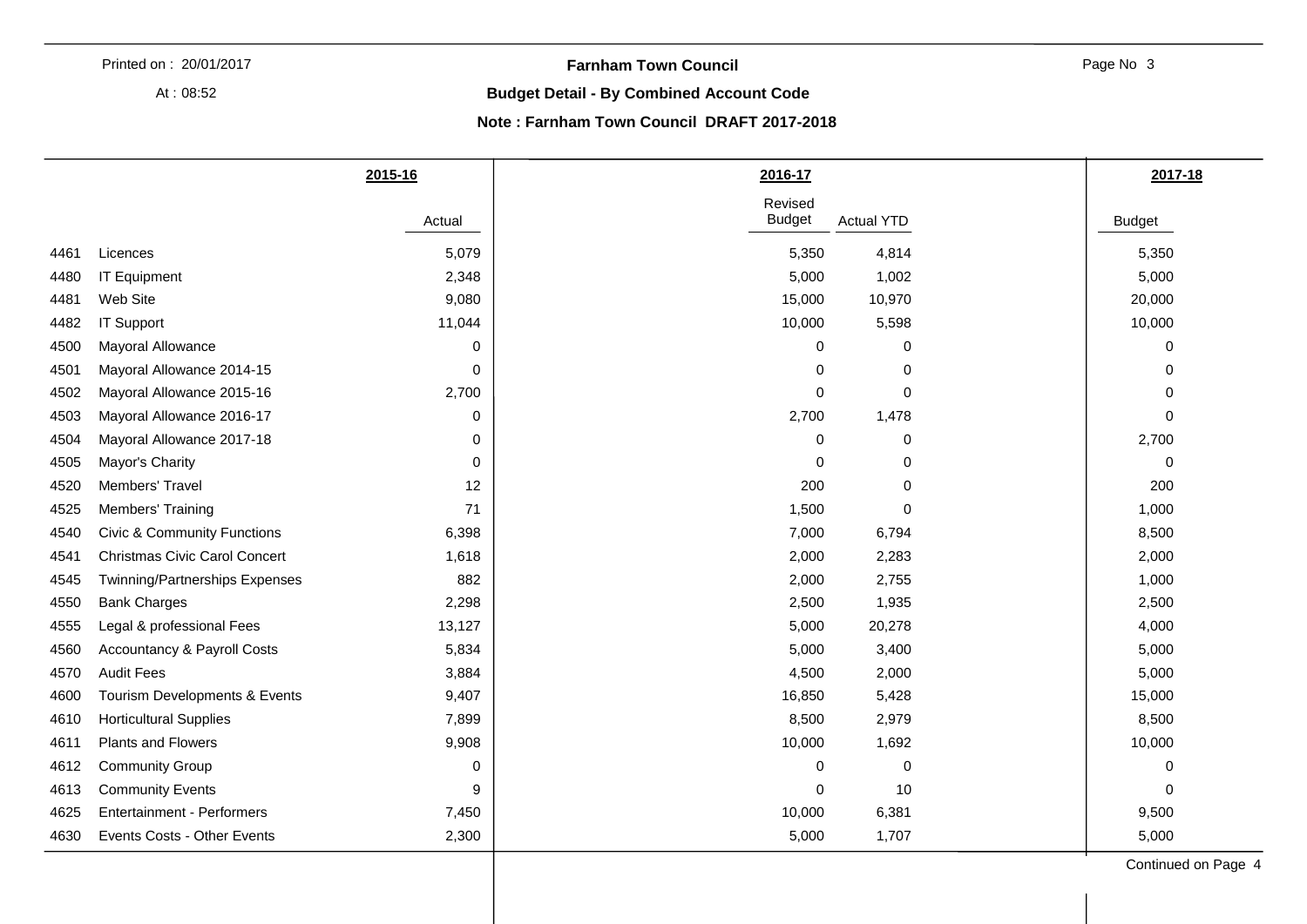At : 08:52

#### **Farnham Town Council**

Page No 4

#### **Budget Detail - By Combined Account Code**

#### **Note : Farnham Town Council DRAFT 2017-2018**

| Revised<br><b>Budget</b><br>28,000<br>2,200<br>5,000<br>5,000 | <b>Actual YTD</b><br>39,135<br>1,950<br>$\,0\,$<br>4,977 | <b>Budget</b><br>28,000<br>2,500<br>5,000 |
|---------------------------------------------------------------|----------------------------------------------------------|-------------------------------------------|
|                                                               |                                                          |                                           |
|                                                               |                                                          |                                           |
|                                                               |                                                          |                                           |
|                                                               |                                                          |                                           |
|                                                               |                                                          | 5,000                                     |
|                                                               | 2,200                                                    | 6,000                                     |
| 23,000                                                        | 11,888                                                   | 18,500                                    |
| 20,500                                                        | 19,826                                                   | 37,500                                    |
| 13,000                                                        | 12,800                                                   | 13,000                                    |
| 15,500                                                        | 15,360                                                   | 15,500                                    |
| 3,500                                                         | 3,400                                                    | 2,000                                     |
| 2,000                                                         | 1,121                                                    | 2,000                                     |
| 1,500                                                         | 1,500                                                    | 1,500                                     |
| 2,000                                                         | 2,000                                                    | 2,000                                     |
| 55,000                                                        | 14,632                                                   | 60,000                                    |
| 0                                                             | 36                                                       | 0                                         |
| 7,000                                                         | 0                                                        | 5,000                                     |
| 0                                                             | 0                                                        | 0                                         |
| 1,500                                                         | 1,500                                                    | 1,500                                     |
| 10,227                                                        | 10,227                                                   | 10,227                                    |
| 0                                                             | 415                                                      | 0                                         |
| 0                                                             | 975                                                      | 0                                         |
| 0                                                             | 0                                                        | 0                                         |
| 0                                                             | $\,0\,$                                                  | $\pmb{0}$                                 |
|                                                               |                                                          |                                           |
|                                                               |                                                          | Continued on Page 5                       |
|                                                               | 6,000                                                    |                                           |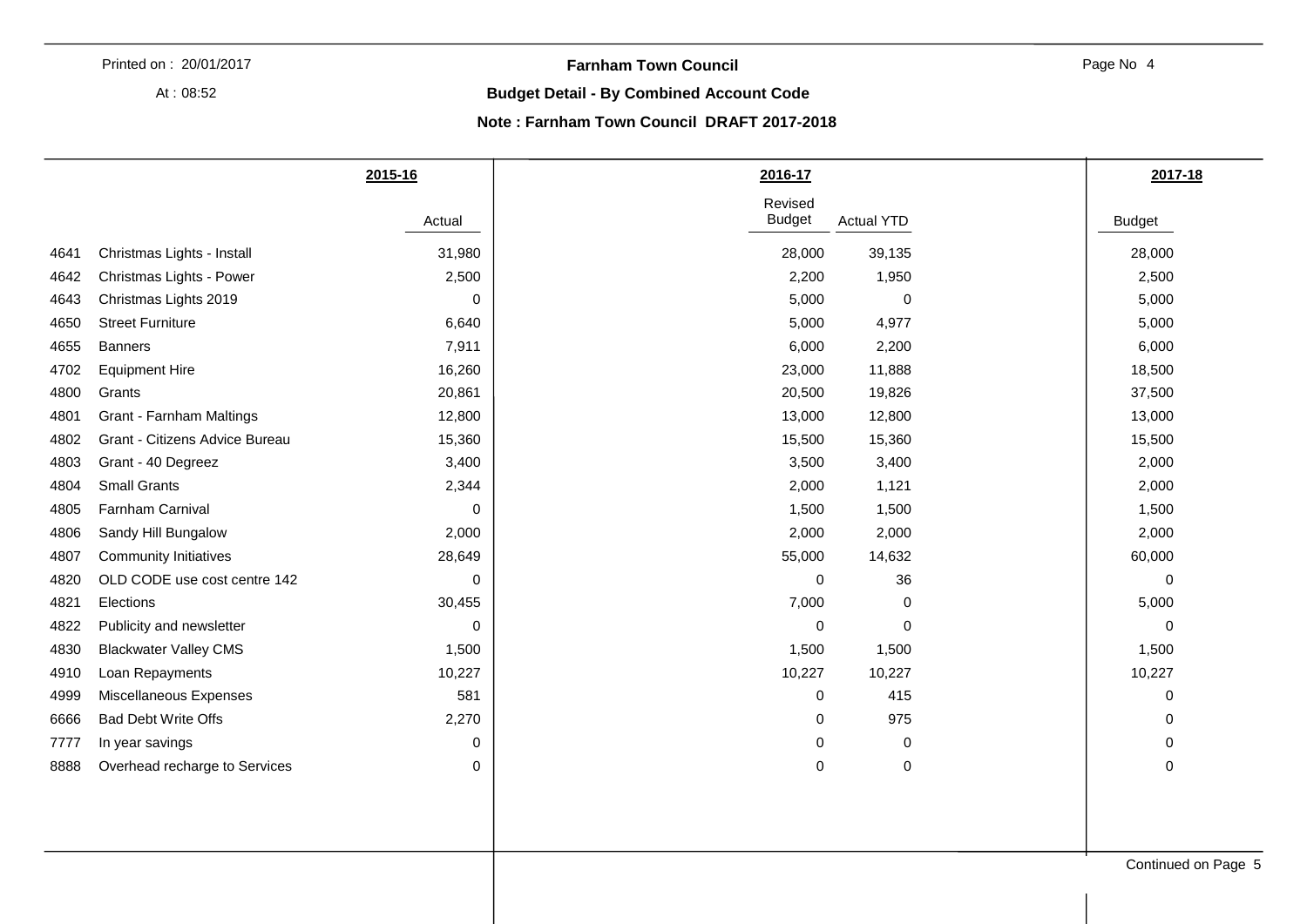At : 08:52

#### **Farnham Town Council**

Page No 5

#### **Budget Detail - By Combined Account Code**

#### **Note : Farnham Town Council DRAFT 2017-2018**

|      |                                   | 2015-16   | 2016-17                  |                   | 2017-18       |
|------|-----------------------------------|-----------|--------------------------|-------------------|---------------|
|      |                                   | Actual    | Revised<br><b>Budget</b> | <b>Actual YTD</b> | <b>Budget</b> |
|      | <b>OverHead Expenditure</b>       | 1,162,728 | 1,219,077                | 819,821           | 1,248,802     |
|      | <b>Budget Income</b>              |           |                          |                   |               |
| 1000 | Hall & Room Lettings Income       | 4,500     | 8,500                    | 5,500             | 5,500         |
| 1030 | <b>Commercial Lettings Income</b> | 4,200     | 0                        | 4,200             | 4,200         |
| 1080 | Allotment Rents Income            | 13,317    | 15,500                   | 25,374            | 16,500        |
| 1100 | Interment Fees Income             | 43,811    | 35,000                   | 23,415            | 30,000        |
| 1120 | Grave Purchases Income            | 52,870    | 35,000                   | 25,900            | 35,000        |
| 1130 | Memorials Income                  | 3,885     | 2,500                    | 4,528             | 2,500         |
| 1160 | <b>Cemeteries Other Income</b>    | 322       | $\Omega$                 | 76                | 0             |
| 1200 | Grants Income                     | 2,194     | $\mathbf 0$              | 5,500             | $\mathbf 0$   |
| 1201 | Sponsorship Income (+VAT)         | 20,085    | 21,750                   | 31,880            | 25,250        |
| 1202 | Income - Contributions            | 23,182    | 11,000                   | 26,435            | 12,350        |
| 1203 | Donations - Income                | 1,965     | $\mathbf 0$              | 2,260             | 0             |
| 1204 | Bookings/Hire                     | 41,882    | 40,900                   | 42,697            | 43,900        |
| 1300 | <b>Banners Income</b>             | 8,500     | 6,000                    | 3,742             | 6,000         |
| 1521 | Income - LG Contributions         | 0         | 0                        | 0                 | 0             |
| 1522 | <b>Surrey Highways Contract</b>   | 9,202     | 7,000                    | 6,936             | 10,000        |
| 1600 | Mayor's Charity                   | 0         | $\mathbf 0$              | 0                 | $\pmb{0}$     |
| 1900 | Precept                           | 961,057   | 1,011,182                | 1,011,187         | 1,015,500     |
| 1905 | Local Parish Council Tax Grant    | 23,230    | 19,745                   | 19,745            | 16,783        |
| 1910 | <b>Interest Received</b>          | 7,018     | 5,000                    | 3,998             | 5,000         |
| 1915 | Bank Charges reimbursement        | 20        | 0                        | 10                | 0             |
| 1920 | Sale Of Assets                    | 0         | 0                        | $\mathbf 0$       | 0             |
| 1999 | Miscellaneous Income              | 3,110     | $\mathbf 0$              | 21,051            | 0             |
|      |                                   |           |                          |                   |               |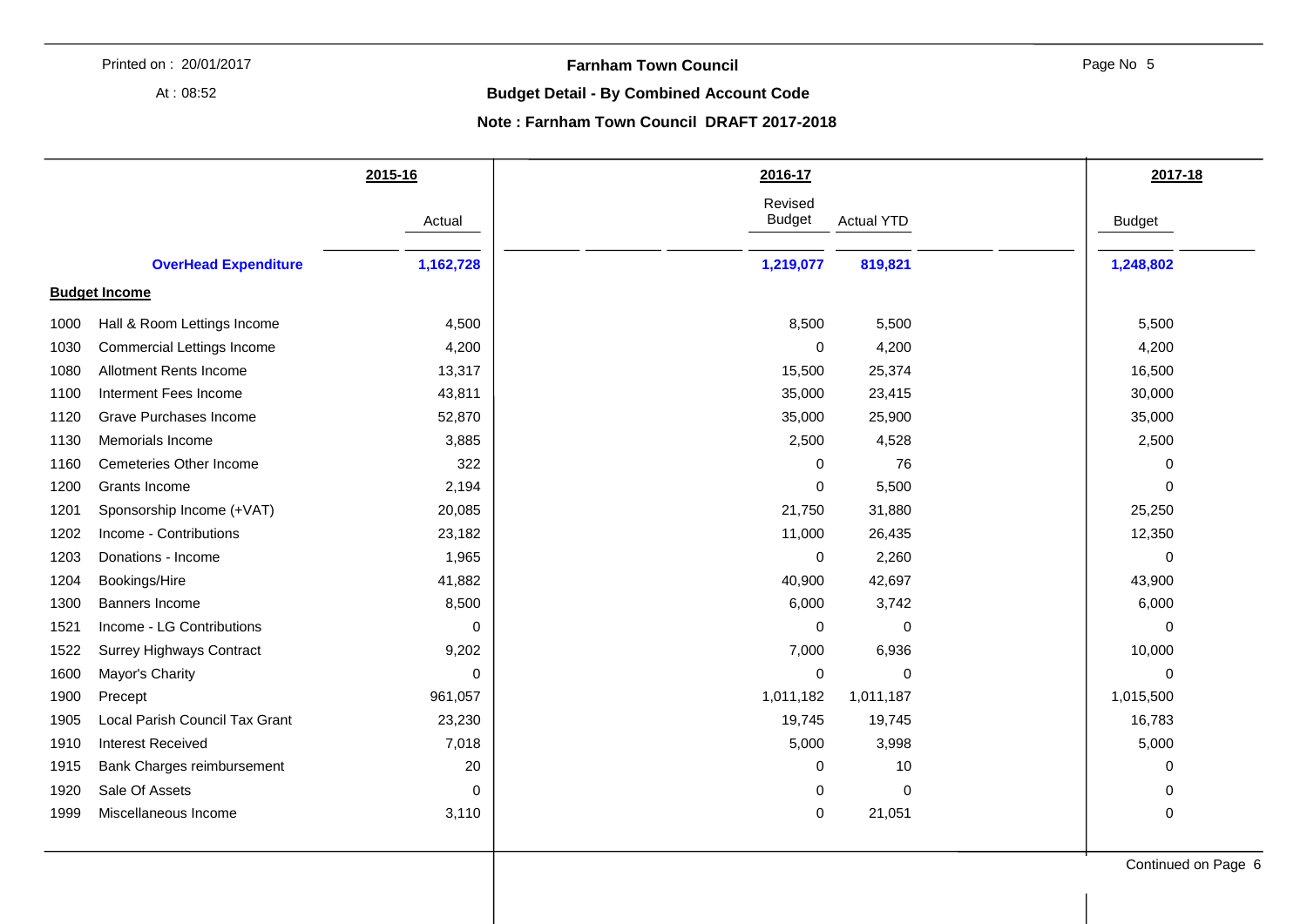**Farnham Town Council** 

Page No 6

At : 08:52

**Budget Detail - By Combined Account Code** 

**Note : Farnham Town Council DRAFT 2017-2018** 

|                              | 2015-16   | 2016-17                                       | 2017-18       |
|------------------------------|-----------|-----------------------------------------------|---------------|
|                              | Actual    | Revised<br><b>Budget</b><br><b>Actual YTD</b> | <b>Budget</b> |
| <b>Total Income</b>          | 1,224,351 | 1,219,077<br>1,264,434                        | 1,228,483     |
| <b>Total Net Expenditure</b> | $-24,623$ | $-444,613$<br>$\mathbf 0$                     | 20,319        |
|                              |           |                                               |               |
|                              |           |                                               |               |
|                              |           |                                               |               |
|                              |           |                                               |               |
|                              |           |                                               |               |
|                              |           |                                               |               |
|                              |           |                                               |               |
|                              |           |                                               |               |
|                              |           |                                               |               |
|                              |           |                                               |               |
|                              |           |                                               |               |
|                              |           |                                               |               |
|                              |           |                                               |               |
|                              |           |                                               |               |
|                              |           |                                               |               |
|                              |           |                                               |               |
|                              |           |                                               |               |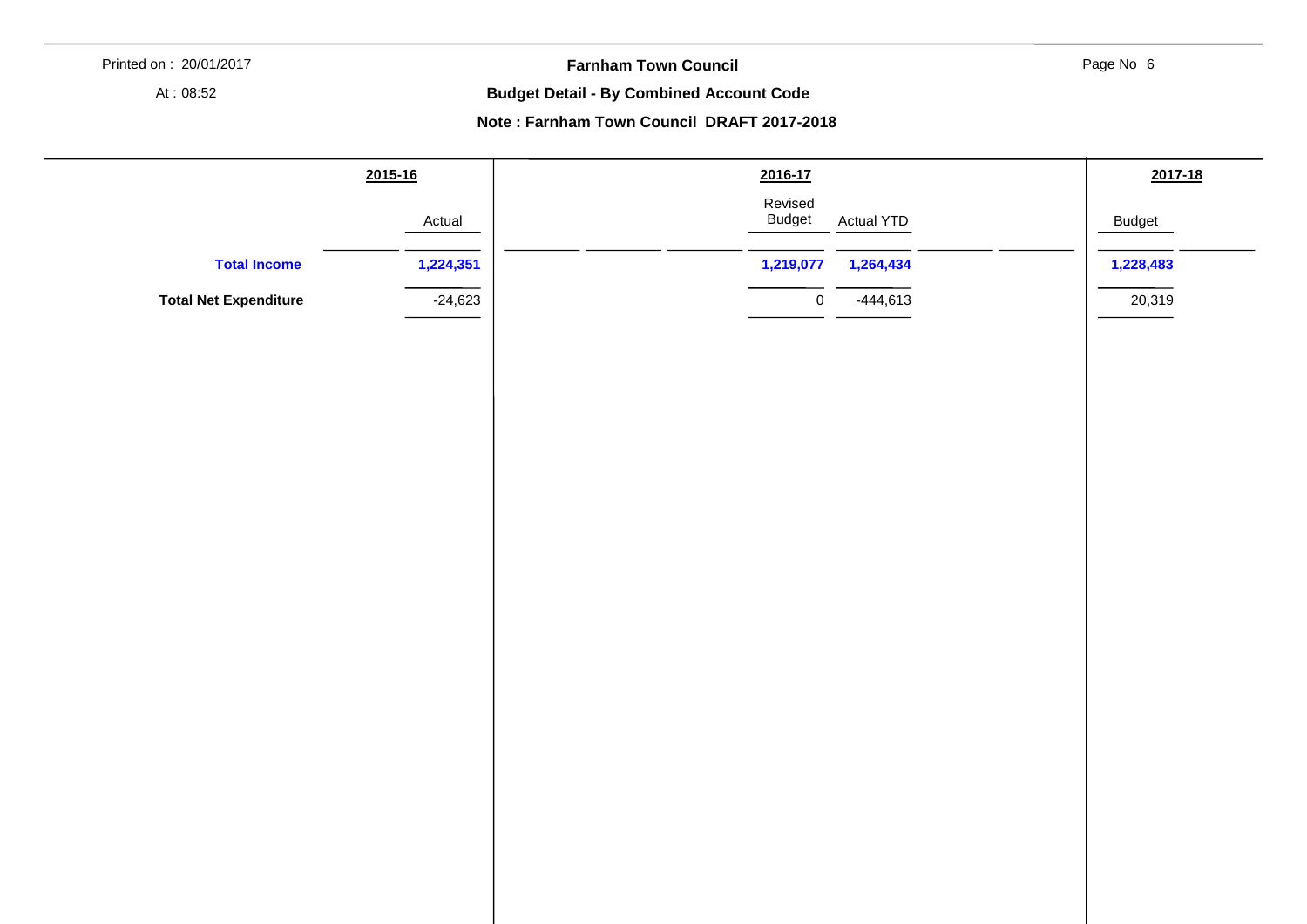



## Tourism & Events Working Group

**Time and date** 10am on Tuesday 10 January 2017

#### **Place**

Town Clerk's Office, Council Offices, South Street, Farnham

| Attendees:               | Councillors   Hargreaves, S Hill, M Hodge, K Mirylees, J Ward, and<br>  Williamson |
|--------------------------|------------------------------------------------------------------------------------|
| <b>Officers Present:</b> | Helena Jarman (Events Officer), lain Lynch (Town Clerk).                           |

#### **Apologies**

No apologies for absence were received

#### **1. Notes of the last meeting**

The notes of the meeting of 1 November 2016 were agreed as an accurate record.

#### **2. Disclosure of Interests**

There were no disclosures of interest.

#### **3. Christmas**

| <b>POINTS</b>                                                 | <b>ACTION</b>                     |
|---------------------------------------------------------------|-----------------------------------|
| Members received a debrief on the recent Christmas events     |                                   |
| that took place throughout November and December 2016.        |                                   |
| The Christmas Lights Switch on started the Christmas          | Events Officer to organise        |
| programme of events. It was agreed that the event was a       | meeting with a local school and   |
| success with a good turnout of visitors and an enjoyable      | other members of the public       |
| programme of entertainment from local schools, theatre        | ahead of the planning period for  |
| groups and bands. The event has been running now for several  | the Christmas Lights Switch on.   |
| years, and it was agreed that a meeting should be held with a |                                   |
| school and members of the public to receive feedback. It was  | Events Officer to follow up query |
| recognised that the quality of the sound when standing at the | regarding sound system with       |
| back of Gostrey Meadow could be improved.                     | staging company.                  |
| Members agreed to the purchase of new decorations for stalls  |                                   |
| and the stage due to the current stock looking tired from     | Events Officer to purchase new    |
| within exiting budgets.                                       | decorations for Christmas trees   |
|                                                               | and FTC information tent.         |
| The Christmas Market was also reviewed, and members agreed    |                                   |
| it was a successful event and considered options for further  | Events Officer to investigate     |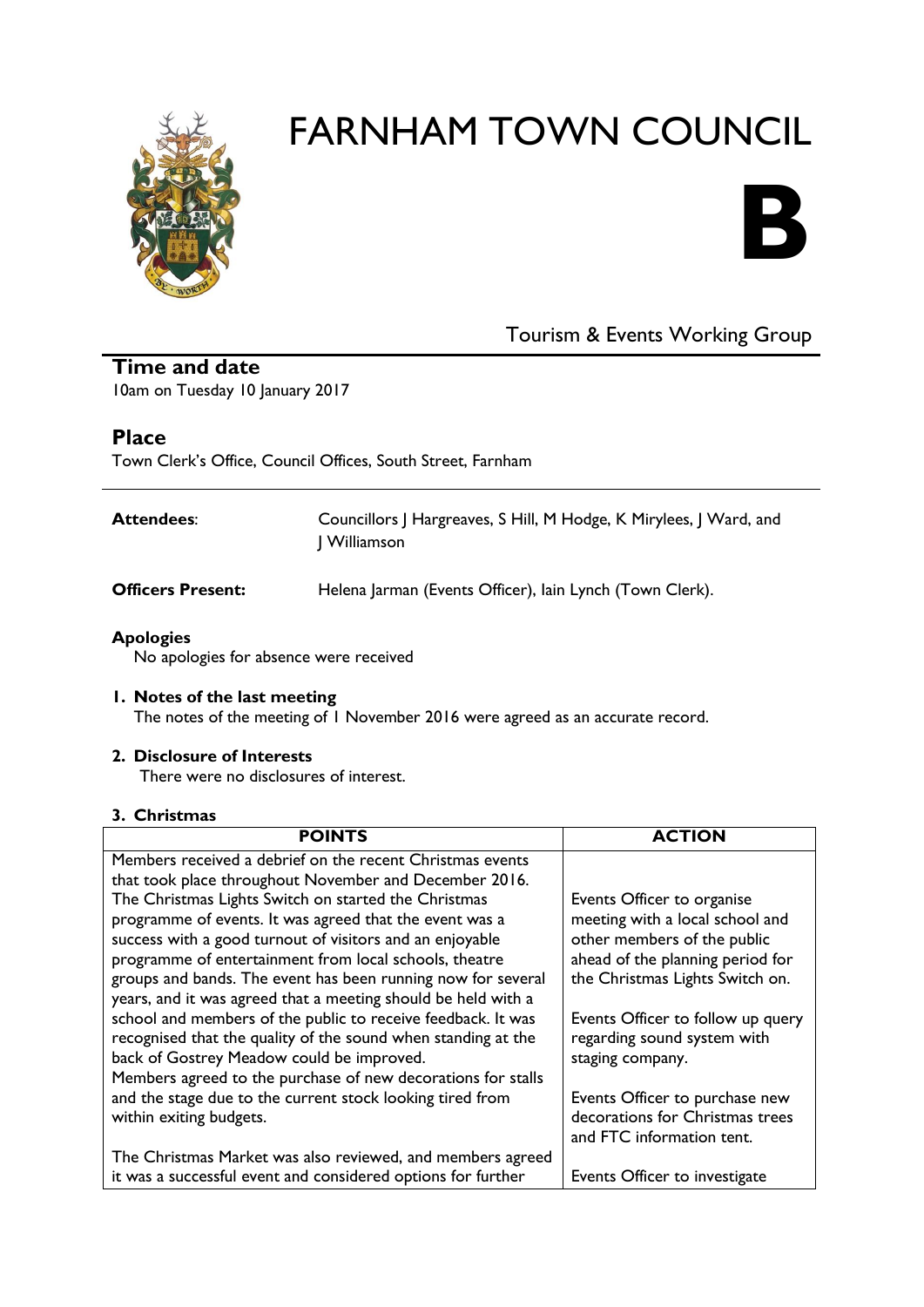| investigation for 2017 to accommodate the market including<br>Long Garden Walk and the closure of The Borough between<br>Downing Street and the junction with South Street. This<br>option could provide further space for stalls and also offer a<br>safer pedestrian crossing during the market. | further into clamping and<br>ticketing of vehicles that remain.                                |
|----------------------------------------------------------------------------------------------------------------------------------------------------------------------------------------------------------------------------------------------------------------------------------------------------|------------------------------------------------------------------------------------------------|
| Members noted that one vehicle remained on Castle Street<br>after the road closure was in place.                                                                                                                                                                                                   |                                                                                                |
| The Farmers' Market in December was also reviewed.<br>Councillors recognised that the Farmers' Market was quieter<br>than other months and stallholders packed up earlier than<br>expected. It was agreed that this matter would be discussed at<br>the next producers' meeting.                   | <b>Customer Services Officer to</b><br>organise a Farmers' Market<br>producers meeting.        |
| The Christmas Lights Scheme was discussed. The Working<br>Group requested further investigate potential sponsorship of<br>Christmas Lights and a further debrief.                                                                                                                                  | <b>Business and Contracts Officer to</b><br>organise follow up meeting on<br>Christmas lights. |
| Members noted that the Camel Trail competition had not<br>worked as well as had been hoped and agreed that alternative<br>activities and options to involve retailers for Christmas 2017<br>should be considered.                                                                                  | Events Officer to research<br>options for alternative retail<br>Christmas activities.          |
| The Civic Christmas Carol Service with the Farnham Youth<br>Choir had was successful. The location and date for 2017<br>would be confirmed in due course.                                                                                                                                          |                                                                                                |

#### **5. Summer Events**

| <b>POINTS</b>                                                                                                                                                                                                                                                                                                                                                                                                                                                   | <b>ACTION</b>                                                                                                                      |
|-----------------------------------------------------------------------------------------------------------------------------------------------------------------------------------------------------------------------------------------------------------------------------------------------------------------------------------------------------------------------------------------------------------------------------------------------------------------|------------------------------------------------------------------------------------------------------------------------------------|
| The Events Officer updated members on the proposed plans<br>for the local Churches event in July. Members agreed for a<br>morning/afternoon split between the Churches' gathering and<br>the afternoon concert of Music in the Meadow. The Church<br>event would be providing a PA system and staging which would<br>be shared for the afternoon concert and the Events Officer<br>will therefore allocate a suitable performance for the<br>afternoon concert. | Events Officer to continue to<br>communicate with local<br>Churches group and manage<br>arrangements for the afternoon<br>concert. |

#### **6. Local Businesses**

| <b>POINTS</b>                                                   | <b>ACTION</b> |
|-----------------------------------------------------------------|---------------|
| Members received a report on the Shoppers Anonymous             |               |
| customer service programme that was jointly funded              |               |
| between Waverley Borough Council and Farnham Town               |               |
| Council. The programme was very successful with 59 local        |               |
| businesses taking part. The standards of service from retailers |               |
| were found to be very high and the recent awards evening        |               |
| was well attended. Everyone who took part received              |               |
| personalised feedback and score sheet. Members felt the         |               |
| programme could be carried out again perhaps in in two          |               |
| years' time. The Working Group hoped to build on the            |               |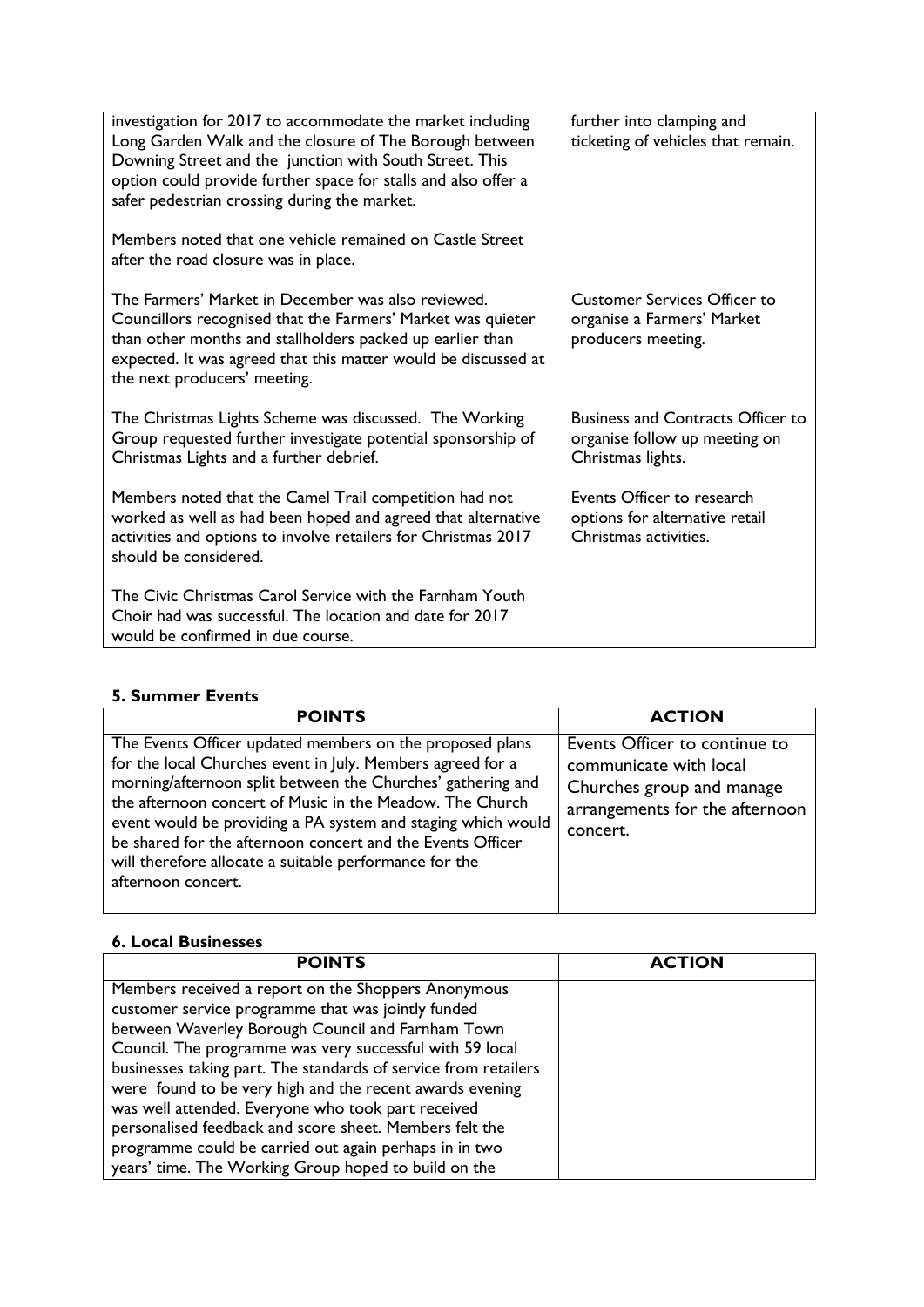| project to help invigorate the Fabulous Farnham group and<br>officers would work with retailers to see how best to move<br>the group forward. | Events Officer to work with<br>retailers on how best to take<br>forward the Fabulous Farnham<br>group and communicate with<br>retailers. |
|-----------------------------------------------------------------------------------------------------------------------------------------------|------------------------------------------------------------------------------------------------------------------------------------------|

#### **7. Publications and Social Media**

| <b>POINTS</b>                                                                                                                                                                                                                                                                                                                                                                              | <b>ACTION</b>                                                     |
|--------------------------------------------------------------------------------------------------------------------------------------------------------------------------------------------------------------------------------------------------------------------------------------------------------------------------------------------------------------------------------------------|-------------------------------------------------------------------|
| Members received an update on the upcoming publications<br>soon to be printed and distributed. The Invest in Farnham<br>brochure and Residents' guide were both planned to be<br>published by the end of January 2017 with the Visit Farnham<br>brochure shortly afterwards. Members suggested a review<br>should be made for the 2018 publications of the visitor and<br>residents guide. | Events Officer to arrange for a<br>future report on publications. |

#### **8. Radios and Walking Tours**

| <b>POINTS</b>                                                | <b>ACTION</b>              |
|--------------------------------------------------------------|----------------------------|
| Members received a proposal for the purchase of radio        |                            |
| headsets walking tours. The purchase would be jointly funded |                            |
| with the Heritage Open Days where the headsets had been      | Events Officer to purchase |
| trialled by HODs and proved to be very useful. The headsets  | headsets.                  |
| would be be looked after by Farnham Town Council and used    |                            |
| for the Walking Festival, monthly walking tours around       |                            |
| Farnham and HODs. Members agreed to go forward with the      |                            |
| proposal with the costs met from within existing budgets.    |                            |

#### **9. Website**

| <b>POINTS</b>                                                                                                                                                                                                                                                                                                                                                                                                    | <b>ACTION</b>                                                                                                        |
|------------------------------------------------------------------------------------------------------------------------------------------------------------------------------------------------------------------------------------------------------------------------------------------------------------------------------------------------------------------------------------------------------------------|----------------------------------------------------------------------------------------------------------------------|
| Members noted the recent meeting officers had regarding<br>developments for the Council website and agreed to the<br>introduction of event booking forms. Members also noted that<br>that officers were researching online payment systems to be<br>used through the Council website. Members discussed the<br>accessibility of the current websites' event calendar. This was<br>already subject to the review. | Events Officer to research<br>efficient online booking forms and<br>payment systems with the<br>council's contractor |

#### **10. Date of Next Meeting**

The next meeting was agreed as Tuesday 7 March at 10am.

Notes taken by Helena Jarman (Events Officer)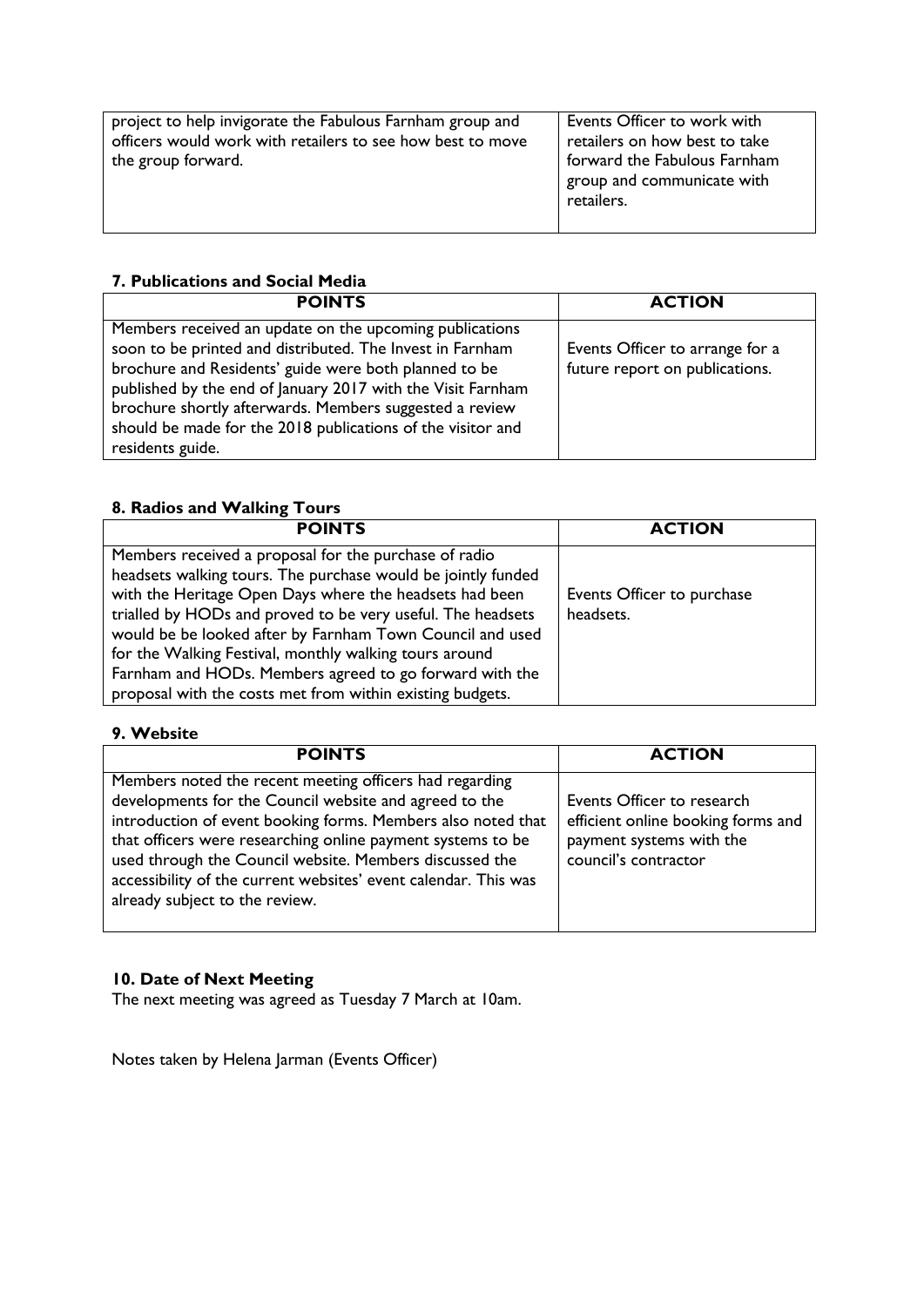



**Notes** Community Enhancement Working Group

**Time and date** 9.30am Wednesday II<sup>th</sup> January 2017

#### **Place**

Byworth Room, South Street, Farnham

#### **Attendees:**

Members: Councillors Carole Cockburn, Stephen Hill, Mike Hyman and Susan Redfern.

Officers: Iain Lynch (Town Clerk), Kevin Taitt (Outside Services Team Leader), Lara Prior (Community Enhancement Officer).

In attendance: John Ely (Member of Farnham in Bloom Community Group)

#### **1. Apologies**

Apologies were received from Councillors Jeremy Ricketts and John Williamson.

**2. Declarations of Interest:** There were no declarations of interest.

#### **3. Notes of Meeting held on Wednesday 16 November 2016.**

| <b>POINTS</b>                                  | <b>ACTION</b> |
|------------------------------------------------|---------------|
| The notes of the previous meeting were agreed. |               |

#### **4. Farnham in Bloom**

| <b>POINTS</b>                                                                                                                                                                                                                                                                                                                               | <b>ACTION</b>                                                                                                        |
|---------------------------------------------------------------------------------------------------------------------------------------------------------------------------------------------------------------------------------------------------------------------------------------------------------------------------------------------|----------------------------------------------------------------------------------------------------------------------|
| Members noted that the Farnham in Bloom Community Group<br>was excited for the year ahead with the prospective entry in<br>Britain in Bloom for a second year in a row and had a number of<br>events and initiatives planned.                                                                                                               |                                                                                                                      |
| Members noted that the Winter Celebration in December was<br>very well attended with over 200 people and that the charity<br>mulled wine and mince pie stall made £347.50 for the Mayor's<br>Charity - Friends of Ridgeway School. The sale of Bloomin' Kids<br>bulb tubs also raised $£166$ to go towards the 2017 gardening<br>workshops. | Outside Services Team Leader<br>and JE to progress noted areas<br>for improvement in<br>conjunction with the Farnham |
| John Ely raised several areas of concern around Farnham that he                                                                                                                                                                                                                                                                             | in Bloom Community Group                                                                                             |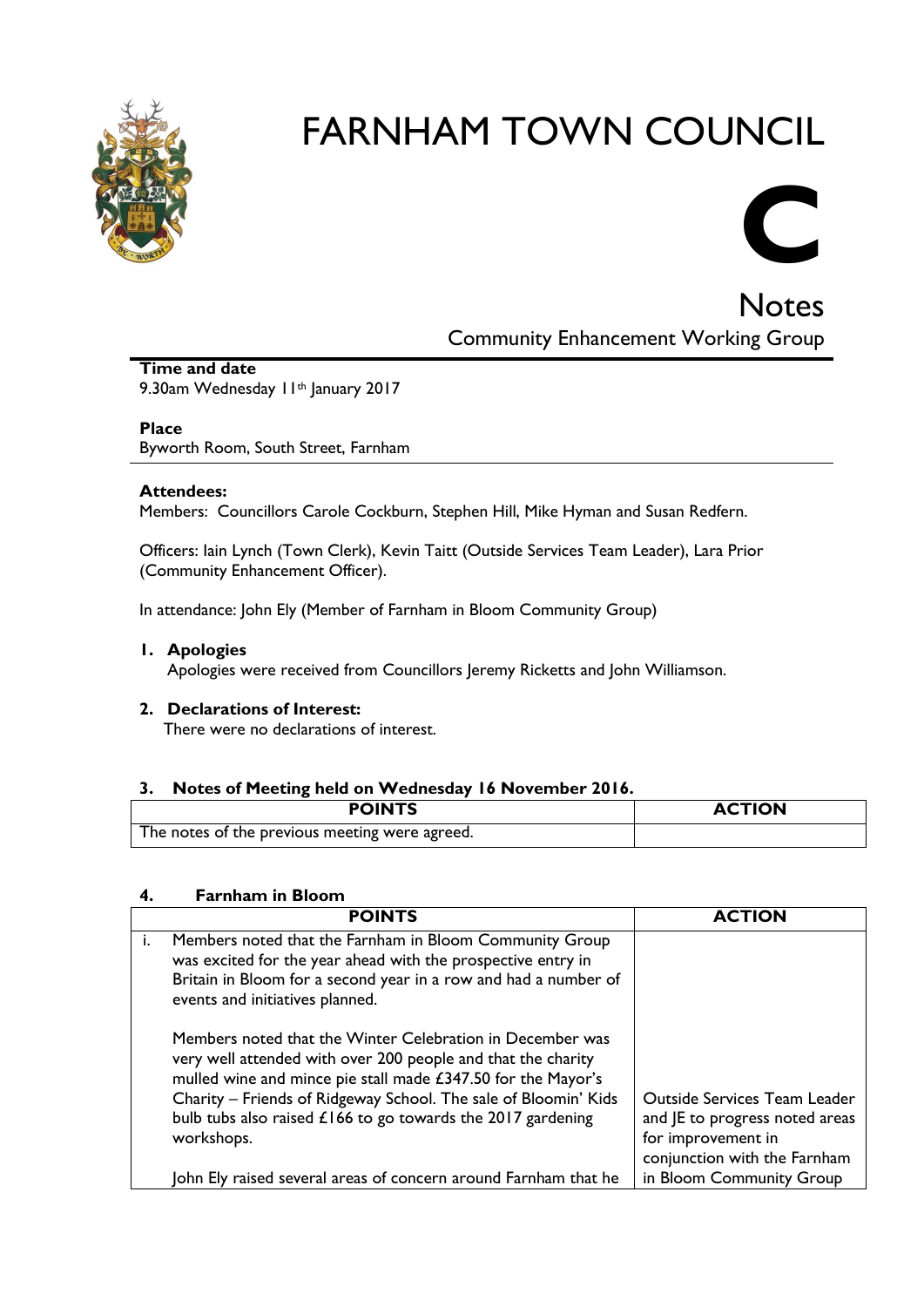|      | felt needed addressing in the coming months. The<br>aforementioned areas were the messy courtyard by Boots, the<br>large bed between Waitrose and the Hop Blossom public house<br>and an area of land near the Bourne Mill where the road had<br>been reconfigured. There was a large grassy area here which was<br>ideal for planting.<br>John also updated members on Farnham's Bloomin' Litter gang<br>which was going strong and proving a great success.                                                                                                                                                                                                                                                                                                                                        | members and Outside<br>Services Team.<br><b>Outside Services Team Leader</b><br>and Community Enhancement<br>Officer to incorporate<br>suggestions into 2017 route<br>and judges' portfolios. |
|------|------------------------------------------------------------------------------------------------------------------------------------------------------------------------------------------------------------------------------------------------------------------------------------------------------------------------------------------------------------------------------------------------------------------------------------------------------------------------------------------------------------------------------------------------------------------------------------------------------------------------------------------------------------------------------------------------------------------------------------------------------------------------------------------------------|-----------------------------------------------------------------------------------------------------------------------------------------------------------------------------------------------|
|      | John Ely (Member of the Community Group) left the meeting at 9.50am.                                                                                                                                                                                                                                                                                                                                                                                                                                                                                                                                                                                                                                                                                                                                 |                                                                                                                                                                                               |
| ii.  | Members noted that the meeting held with Peter Holman<br>Chairman of South and South-East In Bloom (S&SEIB) the<br>previous day was very useful and that his suggestions and tweaks<br>to improve, particularly the route itself, were very tangible.                                                                                                                                                                                                                                                                                                                                                                                                                                                                                                                                                |                                                                                                                                                                                               |
| iii. | Members noted the categories for entry in to S&SEIB and agreed<br>to enter Farnham into both the Town Centre and Large Town<br>categories and Badshot Lea Cemetery into the Small Cemetery<br>category again. Members considered entering some of the other<br>cemeteries but felt they did not want to divert attention away<br>from Britain in Bloom, which should take priority. The Council<br>would look at entering additional cemeteries in 2018. It was<br>noted that Heath End Gardeners would enter the It's Your<br>Neighbourhood category again and it was hoped the community<br>in the Bourne might also be persuaded to enter under the Urban<br>Community or It's Your Neighbourhood categories and that the<br>Bishop's Meadow Trust might enter the Conservation Area<br>category. | <b>Community Enhancement</b><br>Officer to arrange alternative<br>date for the Bloomin' Big Meet<br>event                                                                                     |
| iv.  | Members noted upcoming dates for Farnham in Bloom events in<br>coming months. Members suggested that the Bloomin' Big Meet,<br>planned for 20 February 2017, be changed so that it did not clash<br>with half term. Members also noted that the Maltings Refreshers<br>Fair, Great British Spring Clean and Allotment Winter Lecture<br>by the Farnham Repair Café were next in the calendar.<br>Members noted that officers and Councillor Hill were meeting<br>with Forest Lodge to discuss support of Farnham in Bloom in                                                                                                                                                                                                                                                                         |                                                                                                                                                                                               |
|      | 2017.                                                                                                                                                                                                                                                                                                                                                                                                                                                                                                                                                                                                                                                                                                                                                                                                |                                                                                                                                                                                               |
| ٧.   | Members discussed areas for new investment following on from<br>a review conducted by the Outside Services Team Leader and<br>John Ely of the Farnham in Bloom Community Group, which<br>highlighted areas which would benefit from new street furniture.<br>The areas included:<br>A stone planter in Castle Street<br>14 new troughs for Gostrey Meadow<br>Additional 9 trough on Hickley's Corner railings<br>A hanging basket tree in Wrecclesham, outside the Co-op<br>A planter outside the Methodist Church on South Street                                                                                                                                                                                                                                                                   | Outside Services Team leader<br>to purchase new troughs and<br>planters.                                                                                                                      |
|      |                                                                                                                                                                                                                                                                                                                                                                                                                                                                                                                                                                                                                                                                                                                                                                                                      |                                                                                                                                                                                               |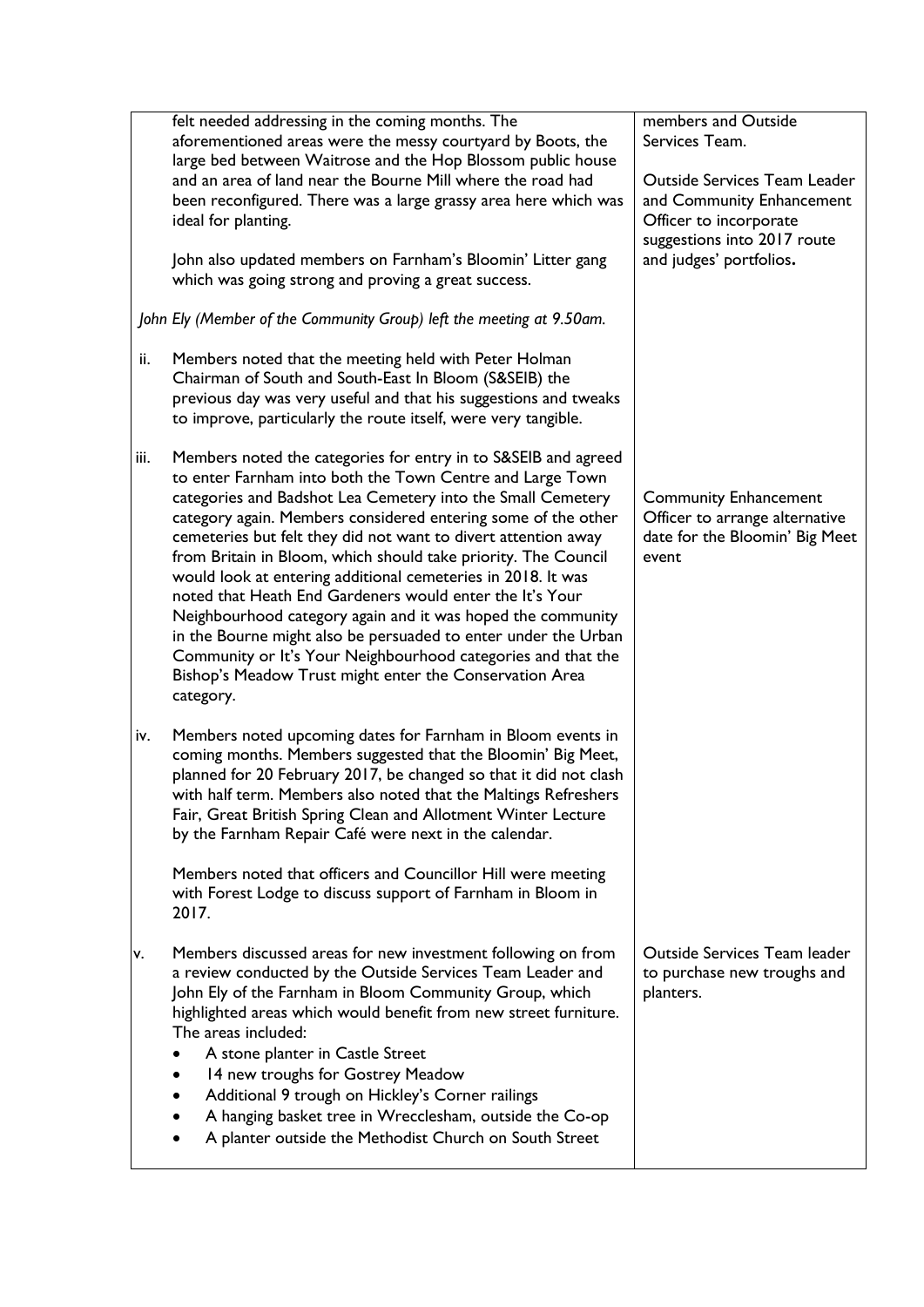#### **5. Allotments**

| <b>POINTS</b>                                                                                                                    | <b>ACTION</b>                 |
|----------------------------------------------------------------------------------------------------------------------------------|-------------------------------|
| Members received an update on Farnham allotments, noting that                                                                    |                               |
| renewals were slightly delayed this year due to resolving the matter of                                                          |                               |
| third party insurance for all plot holders. This had now been resolved                                                           |                               |
| and an insurance policy taken out with Shield Insurance which would                                                              |                               |
| cover holders for third party injury on their plots and also against                                                             |                               |
| potential negligence claims. Members noted a nominal £2 charge had                                                               |                               |
| been added per allotment holder to cover the cost of the insurance,<br>meaning the cost of a standard plot now stands at £59.50. |                               |
|                                                                                                                                  |                               |
| It was noted there were currently 14 vacant plots.                                                                               |                               |
| Members noted that a maximum of £397.00 may need to be written                                                                   |                               |
| off for 2016/17 as a result of plot turnover and vacant plots in 2016.                                                           |                               |
|                                                                                                                                  | <b>Outside Services Team</b>  |
| The Working Group noted that the existing allotment tenancy                                                                      | Leader and Community          |
| agreement would be updated to include the insurance and an                                                                       | <b>Enhancement Officer to</b> |
| additional admin fee of £25 being introduced for new tenants.                                                                    | update new tenants contact.   |
|                                                                                                                                  |                               |

#### **6. Bins by Boots Opticians**

| <b>POINTS</b>                                                                                                                                                                                                                    | <b>ACTION</b>                                                               |
|----------------------------------------------------------------------------------------------------------------------------------------------------------------------------------------------------------------------------------|-----------------------------------------------------------------------------|
| Members noted that Councillor Ricketts had spoken to the Bush<br>Hotel agents to see if matters could be progressed ahead of the sale<br>by the present owners but it was noted there were some difficulties<br>with doing this. |                                                                             |
| Waverley Borough Council had made no further contact since the<br>Commercial waste policy consultation and it was agreed that this<br>needed chasing.                                                                            | <b>Outside Services Team</b><br>Leader to progress further<br>with Waverley |

### **7. Surrey County Council Highways Localism Project**

| <b>POINTS</b>                                                    | <b>ACTION</b>                       |
|------------------------------------------------------------------|-------------------------------------|
| Members noted that the Outside Services Team Leader had met with |                                     |
| Patrick Giles of Surrey County Council regarding the Localism    | <b>Outside Services Team Leader</b> |
| Project. Members noted where the money is being spent, which was | to progress                         |
| primarily in roadside and path maintenance and that Farnham Town |                                     |
| Council had put in another bid for 2017/18 for £14,000.          |                                     |

#### **8. Street Furniture Update**

| <b>POINTS</b>                                                      | <b>ACTION</b>                |
|--------------------------------------------------------------------|------------------------------|
| Members noted the following requests for street furniture:         | <b>Community Enhancement</b> |
| A bench at Badshot Lea Pond;<br>i)                                 | Officer to progress          |
| A waste bin at the entrance to the quarry on Low Lane in<br>ii)    |                              |
| Badshot Lea;                                                       |                              |
| A waste bin by the bus stop on Arthur Road. It was advised<br>iii) |                              |
| that the Community Enhancement Officer contact Councillor          |                              |
| Denise Le Gal and Councillor Pat Frost in the first instance       |                              |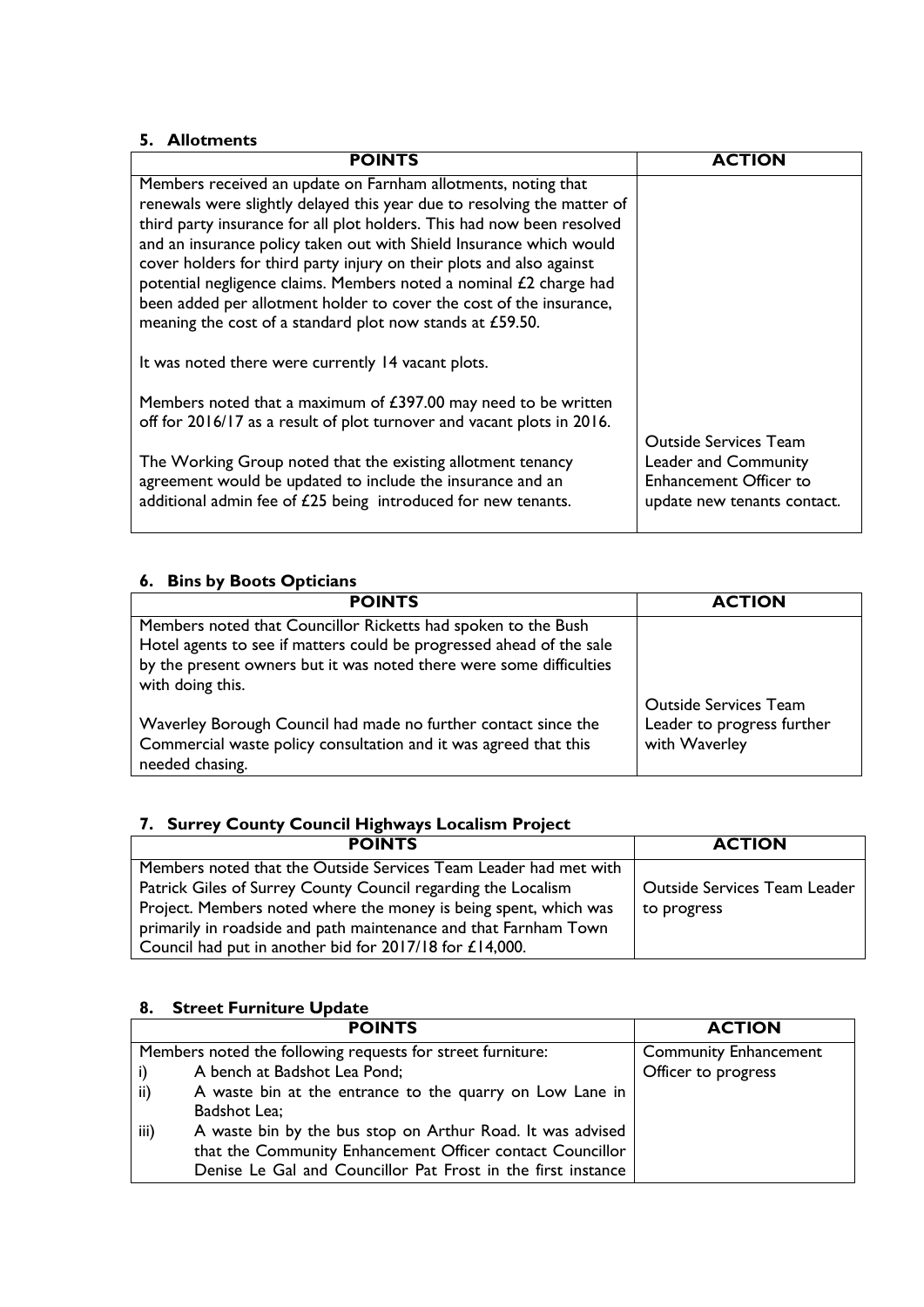| for the bin requests to see if they might be able to contribute<br>towards these from their allocations.                           |                                                                                              |
|------------------------------------------------------------------------------------------------------------------------------------|----------------------------------------------------------------------------------------------|
| The Working Group also discussed the 'labelling of bins' so that the<br>public know who to contact if they see an overflowing bin. | <b>Community Enhancement</b><br>Officer to investigate putting<br>contact details onto bins. |

### **9. Community Clean Up Gangs**

| <b>POINTS</b>                                                  | <b>ACTION</b>                |
|----------------------------------------------------------------|------------------------------|
| Members suggested Water Lane and near the Co-op in Wrecclesham | <b>Community Enhancement</b> |
| as areas in need of a clean-up.                                | Officer to notify WBC        |

#### **10. Items for Future Meetings**

| <b>POINTS</b>                                                            | <b>ACTION</b>                |
|--------------------------------------------------------------------------|------------------------------|
| Members suggested Paul Redmond, Richard Homewood and the new             | <b>Outside Services Team</b> |
| Veolia Contract manager be invited to the next CEWG meeting to           | Leader to send invitation to |
| discuss the on-going issues of litter; the waste bins by Boots opticians | specified WBC staff and      |
| and other matters.                                                       | Veolia Contractor.           |

#### **11. Date of Next Meeting**

| <b>POINTS</b>                                                      | <b>ACTION</b> |
|--------------------------------------------------------------------|---------------|
| It was agreed that the date of the next meeting would be Wednesday |               |
| 15 March 2017 at 9.30am.                                           |               |
| NB Subsequent to this meeting the date has been rearranged to      |               |
| <b>Wednesday I March.</b>                                          |               |

Meeting ended at 11:05am

Notes taken by Lara Prior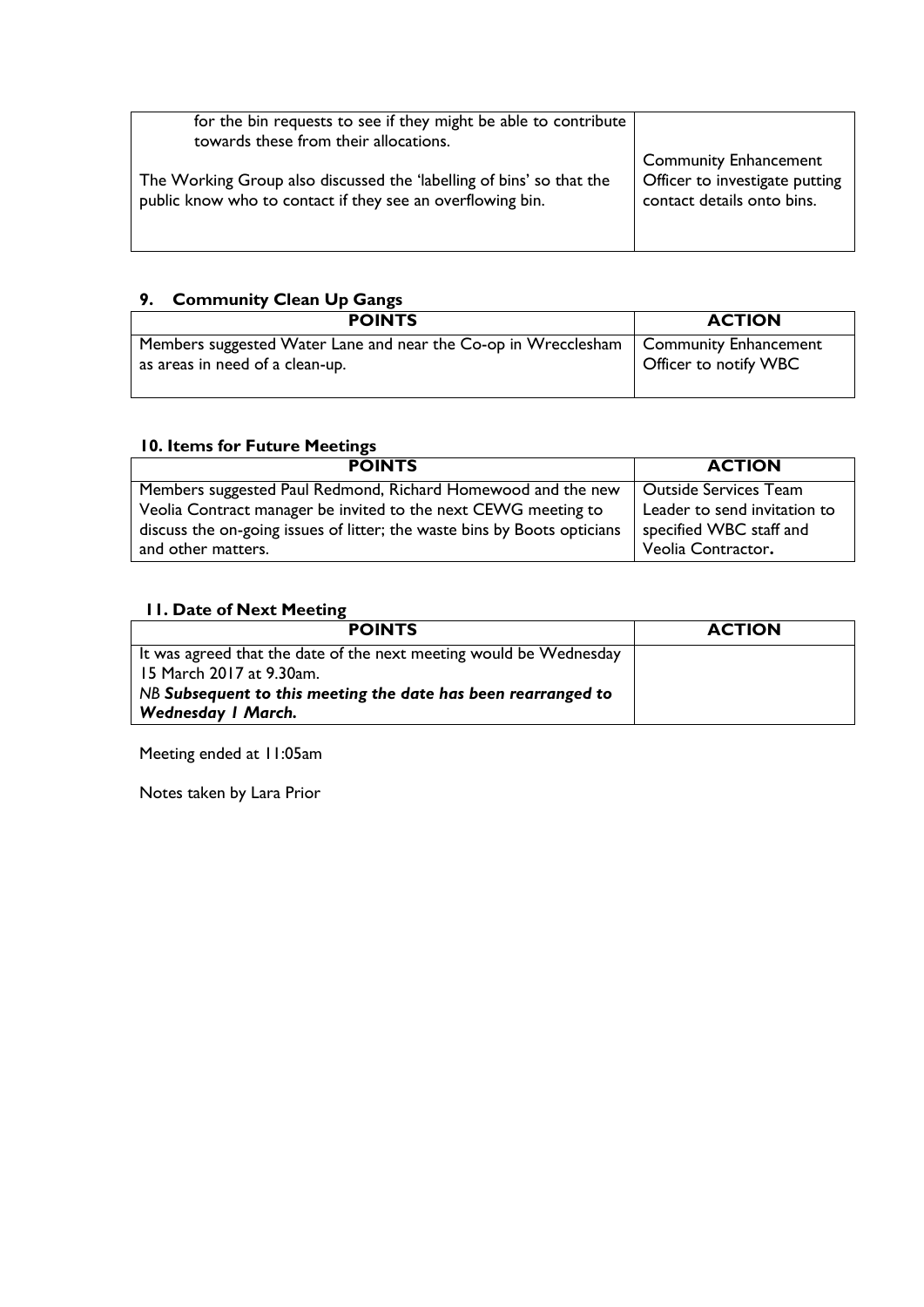

# **D**

**Notes** Strategy and Finance Working Group

**Time and date** 9.30am Tuesday 17th January 2017

#### **Place**

Town Clerk's Office, South Street, Farnham

#### **Attendees:**

Members: Councillors David Attfield, Carole Cockburn, Pat Frost, Jill Hargreaves, Stephen Hill, and John Williamson

Other councillors in attendance: Councillor David Beaman

Officers present: Iain Lynch (Town Clerk) Ian Kershaw (Assistant Town Clerk)

#### **1. Apologies**

Apologies were received from Councillor Jeremy Ricketts.

#### **2. Declarations of Interest**

The following declarations of interest were made and the named councillors took no part in the decisions on each organisation where they were representatives or Trustees: Councillor Hargreaves with regard to Farnham Assist, Councillor Frost with regard to the Farnham Competitive Music Festival and Councillor Cockburn with regard to the Woodlarks Centre in respect of community grants.

#### **3. Notes of Meeting held on 6th December 2016**

| <b>POINTS</b>                                  | <b>ACTION</b> |
|------------------------------------------------|---------------|
| The notes of the previous meeting were agreed. |               |

#### **4. Finance**

|     | <b>POINTS</b>                                             | <b>ACTION</b> |
|-----|-----------------------------------------------------------|---------------|
|     | Members received the Internal Auditors Interim Report. It |               |
|     | was noted there were a number of minor recommendations    |               |
|     | which had all been agreed by officers.                    |               |
| ii) | Members noted the Bank and Petty Cash Reconciliation to   |               |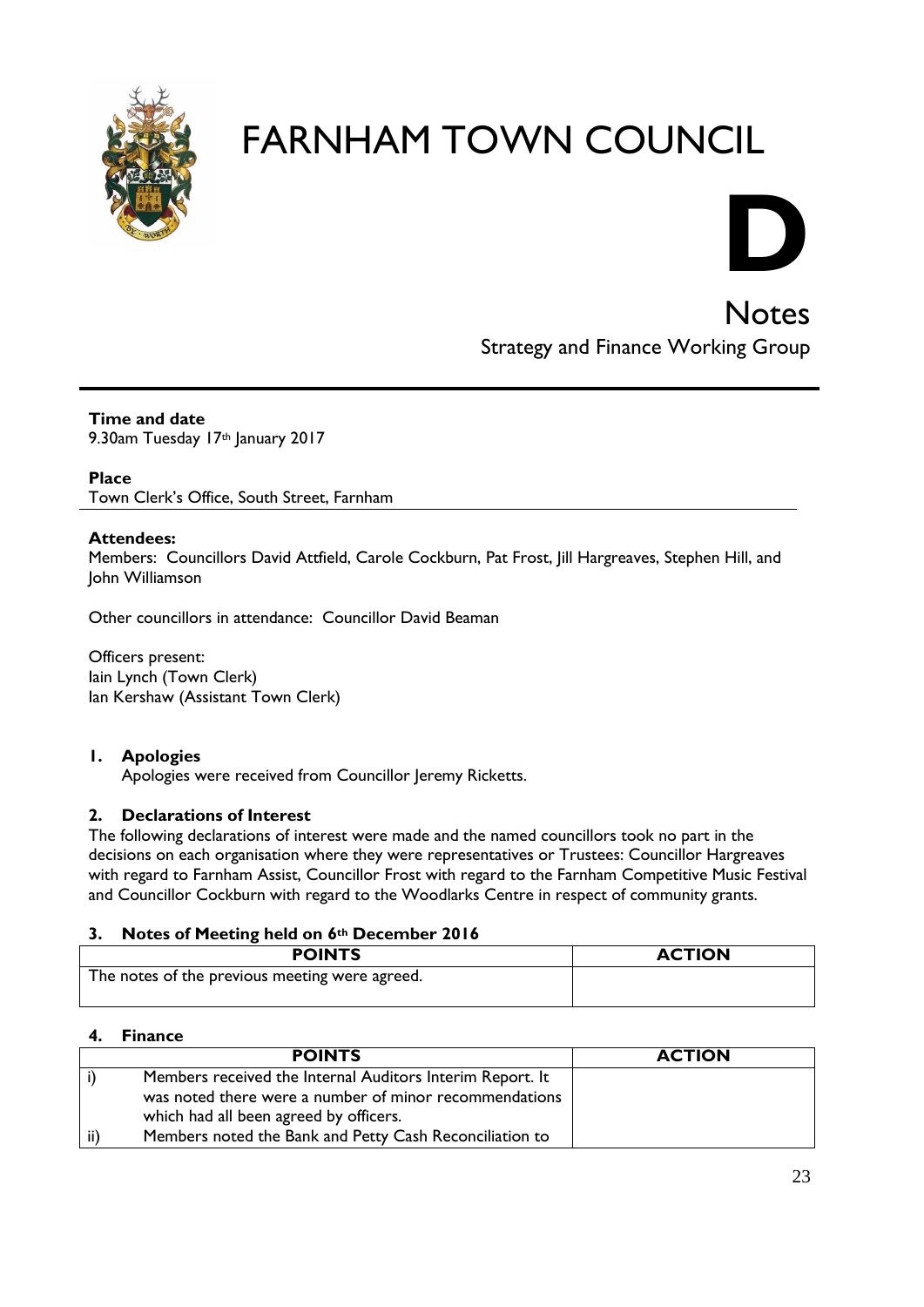|      | 31 <sup>st</sup> December 2016. There were no issues.            |                                 |
|------|------------------------------------------------------------------|---------------------------------|
| iii) | Members noted the Budget Comparison to 31 <sup>st</sup> December |                                 |
|      | 2016. Apart from cemetery income which was demand-led,           |                                 |
|      | income was at or above target and expenditure was profiled       |                                 |
|      | as expected. Community Enhancement and Tourism and               |                                 |
|      | Events income in particular had exceeded expectations and        |                                 |
|      | members thanked the officers and Members for their hard          |                                 |
|      | work in achieving this.                                          | Town Clerk to report to the     |
| iv)  | Members noted the Statement of Investments at 31st               | next meeting on proposals for   |
|      | December 2016. Proposals for investing in the Local              | investment in the Local         |
|      | Authority Property Fund would be brought to the next             | <b>Authority Property Fund.</b> |
|      | meeting. The Town Clerk would supply Councillor                  |                                 |
|      | Williamson with a briefing note on the Fund.                     |                                 |
| V)   | Members noted an update on outstanding aged debtors and          | <b>Farnham Town Council is</b>  |
|      | agreed to recommend the write off of a specific debt             | <b>RECOMMENDED</b> to agree     |
|      | totalling £800 which would reduce the Farnham in Bloom           | to write off a debt of £800     |
|      | income under the specific circumstances outlined.                |                                 |
| vi)  | Members noted the details of reserves as at 31 December          |                                 |
|      | 2016.                                                            |                                 |
| vii) | Members reviewed the latest BACS and cheque payments.            |                                 |

#### **5. Precept 2017/18**

| <b>POINTS</b>                                                                                                                                                                                                                                                                                                                                                                                                                                                                                                                                                                                                                                                                                                                                                                                                                                                             | <b>ACTION</b>                                                                                                                                                                                            |
|---------------------------------------------------------------------------------------------------------------------------------------------------------------------------------------------------------------------------------------------------------------------------------------------------------------------------------------------------------------------------------------------------------------------------------------------------------------------------------------------------------------------------------------------------------------------------------------------------------------------------------------------------------------------------------------------------------------------------------------------------------------------------------------------------------------------------------------------------------------------------|----------------------------------------------------------------------------------------------------------------------------------------------------------------------------------------------------------|
| The Working Group considered the level of precept Council should<br>consider and in particular whether it should use any of its reserves,<br>increase further the income targets for services, or set unallocated<br>in-year savings targets. None of these were considered appropriate<br>in view of inflationary pressures, changes in public services and<br>council priorities. Members were mindful of the impact on<br>residents, particularly with increases proposed in a range of public<br>and private sector organisations but felt that Council should be<br>recommended to agree a modest increase in the precept level of<br>just over 2p per week per band D property. The precept would be<br>£1,035,819. This would see Farnham's share of the Council tax<br>increase by 2% from £59.83 to £61.03 per annum $(E1.17$ per week<br>per band D household). | <b>Strategy &amp; Finance</b><br>unanimously recommends<br>to Council that the<br>precept for 2017/18<br>should be £1,035,819<br>equating to a Band D cost<br>of £61.03 per annum<br>$(£1.17$ per week). |

*The following Councillors made declarations of personal interest in respect of specific community grant applications and took no part in the decision or debate on those applications:*

- *Councillor Hargreaves with regard to Farnham Assist*
- *Councillor Frost with regard to the Farnham Competitive Music Festival and*
- *Councillor Cockburn with regard to the Woodlarks Centre.*

#### **6. Grants 2017/18**

| <b>POINTS</b>                                                    | <b>ACTION</b>                   |
|------------------------------------------------------------------|---------------------------------|
| Members considered applications for service agreements from      | <b>Farnham Town Council is</b>  |
| organisations for Town Council funding for ongoing revenue costs | <b>RECOMMENDED</b> to agree     |
| that were outside the criteria for the Community Grants          | i) service agreements for 40    |
| programme namely, 40 Degreez, Citizens Advice Waverley,          | <b>Degreez, Citizens Advice</b> |
| Farnham Maltings, The Bungalow, Waverley Hoppa Service and The   | <b>Waverley, Farnham</b>        |
| Gostrey Centre. Member agreed to recommend funding as set out    | <b>Maltings, The Bungalow,</b>  |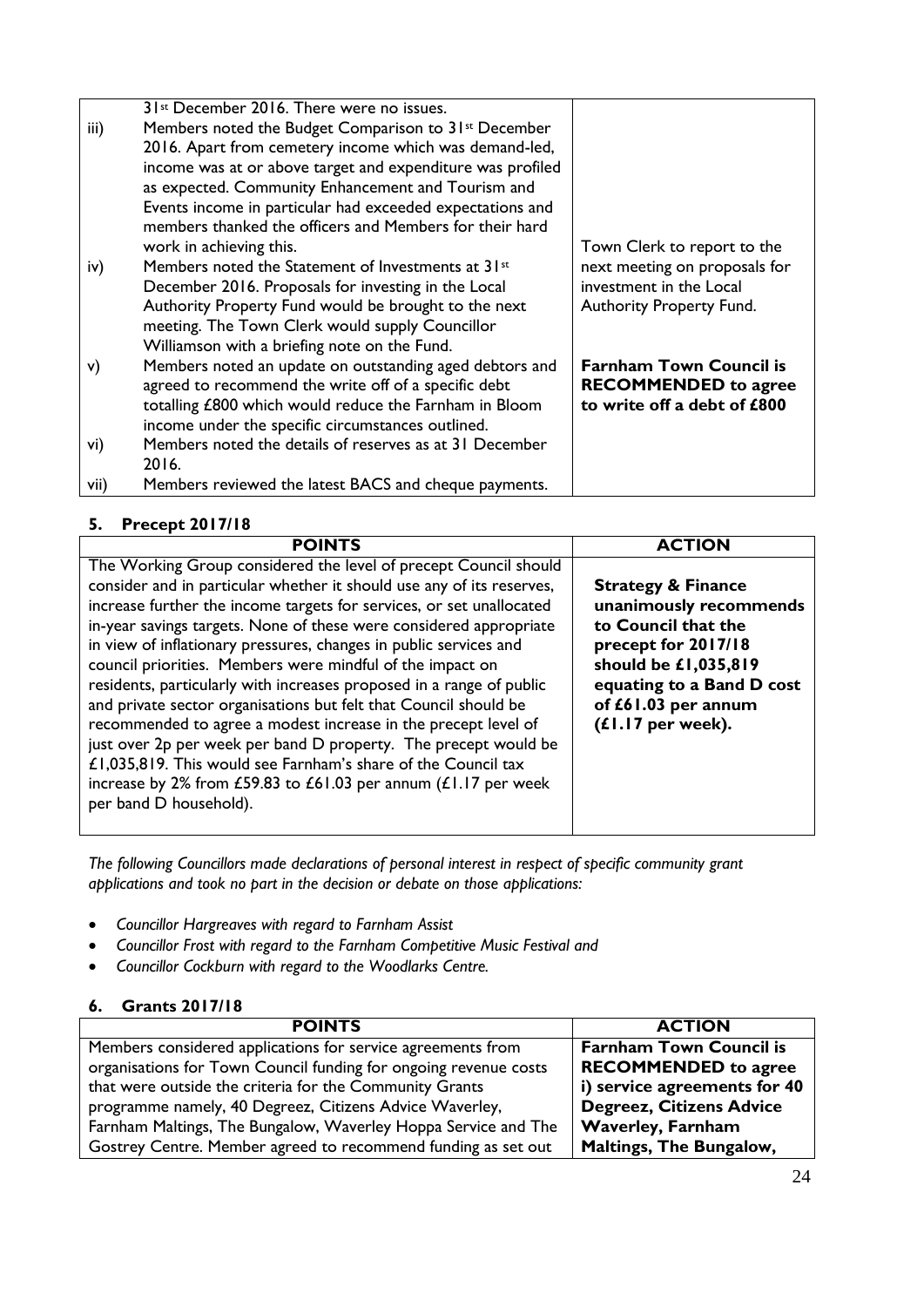#### **7. Infrastructure Planning Group update**

|    | <b>POINTS</b>                                                                                                                                                                                                                                                                                                                                                                       | <b>ACTION</b>                                                                                                                                               |
|----|-------------------------------------------------------------------------------------------------------------------------------------------------------------------------------------------------------------------------------------------------------------------------------------------------------------------------------------------------------------------------------------|-------------------------------------------------------------------------------------------------------------------------------------------------------------|
| i) | Members noted that the conclusions of the Neighbourhood Plan<br>Examiner were expected in February.                                                                                                                                                                                                                                                                                 |                                                                                                                                                             |
|    | ii) Members agreed to support the nomination of the Cherry Tree<br>Public house as an Asset of Community Value. The nomination<br>was supported by the local community and a public meeting had<br>expressed support to keep it either as a Public House or as a<br>community resource. The nomination would be put to Waverley<br>Borough Council as the Local Planning Authority. | <b>Farnham Town Council is</b><br><b>RECOMMENDED</b> to agree<br>that the Cherry Tree Public<br>House be proposed as an<br><b>Asset of Community Value.</b> |
|    | iii) Members noted that the Town Council had compiled with<br>residents and local groups a list of buildings to be put forward as<br>being of Local Merit. These had been published on the Town<br>Council website and subject to no further additions would be<br>promoted for consideration by Waverley Borough Council as<br>the Local Planning Authority.                       | Assistant Town Clerk to put<br>forward the nomination of the<br>Cherry Tree Public House to<br>Waverley Borough Council.                                    |
|    | iv) Members noted progress on the Bishops Steps and changes in<br>management arrangements at Castle.                                                                                                                                                                                                                                                                                |                                                                                                                                                             |

#### **8. Contracts and Facilities update**

| <b>POINTS</b>                                                    | <b>ACTION</b> |
|------------------------------------------------------------------|---------------|
| Members noted that the tenders for the restoration of Hale       |               |
| Chapels would be issued shortly by the Council's surveyors. This |               |
| would ensure that accurate costings were in place to help secure |               |
| external grant funding.                                          |               |

#### **9. Meetings dates 2017/18**

| <b>POINTS</b>                                                   | <b>ACTION</b>                  |
|-----------------------------------------------------------------|--------------------------------|
| Subject to the listing of the Music in the Meadow event on 20   | <b>Farnham Town Council is</b> |
| August 2017, Members agreed the calendar of events for the next | <b>RECOMMENDED</b> to note     |
| Municipal Year.                                                 | the Municipal Calendar for     |
|                                                                 | 2017/18 as set out in Annex    |
|                                                                 | 2 to these minutes.            |

#### **10. Consultations received**

| <b>POINTS</b>                                                        | <b>ACTION</b>                    |
|----------------------------------------------------------------------|----------------------------------|
| Members considered the current consultation by Waverly Borough       | Subject to the views of Council. |
| Council on car park charges. It was felt that proposals should be    | the Town Clerk to draft a        |
| guided by principles of fairness. It was noted the Chamber of        | response on behalf of the Town   |
| Commerce was strongly objecting to a further increase in charges     | Council to the Waverley car      |
| and Members agreed to support the concerns it had raised in view     | Park charges consultation        |
| of the impact on local businesses from the previous increase and the |                                  |
| significant surpluses that were already being generated from         |                                  |
| Waverley car parks in Farnham (estimated to be in excess of          |                                  |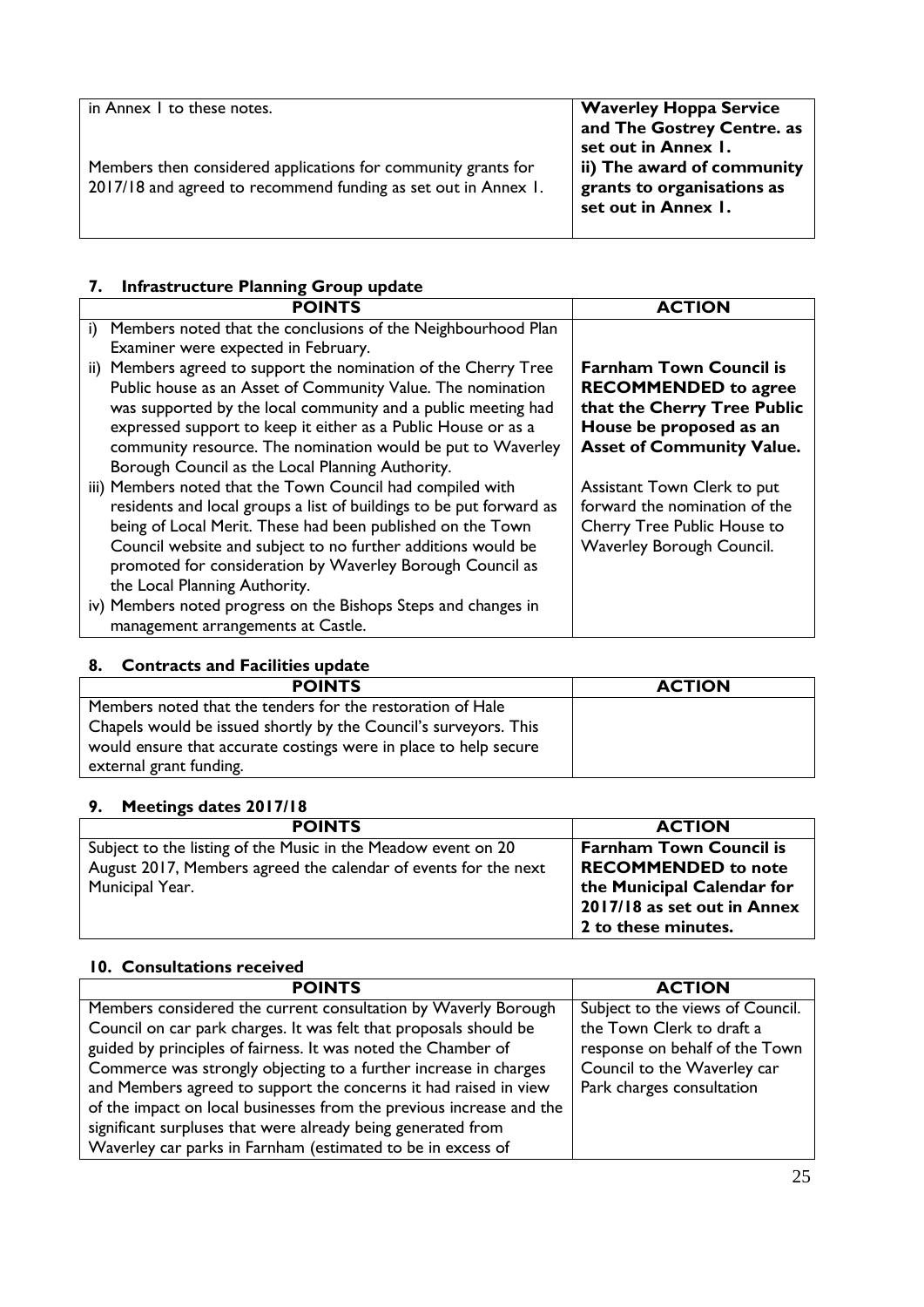| $£1.5$ million). It was felt that a universal approach in a borough like<br>Waverley was inappropriate and that the usage of particular car<br>parks should be considered and if parking machines were to be<br>upgraded then pay on exit or 'time allowed should be equal to<br>amount paid for' software should be considered. Given the changes<br>in high street retailing, Waverley should not be making the situation<br>worse by its charging approach. |                                                                                                                                                                       |
|----------------------------------------------------------------------------------------------------------------------------------------------------------------------------------------------------------------------------------------------------------------------------------------------------------------------------------------------------------------------------------------------------------------------------------------------------------------|-----------------------------------------------------------------------------------------------------------------------------------------------------------------------|
| Members noted that the Waverley Executive Committee was<br>considering both air quality and street cleansing. Members asked<br>that the Town Clerk contact Waverley to ensure that Farnham<br>Town Council's insight was taken into account as no consultation<br>with the Town Council had taken place despite the Council's<br>representations and offers to assist on these matters                                                                         | Leader to write to Waverley<br>Borough Council Leader to<br>request input into issues<br>affecting the town such as<br>reviews of air quality and street<br>cleaning. |
| Members also noted that there was to be a service review for the<br>Museum of Farnham.                                                                                                                                                                                                                                                                                                                                                                         |                                                                                                                                                                       |

#### **11. Town Clerk update**

| <b>POINTS</b>                                                                                                                                                                                                 | <b>ACTION</b>                                    |
|---------------------------------------------------------------------------------------------------------------------------------------------------------------------------------------------------------------|--------------------------------------------------|
| Members noted successful recruitment for the two new members<br>of the outside workforce.                                                                                                                     |                                                  |
| The letter to the Court stating the Council's position regarding<br>issues relating to the Judicial Review of the Brightwells/East Street<br>development had been sent in accordance with Council's decision. |                                                  |
| Members agreed that a strategic planning day should take place on<br>Saturday 18th March between 9am and 12noon.                                                                                              | Town Clerk to arrange strategic<br>planning day. |

#### **12. Date and time of next meeting**

| <b>POINTS</b>                                            | <b>ACTION</b>                  |
|----------------------------------------------------------|--------------------------------|
| Members agreed that the next meeting would take place on | Town Clerk to circulate agenda |
| Tuesday 28th February 2016 at 9.30am                     |                                |

The meeting ended at 12:06pm.

Notes written by Ian Kershaw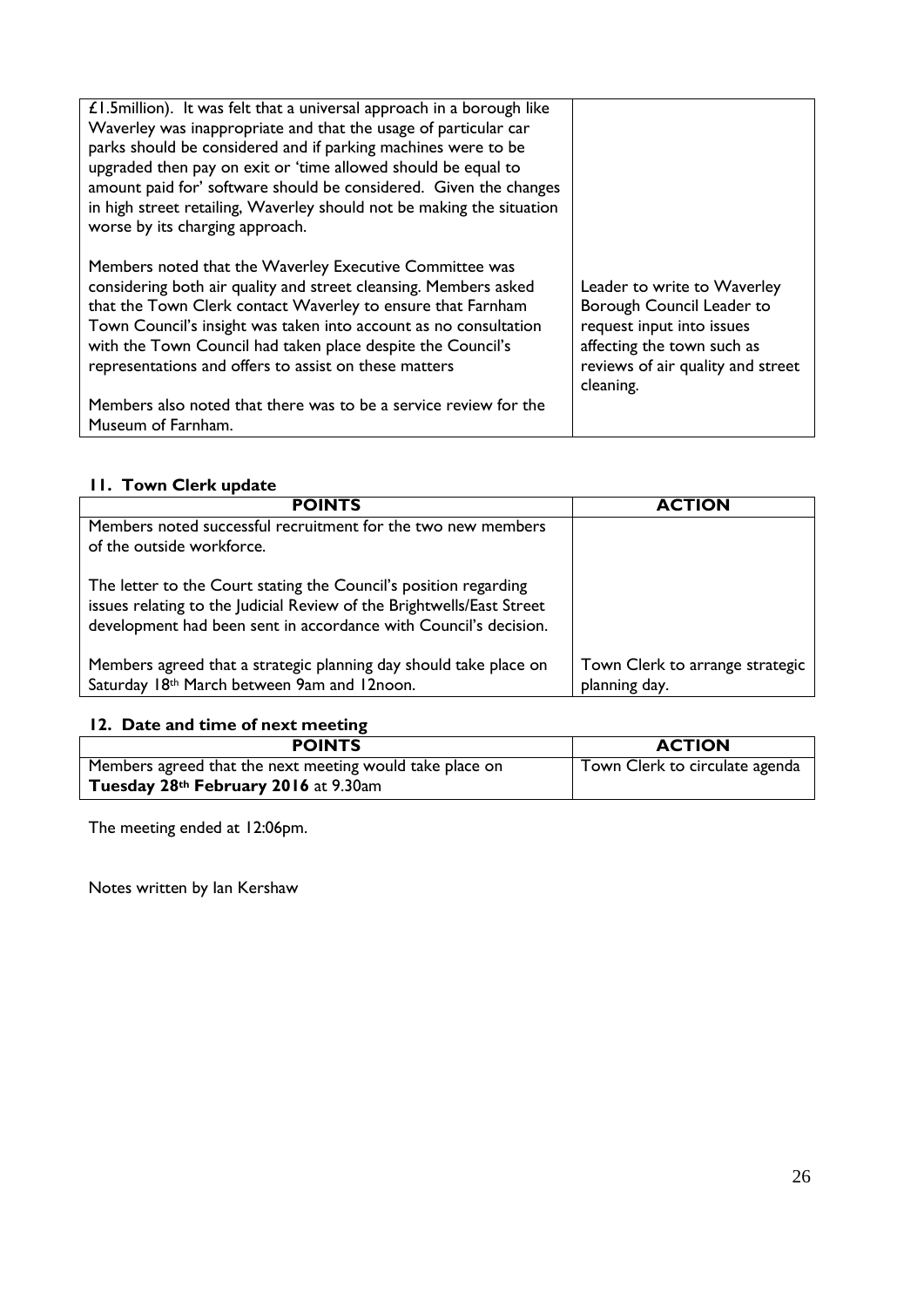### **Community Grants and Service Agreements**

#### **Service Agreements**

| Organisation                          | 2017/18-2019/20<br>annual award | <b>Recommendation</b>                                                                                                                                                                                                                                                                                                                                                                                                                   |
|---------------------------------------|---------------------------------|-----------------------------------------------------------------------------------------------------------------------------------------------------------------------------------------------------------------------------------------------------------------------------------------------------------------------------------------------------------------------------------------------------------------------------------------|
| <b>The 40</b><br>Degreez<br>Centre    | £2,000*                         | That the Town Council defer decision on the award but make<br>contingency to contribute at £2000 for the next three financial<br>years. Members felt the award should contribute to the running<br>costs of the organisation though, not towards the costs of<br>individual youth worker salaries. The award is also contingent on<br>the receipt of a business plan and fuller understanding of the<br>organisations costs and income. |
| <b>Citizens</b><br>Advice<br>Waverley | £15,360                         | That the Town Council award £15,360 for 2017/18 but give<br>notice that the grant was for one year only. Any further award<br>would be subject to satisfactory review of the balance of funding<br>for advice across the Waverley area.                                                                                                                                                                                                 |
| Farnham<br>Maltings                   | £13,000                         | That the Town Council agree to fund the Farnham Maltings<br>$£13,000$ per year for the next three financial years and a new<br>service agreement be drawn up to effect this.                                                                                                                                                                                                                                                            |
| The Bungalow                          | £2,000                          | That the Town Council agree to fund The Bungalow £2,000 for<br>2017/18 but advise that the grant should taper in future years.                                                                                                                                                                                                                                                                                                          |
| Waverley<br>Hoppa Service             | £10,000                         | That the Town Council agree to fund the Waverley Hoppa<br>£10,000 per year for the next three financial years and a new<br>service agreement be drawn up to effect this.                                                                                                                                                                                                                                                                |
| Gostrey<br>Centre                     |                                 | To note that the terms for a service agreement would be<br>discussed in due course.                                                                                                                                                                                                                                                                                                                                                     |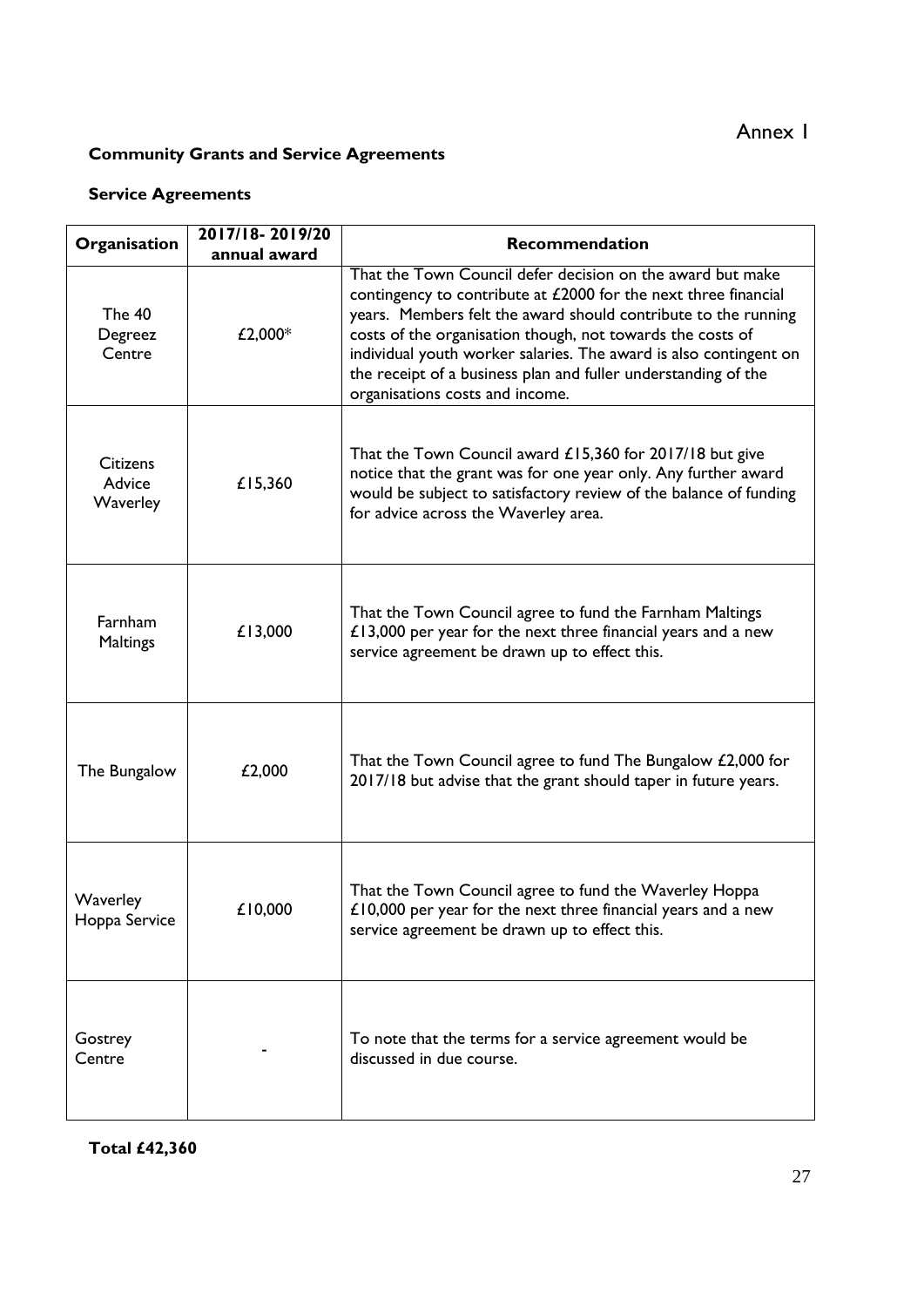#### **Community Grants**

| Organisation<br><b>Applicant</b>                     | Recommended<br><b>FTC Grant</b><br>2017/18 | <b>Project</b><br>Name &<br><b>Project</b><br><b>Summary</b>                                                                                  | <b>Project Description</b>                                                                                                                                                                                                                                  | <b>Comments</b>                                                                                                                                                                                  |
|------------------------------------------------------|--------------------------------------------|-----------------------------------------------------------------------------------------------------------------------------------------------|-------------------------------------------------------------------------------------------------------------------------------------------------------------------------------------------------------------------------------------------------------------|--------------------------------------------------------------------------------------------------------------------------------------------------------------------------------------------------|
| <b>Bishops</b><br>Meadow Trust                       | £1,000                                     | Water main<br>supply pipe                                                                                                                     | Supply of mains water to be completed by<br>early summer. The water supply will benefit<br>those already using the meadows and<br>facilitate the introduction of cattle                                                                                     | Grant                                                                                                                                                                                            |
| <b>Bishops</b><br><b>Meadow Trust</b>                | £1,000                                     | Cattle Fencing<br>to Oak<br>Meadow                                                                                                            | Introduction of cattle will add additional<br>visitor attraction and help with the natural<br>ecology and traditional trampling in of seeds<br>after the hay cut                                                                                            | Grant                                                                                                                                                                                            |
| <b>Bishops</b><br><b>Meadow Trust</b>                | No award                                   | Various<br>botanical and<br>wildlife surveys<br>(invertebrates,<br>birds, bats,<br>reptiles) and<br>management<br>plan.                       | Environmental Surveys, Report and<br>Management Plan. The surveys will provide a<br>fresh baseline to measure the impact of Trust<br>activities on local biodiversity.                                                                                      | <b>Not</b><br>recommended for<br>grant                                                                                                                                                           |
| The Dance<br>Movement                                | £1,000                                     | Farnham<br>Blooming<br>Dance. 10<br>weeks of dance<br>sessions and<br>two<br>performances<br>at the Town<br>Carnival and In<br>Bloom judging. | Working with 16 groups of young people to<br>create dance over a 10 week period to be<br>performed at two events on the theme of<br>raising awareness in regard to pollution and<br>how communities can evoke change.<br><b>Estimated 200 beneficiaries</b> | Recommended<br>for partial grant of<br>£1000 (£2,000<br>requested).<br>Community<br>Enhancement to<br>consider if<br>additional top-up<br>allocation should<br>be prioritised<br>from its budget |
| Hale Carnival<br>Committee                           | £500                                       | Hale Carnival -<br>annual<br>community<br>event involving<br>local schools,<br>churches and<br>youth groups                                   | The grant will cover toilets, rubbish bins and<br>security. Attendance of 7,500 estimated.                                                                                                                                                                  | Recommended<br>for partial grant<br>(L2,000)<br>requested).                                                                                                                                      |
| Change of<br>Scene                                   | No award                                   | <b>Refreshments</b><br>for<br>disadvantaged<br>children                                                                                       |                                                                                                                                                                                                                                                             | Use of grant<br>considered<br>Outside the<br>scope of the<br>scheme. Not<br>recommended for<br>grant.                                                                                            |
| 4th Farnham<br>Scout Group                           | £625                                       | Replacement<br><b>BBQ</b>                                                                                                                     | Replace existing BBQ with a cinders folding<br>professional model                                                                                                                                                                                           | Recommended<br>for grant.                                                                                                                                                                        |
| Farnham<br><b>Town Youth</b><br><b>Football Club</b> | £750                                       | <b>Football Goals</b>                                                                                                                         | to provide two sets of goals                                                                                                                                                                                                                                | Recommended<br>for partial grant<br>(L1,500)<br>requested).                                                                                                                                      |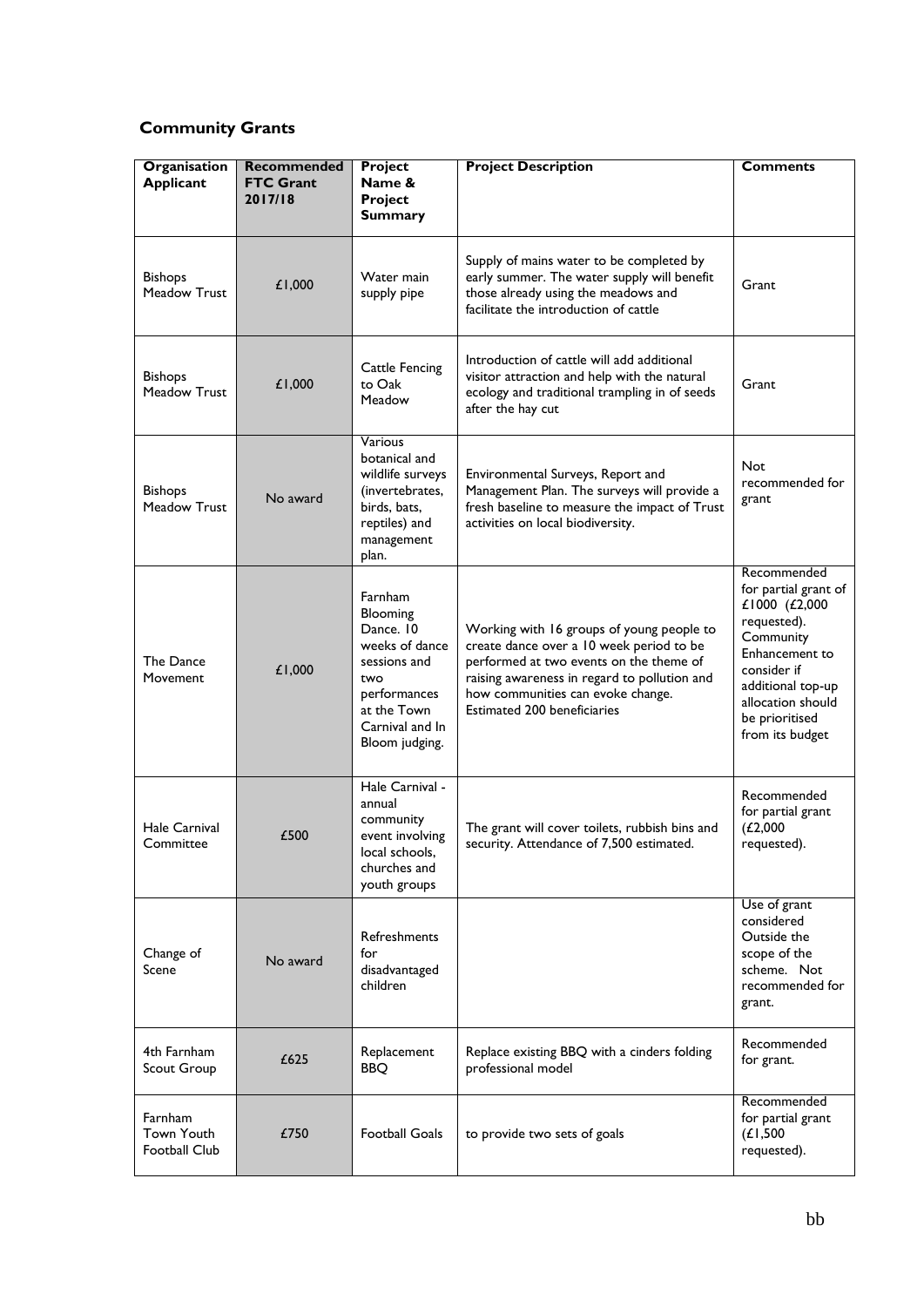| Computing for<br>All                       | £360                                     | Computing for<br>All                                                                                    | 24 weeks across $3 \times 8$ week terms offering<br>tutoring and support to up to 8 students per<br>class to learn how to use the internet to<br>connect with others and as a tool to gain<br>employment                                                                                                                                                                                          | Recommended<br>for partial grant<br>to cover cost of<br>materials (£1,764<br>requested). |
|--------------------------------------------|------------------------------------------|---------------------------------------------------------------------------------------------------------|---------------------------------------------------------------------------------------------------------------------------------------------------------------------------------------------------------------------------------------------------------------------------------------------------------------------------------------------------------------------------------------------------|------------------------------------------------------------------------------------------|
| Farnham<br>Assist                          | No award                                 | Advice and<br>Information<br>Service                                                                    | Applying for funding to sustain 24/7 advice<br>and information line and literature re welfare<br>available to clients.                                                                                                                                                                                                                                                                            | Revenue grant.<br>Not<br>recommended for<br>grant.                                       |
| New Ashgate<br><b>Gallery Trust</b>        | £1,550                                   | <b>Get Creative</b><br>with Mosaics<br>with Denise<br>Jaques the<br><b>Surrey Artist</b><br>of the Year | Three events with 5 days of family and<br>community workshops with Denise Jaques,<br>Surrey Artist of the Year. Mosaic Fun with<br>flowers, butterflies and dragons (I day to<br>coincide with Picnic in the Park in Gostrey<br>Meadow) Mosaic Design (2 days) and Mosaic<br>Art (2 days) at the New Ashgate Gallery                                                                              | Recommended<br>for grant                                                                 |
| Support 19                                 | £1,040                                   | Post 19                                                                                                 | Purchase of sensory integration equipment                                                                                                                                                                                                                                                                                                                                                         | Recommended<br>for partial grant<br>(L2,000)<br>requested).                              |
| Surrey Youth<br>Focus                      | £1,500                                   | Farnham Youth<br>Social Action                                                                          | To introduce young people in Farnham to a<br>youth movement known as Youth Social<br>Action. Empowering young people to have a<br>voice on local issues which are important to<br>them and to volunteer, campaign or fund<br>raise for social good. The project would be<br>run from The Maltings in Spring/Summer<br>2017 with the resulting youth projects<br>running for the rest of the year. | Recommended<br>for grant                                                                 |
| The Farnham<br><b>Pottery Trust</b>        | £2,000                                   | Kiln<br>Rejuvenation<br>Project                                                                         | To install a new kiln and upgrade our kiln<br>facilities.                                                                                                                                                                                                                                                                                                                                         | Recommended<br>for grant                                                                 |
| Farnham<br>Maltings                        | No award                                 | The Barley<br>Project                                                                                   | Provision of free crochect /knittng<br>workshops culminating in an installation at<br>the Maltings                                                                                                                                                                                                                                                                                                | Not<br>recommended for<br>grant.                                                         |
| Farnham<br>Maltings                        | £2,000                                   | Meet me in the<br>Foyer                                                                                 | To enable more people (particularly those at<br>risk of isolation) to engage in regular creative<br>activity free of charge.                                                                                                                                                                                                                                                                      | Recommended<br>for grant from the<br>New initiatives<br>fund.                            |
| Badshot Lea<br>Village Infant<br>School    | £275                                     | New School<br>Pond                                                                                      | Materials to line edge and support the pond.<br>The pond will increase the wildlife attracted<br>to the school's garden and consequent<br>learning for the children.                                                                                                                                                                                                                              | Recommended<br>for grant in part<br>(£550 requested).                                    |
| Sandy Hill<br>Community<br><b>Bungalow</b> | See Service Level<br>agreements<br>above | Sandy Hill<br>Community<br>Bungalow                                                                     | The grant will go toward the cost of a centre<br>manager without whom the Bungalow has no<br>hope of fulfilling its project aims.                                                                                                                                                                                                                                                                 | This application is<br>met through a<br>Service<br>Agreement.                            |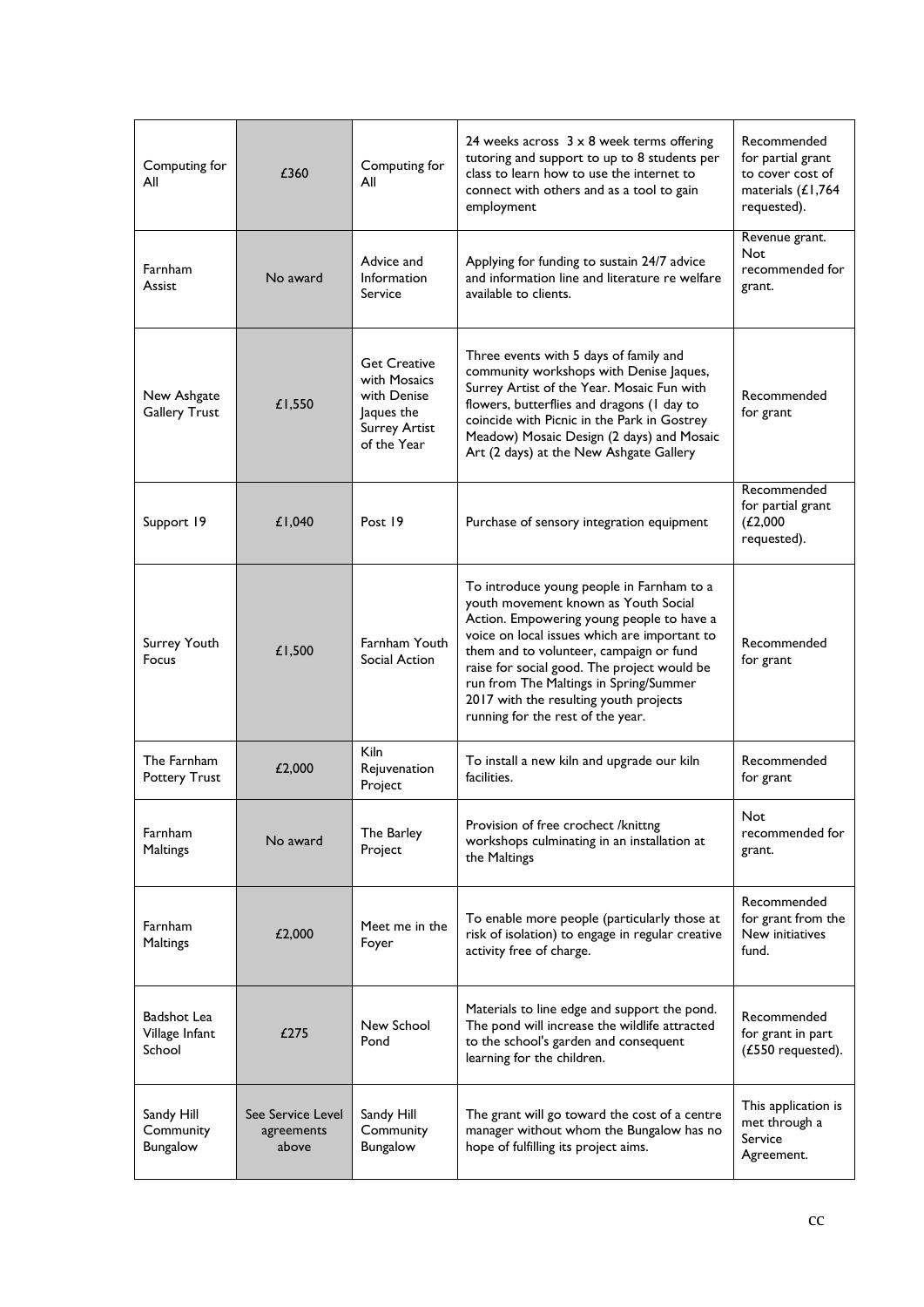| Rowledge<br><b>Tennis Club</b>                  | £2,000                                    | demolition and<br>construction of<br>new clubhouse                           | The grant would go toward kitchen facilities<br>to ensure the clubhouse is open to the<br>maximum community use e.g.<br>Cubs/Brownies/Scouts, WI, mother and<br>toddler etc.                                                             | Recommended<br>for grant.                                                                                                                                 |
|-------------------------------------------------|-------------------------------------------|------------------------------------------------------------------------------|------------------------------------------------------------------------------------------------------------------------------------------------------------------------------------------------------------------------------------------|-----------------------------------------------------------------------------------------------------------------------------------------------------------|
| Rowledge<br>Cricket Club                        | £1,000                                    | Garage Project<br>- toward an<br>extension to<br>the pavilion                | Storage is required for grounds maintenance<br>equipment to keep pitches of the quality<br>required for the level of competition the club<br>is involved in. 700 members including 300<br>boys and girls                                 | Recommended<br>for partial grant.<br>(L2,000)<br>requested).                                                                                              |
| Phyllis<br>Tuckwell<br>Hospice Care             | No award                                  | Physiotherapy<br>equipment                                                   | To purchase equipment e.g. soft collars, wrist<br>splints, small gym items etc.                                                                                                                                                          | Consumable<br>items not in<br>accordance with<br>criteria.                                                                                                |
| Churt Parish<br>Council                         | No award                                  | Foundation of<br>Archive<br>Centre and<br>Educational<br>Resource            | To establish a Churt archive within Churt<br>History Centre to benefit future generations<br>in Churt.                                                                                                                                   | Not eligible                                                                                                                                              |
| <b>Voices</b><br>Together<br>Community<br>Choir | £1,500                                    | Community<br><b>Choirs Festival</b>                                          | To provide an opportunity for other local<br>choirs to come together to celebrate music<br>and singing. The grant will cover the costs of<br>hiring the Princes Hall, Aldershot and<br>associated costs, lighting sound etc.             | Recommended<br>for grant.                                                                                                                                 |
| Woodlarks<br>Centre                             | £2,000                                    | Transcare<br><b>Bathing System</b>                                           | To create a sensory bathroom with<br>therapeutic effects for residents when they<br>bath and relax. The grant will help to<br>purchase the bath and revamp the room.                                                                     | Recommended<br>for grant.                                                                                                                                 |
| 40 Degreez                                      | Service Level<br>Agreement (See<br>above) | Core costs for<br>two part time<br>youth workers'<br>salaries                | The grant will fund one youth leader and one<br>youth worker. Without the youth team there<br>would be no one to provide the diverse and<br>essential services offered in partnership with<br>other agencies to the town's young people. | This application is<br>met through a<br>Service<br>Agreement                                                                                              |
| Stopgap Dance<br>Company                        | £750                                      | Stopgap Youth<br>Company<br>(Farnham)                                        | The project would be to continue running<br>the Thursday evening Farnham Youth<br>Company for disabled children and continue<br>to provide access to Arts Award<br>qualifications.                                                       | Recommended<br>for partial grant<br>(L2,000)<br>requested). The<br>Council could not<br>fund in future<br>years as it would<br>be a recurring<br>request. |
| Rowledge<br>Ringers                             | £450                                      | Purchase of<br>new handbell<br>and<br>refurbishment<br>of existing<br>bells. | To enable greater range of music to be<br>performed and enjoyed by the community.                                                                                                                                                        | Recommended<br>for grant.                                                                                                                                 |
| Alder Valley<br>Brass Band                      | £500                                      | Marching Bass<br>Drum for<br>Parades and<br>Concerts                         | Alder Valley Brass requires a good quality<br>bass drum to ensure it can adequately fulfil<br>community engagements such as the Farnham<br>Remembrance Day Parade                                                                        | Recommended<br>for grant.                                                                                                                                 |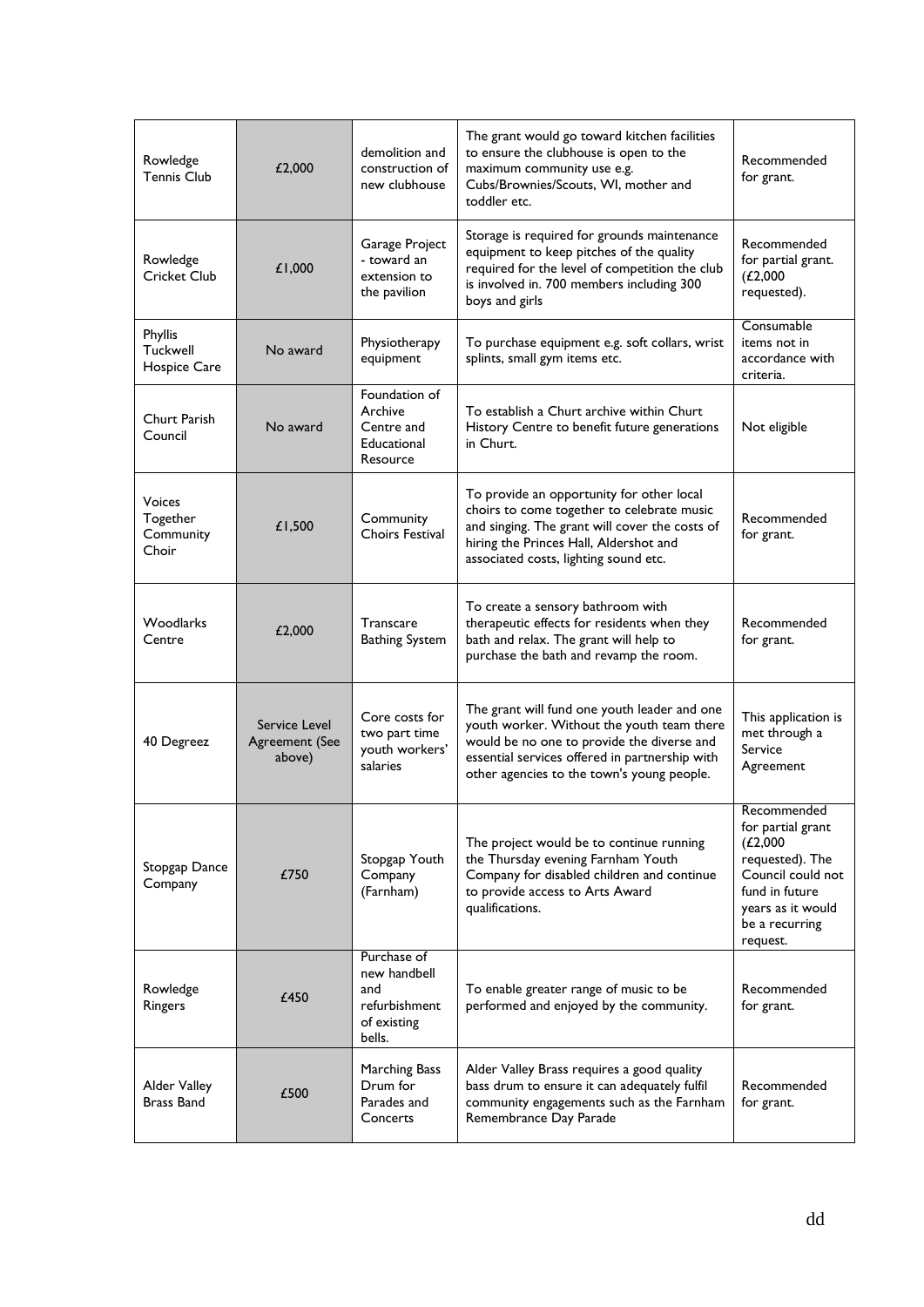| Alder Valley<br>Brass Band                      | £1,500 | <b>New Uniforms</b>                                                                                                | The existing Band uniforms are over 30 years<br>old and are no longer fit for purpose and<br>represent the band in a poor light and<br>detract from the quality of music.                                                                                                                                                                                                                                                                                                                                                                                                                                      | Recommended<br>for partial grant<br>(L2,000)<br>requested). |
|-------------------------------------------------|--------|--------------------------------------------------------------------------------------------------------------------|----------------------------------------------------------------------------------------------------------------------------------------------------------------------------------------------------------------------------------------------------------------------------------------------------------------------------------------------------------------------------------------------------------------------------------------------------------------------------------------------------------------------------------------------------------------------------------------------------------------|-------------------------------------------------------------|
| Abbey School                                    | £2,000 | Media and<br>Performing<br>Arts<br>equipment for<br>the provision<br>of a Creative<br>Arts<br>classroom.<br>Year 2 | The project will enable the launch and use of<br>a media arts suite by equipping it with a<br>Media suite of a further five Apple Mac<br>computers, specialist screens, animation<br>software, web cam modelling clay and theatre<br>set appropriate to students special needs                                                                                                                                                                                                                                                                                                                                 | Recommended<br>for grant.                                   |
| The Rural Life<br>Centre                        | £655   | Grounds<br>maintenance<br>storage                                                                                  | To erect a donated double garage to securely<br>house grass cutting and ground maintenance<br>equipment. It would also enable volunteers<br>to maintain machinery under safe cover.                                                                                                                                                                                                                                                                                                                                                                                                                            | Recommended<br>for grant.                                   |
|                                                 |        |                                                                                                                    | The following organisations have received similar awards in previous years and will be invited to consider<br>the sustainability of their projects and possible suitability for service agreements.                                                                                                                                                                                                                                                                                                                                                                                                            |                                                             |
| <b>Farnham</b><br>Competitive<br>Music Festival | £800   | Farnham<br>Competitive<br>Music Festival -                                                                         | The grant will contribute toward the hire of<br>venues, printing of syllabus etc. The Farnham<br>Competitive Music Festival is a platform for<br>young musicians to perform and receive<br>encouragement and adjudication from<br>eminent musicians                                                                                                                                                                                                                                                                                                                                                            | Recommended<br>for grant.                                   |
| Creative<br><b>Response Arts</b><br>Limited     | £2,000 | Landscapes -<br>artists<br>workshops for<br>carers,<br>volunteers and<br>staff                                     |                                                                                                                                                                                                                                                                                                                                                                                                                                                                                                                                                                                                                | Recommended<br>for grant.                                   |
| Museum of<br><b>Farnham</b>                     | £1,000 | Finding<br>Farnham<br>Community<br>Dig                                                                             | Build on success of preceding three years of<br>Finding Farnham Community Archaeology<br>Project and seek to continue to provide a<br>high level of access to Farnham people and<br>schools to their local history by: creation of a<br>"digbox" with reproduction burial and replica<br>skeleton allowing participation of schools<br>without suitable external space; establish a<br>programme of activities for primary schools;<br>produce an event in a central Farnham<br>location to engage residents more generally;<br>organise another year of community<br>archaeological work in the Farnham area. | Recommended<br>for grant.                                   |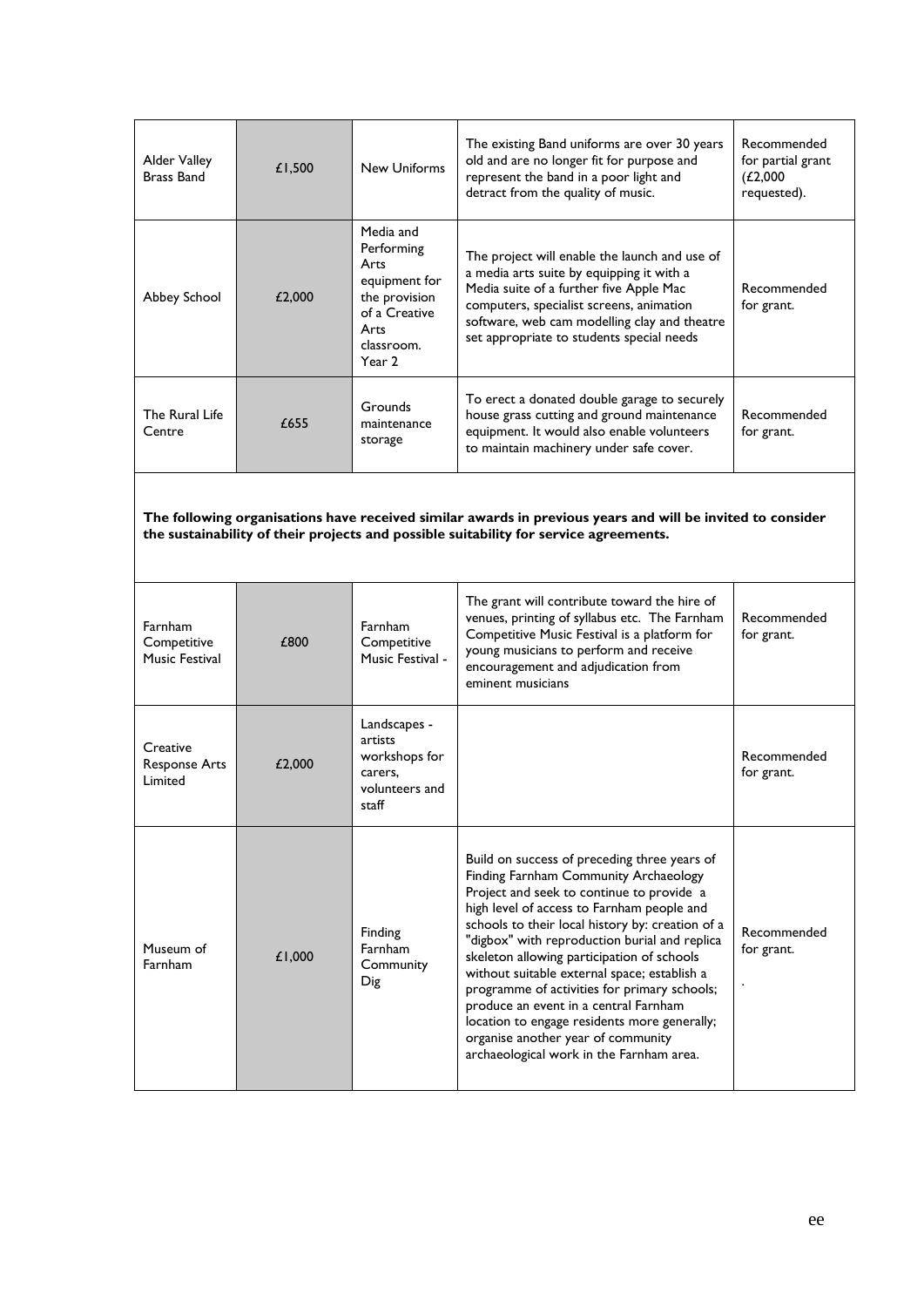| <b>FADEG-</b><br>Unseen Artists:<br>Farnham Art<br>Art from the<br>£450<br>and Design<br>Community<br>Education<br>2018<br>Group | To stage a two day, now annual, show of<br>community art and design celebrating visual<br>creativity in the widest sense from arts<br>groups to a garden sculptor. Last year's<br>Community Grant will enable the second of<br>these events in March 2017. This Grant will<br>pay for a weekend hire of the Long Kiln<br>Gallery at The Maltings and inclusion in their<br>Spring brochure. It will allow for framing of<br>some work, publicity and photographic<br>recording of projects for exhibition | Recommended<br>for grant. |
|----------------------------------------------------------------------------------------------------------------------------------|-----------------------------------------------------------------------------------------------------------------------------------------------------------------------------------------------------------------------------------------------------------------------------------------------------------------------------------------------------------------------------------------------------------------------------------------------------------------------------------------------------------|---------------------------|
|----------------------------------------------------------------------------------------------------------------------------------|-----------------------------------------------------------------------------------------------------------------------------------------------------------------------------------------------------------------------------------------------------------------------------------------------------------------------------------------------------------------------------------------------------------------------------------------------------------------------------------------------------------|---------------------------|

**Total £30,205**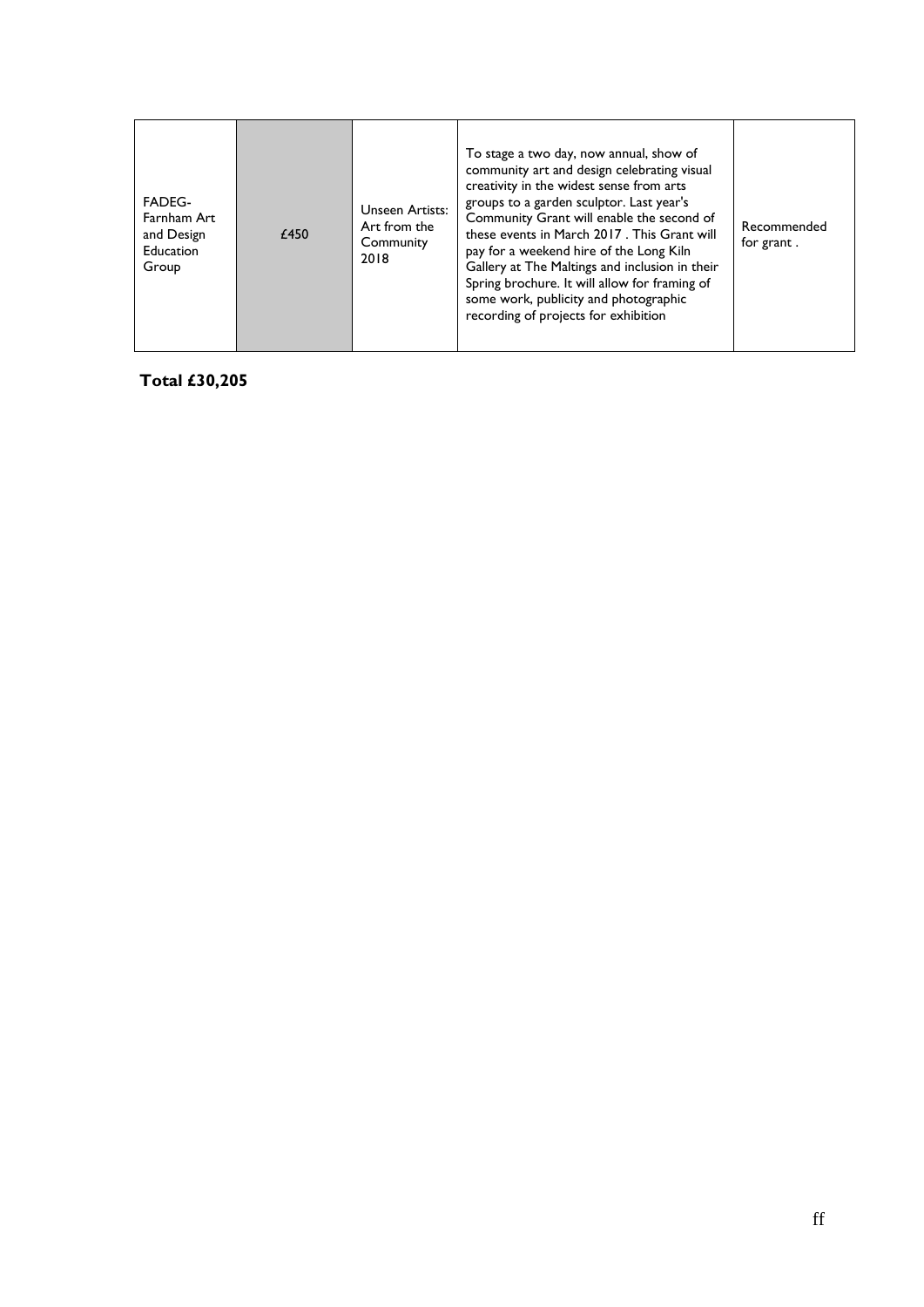#### **ANNEX 2**

## **CALENDAR OF DATES: MUNICIPAL YEAR 2017-18**

| <b>Meeting</b>                                                            | <b>Date</b>             | <b>Time</b>     |
|---------------------------------------------------------------------------|-------------------------|-----------------|
| <b>Council (Annual) Mayor Making and</b><br><b>Councillor Photographs</b> | Thu II May 2017         | <b>19:00</b>    |
| Planning & Licensing Consultative Group<br>(Including initial training)   | Mon 22 May 2017         | 09:30           |
| Farmers' Market                                                           | Sun 28 May 2017         | $10.00 - 13.30$ |
| Music in the Meadow                                                       | Sun 28 May 2017         | 15:00 - 17:00   |
| Late May Bank Holiday                                                     | Mon 29 May 2017         |                 |
| Music in the Meadow                                                       | Sun 04 June 2017        | 15:00 - 17:00   |
| Planning & Licensing Consultative Group                                   | Mon 05 June 2017        | 09:30           |
| <b>Strategy &amp; Finance Working Group</b>                               | Tue 06 June 2017        | 09:30           |
| <b>Community Enhancement Working Group</b>                                | <b>Wed 07 June 2017</b> | 09:30           |
| <b>Cemeteries and Appeals Working Group</b>                               | Thu 08 June 2017        | 09:30           |
| Music in the Meadow                                                       | Sun 11 June 2017        | $15:00 - 17:00$ |
| <b>Civic Service</b>                                                      | Sun 11 June 2017        | 15:00           |
| <b>Council (Sign Off Annual Accounts)</b>                                 | <b>Thu 15 June 2017</b> | <b>19:00</b>    |
| Music in the Meadow                                                       | Sun 18 June 2017        | 15:00 - 17:00   |
| Planning & Licensing Consultative Group                                   | Mon 19 June 2017        | 09:30           |
| Armed Forces Week Flag Raising                                            | Mon 19 June 2017        | 10:00           |
| Farmers' Market                                                           | Sun 25 June 2017        | $10.00 - 13.30$ |
| Picnic in the Park                                                        | Sun 25 June 2016        | 15:00 - 17:00   |
| Tourism and Events Working Group                                          | Tue 27 June 2017        | 09:30           |
| Music in the Meadow                                                       | Sun 02 July 2017        | 15:00 - 17:00   |
| Planning & Licensing Consultative Group                                   | Mon 03 July 2017        | 09:30           |
| Music in the Meadow                                                       | Sun 09 July 2017        | 15:00 - 17:00   |
| Music in the Meadow                                                       | Sun 16 July 2017        | 15:00 - 17:00   |
| Planning & Licensing Consultative Group                                   | Mon 17 July 2017        | 09:30           |
| <b>Strategy &amp; Finance Working Group</b>                               | Tue 18 July 2017        | 09:30           |
| Farmers' Market                                                           | Sun 23 July 2017        | $10.00 - 13.30$ |
| Music in the Meadow                                                       | Sun 23 July 2017        | 15:00 - 17:00   |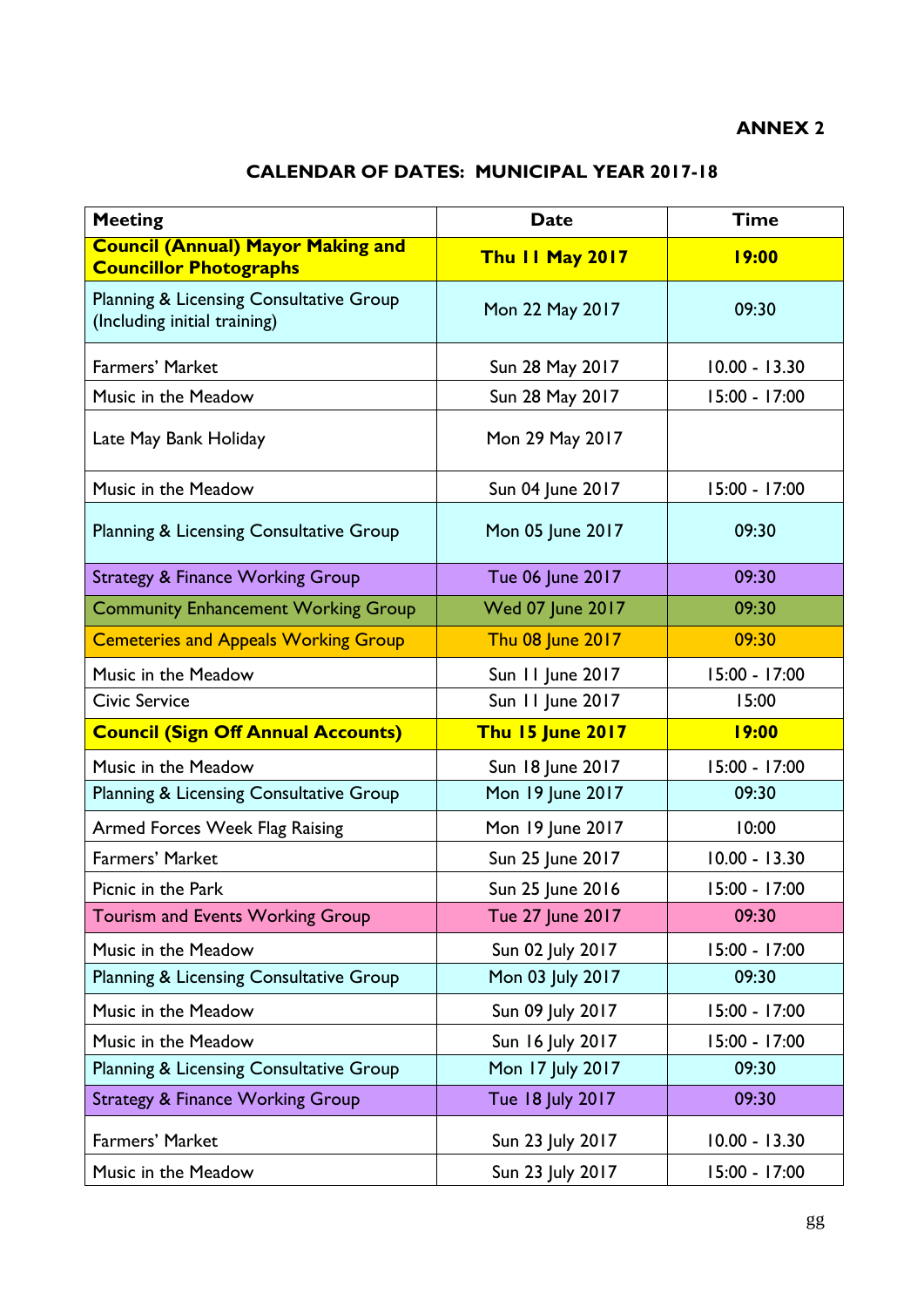| <b>Council</b>                                      | <b>Thu 27 July 2017</b>   | <b>19:00</b>                     |
|-----------------------------------------------------|---------------------------|----------------------------------|
| Music in the Meadow                                 | Sun 30 July 2017          | 15:00 - 17:00                    |
| Planning & Licensing Consultative Group             | Mon 31 July 2017          | 09:30                            |
| Music in the Meadow                                 | <b>Sun 06 August 2017</b> | $15:00 - 17:00$                  |
| Music in the Meadow                                 | Sun 13 August 2017        | $15:00 - 17:00$                  |
| Planning & Licensing Consultative Group             | Mon 14 August 2017        | 09:30                            |
| Music in the Meadow                                 | <b>Sun 20 August 2017</b> | $15:00 - 17:00$                  |
| Farmers' Market                                     | Sun 27 August 2017        | $10.00 - 13.30$                  |
| Music in the Meadow                                 | <b>Sun 27 August 2017</b> | $15:00 - 17:00$                  |
| Summer Bank Holiday                                 | Mon 28 August 2017        |                                  |
| Music in the Meadow                                 | Sun 03 September 2017     | 15:00 - 17:00                    |
| Planning & Licensing Consultative Group             | Mon 04 September 2017     | 09:30                            |
| Tourism and Events Working Group                    | Tue 05 September 2017     | 09:30                            |
| <b>Community Enhancement Working Group</b>          | Wed 06 September 2017     | 09:30                            |
| Heritage Open Days                                  | Thu 07 September 2017     | to Sun 10<br>September 2017      |
| <b>Cemeteries and Appeals Working Group</b>         | Thu 07 September 2017     | 09:30                            |
| <b>Strategy &amp; Finance Working Group</b>         | Tue 12 September 2017     | 09:30                            |
| <b>Food Festival</b>                                | Thu 14 September 2017     | $10.00 - 16.00$                  |
| Planning & Licensing Consultative Group             | Mon 18 September 2017     | 09:30                            |
| <b>Council</b>                                      | Thu 21 September 2017     | <b>19:00</b>                     |
| Farmers' Market                                     | Sun 24 September 2017     | $10.00 - 13.30$                  |
| Planning & Licensing Consultative Group             | Mon 02 October 2017       | 09:30                            |
| Farnham in Bloom Awards Evening                     | Thu 12 October 2017       | 16:00 Schools<br>18:00 Community |
| Planning & Licensing Consultative Group             | Mon 16 October 2017       | 09:30                            |
| Farmers' Market                                     | Sun 22 October 2017       | $10.00 - 13.30$                  |
| <b>Strategy &amp; Finance Working Group</b>         | Tue 24 October 2017       | 09:30                            |
| Planning & Licensing Consultative Group             | Mon 30 October 2017       | 09:30                            |
| <b>Council</b>                                      | Thu 02 November 2017      | <b>19:00</b>                     |
| <b>Tourism and Events Working Group</b>             | Tue 07 November 2017      | 09:30                            |
| Remembrance Sunday (Gostrey Meadow<br>War Memorial) | Sun 12 November 2017      | 10:45                            |
| Planning & Licensing Consultative Group             | Mon 13 November 2017      | 09:30                            |
| <b>Community Enhancement Working Group</b>          | Wed 15 November 2017      | 09:30                            |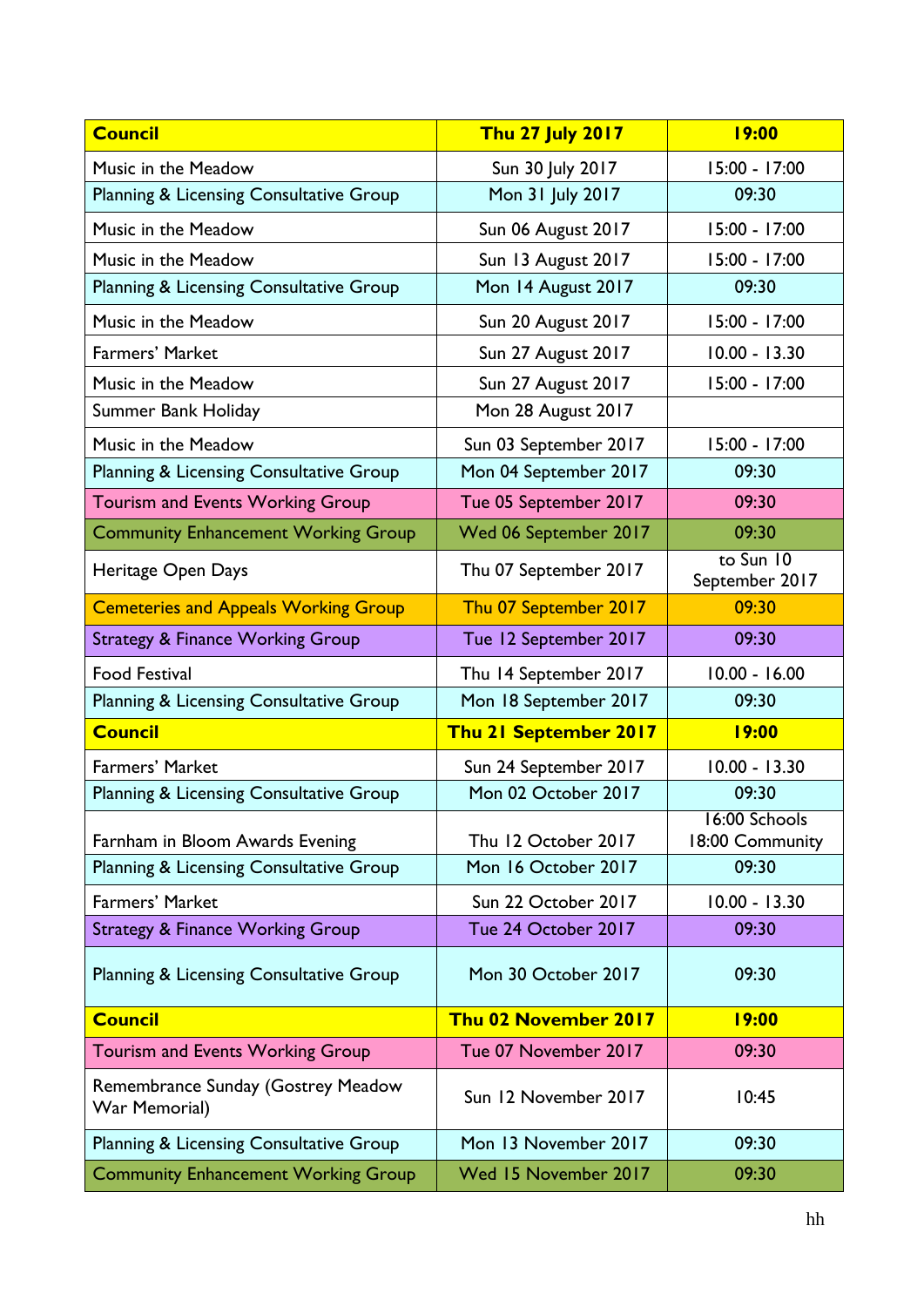| <b>Cemeteries and Appeals Working Group</b>                                                    | Thu 16 November 2017        | 09:30           |
|------------------------------------------------------------------------------------------------|-----------------------------|-----------------|
| Venison Dinner (Farnham Castle)                                                                | Thu 16 November 2017        | 19:00           |
| Christmas Lights Switch-On (Gostrey<br>Meadow)                                                 | Sat 18 November 2017        | 13.00 - 18.00   |
| Farmers' Market                                                                                | Sun 26 November 2017        | 10:00 - 13:30   |
| Planning & Licensing Consultative Group                                                        | Mon 27 November 2017        | 09:30           |
| Farnham Farmers' Market Central Car Park<br>and Christmas Market, Castle Street, Bush<br>Hotel | Sun 10 December 2017        | $10:00 - 16:00$ |
| Planning & Licensing Consultative Group                                                        | Mon 11 December 2017        | 09:30           |
| <b>Strategy &amp; Finance Working Group</b>                                                    | Tue 12 December 2017        | 09:30           |
| Christmas Civic Carol Service, St Andrew's                                                     | Thu 14 December 2017        | 19:00 for 19:30 |
| Farnham in Bloom Winter Celebration                                                            | Sun 17 December 2017        | $14:30 - 15:30$ |
| <b>Council (Budget)</b>                                                                        | <b>Thu 21 December 2017</b> | <b>19:00</b>    |
| <b>OFFICES CLOSED BETWEEN CHRISTMAS</b><br><b>AND NEW YEAR</b>                                 | tbd                         |                 |
| Planning & Licensing Consultative Group                                                        | Mon 08 January 2018         | 09:30           |
| <b>Tourism and Events Working Group</b>                                                        | Tue 09 January 2018         | 09:30           |
| <b>Community Enhancement Working Group</b>                                                     | Wed 10 January 2018         | 09:30           |
| <b>Strategy &amp; Finance Working Group</b>                                                    | Tue 16 January 2018         | 09:30           |
| Planning & Licensing Consultative Group                                                        | Mon 22 January 2018         | 09:30           |
| <b>Council (Precept)</b>                                                                       | Thu 25 January 2018         | <b>19:00</b>    |
| <b>Farmers' Market</b>                                                                         | Sun 28 January 2018         | $10.00 - 13.30$ |
| Planning & Licensing Consultative Group                                                        | Mon 05 February 2018        | 09:30           |
| <b>Cemeteries and Appeals Working Group</b>                                                    | Thu 15 February 2018        | 09:30           |
| Planning & Licensing Consultative Group                                                        | Mon 19 February 2018        | 09:30           |
| Farmers' Market                                                                                | Sun 25 February 2018        | $10.00 - 13.30$ |
| Services to Farnham Awards                                                                     | Mon 26 February 2018        | 18:00           |
| <b>Strategy &amp; Finance Working Group</b>                                                    | Tue 27 February 2018        | 09:30           |
| Planning & Licensing Consultative Group                                                        | <b>Mon 05 March 2018</b>    | 09:30           |
| <b>Council</b>                                                                                 | <b>Thu 08 March 2018</b>    | 19:00           |
| <b>Tourism and Events Working Group</b>                                                        | <b>Tue 13 March 2018</b>    | 14:00           |
| <b>Community Enhancement Working Group</b>                                                     | Wed 14 March 2018           | 09:30           |
| <b>Planning &amp; Licensing Consultative Group</b>                                             | <b>Mon 19 March 2018</b>    | 09:30           |
| <b>Annual Town Meeting of Electors</b><br>(Bush Hotel)                                         | <b>Thu 22 March 2018</b>    | 19:00           |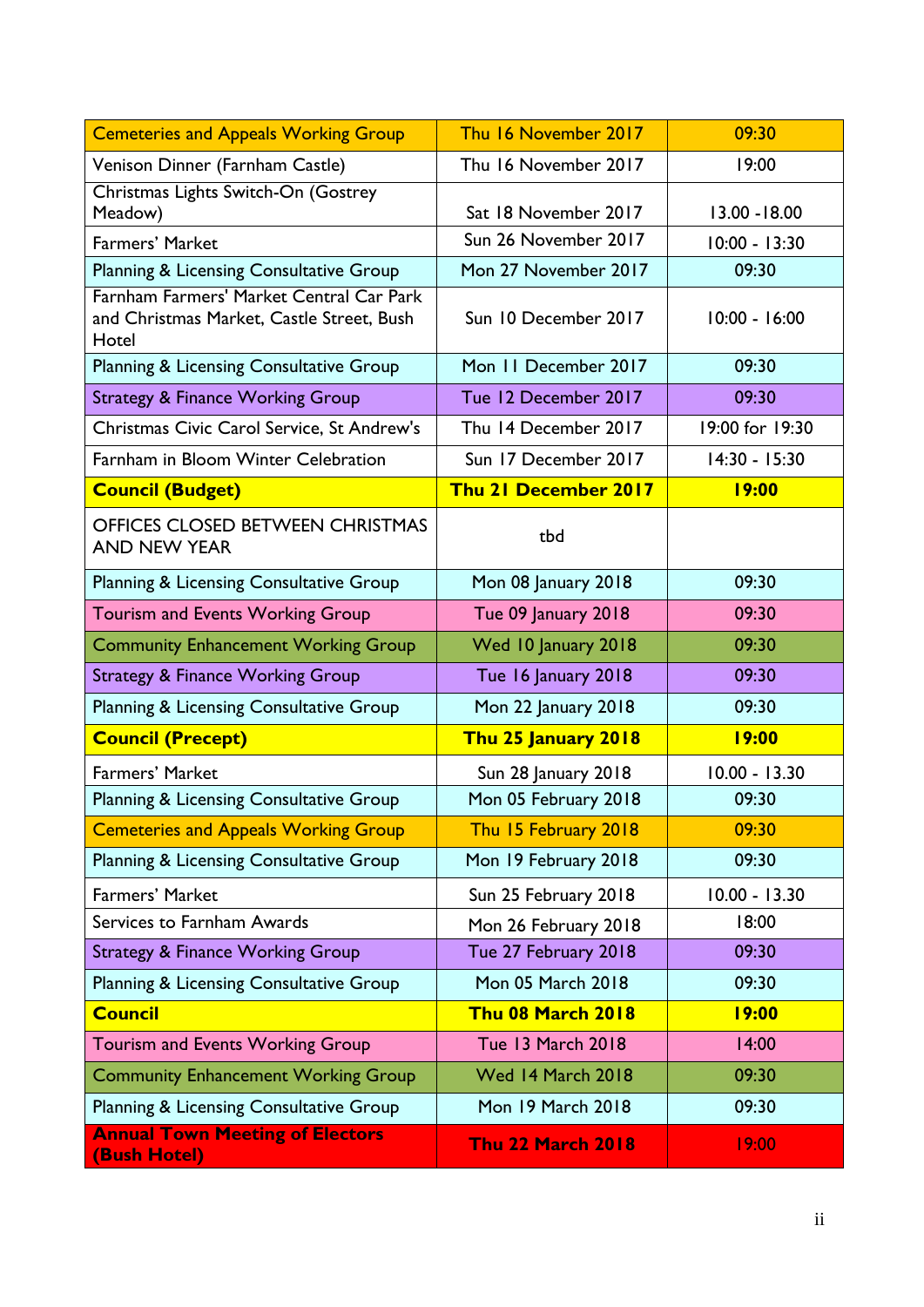| <b>Farmers' Market</b>                                   | <b>Sun 25 March 2018</b> | $10.00 - 13.30$ |
|----------------------------------------------------------|--------------------------|-----------------|
| Good Friday                                              | <b>Fri 30 March 2018</b> |                 |
| Easter Monday                                            | Mon 02 April 2018        |                 |
| Planning & Licensing Consultative Group                  | Mon 09 April 2018        | 09:30           |
| <b>Strategy &amp; Finance Working Group</b>              | <b>Tue 10 April 2018</b> | 09:30           |
| <b>Council (appointment of Working</b><br><b>Groups)</b> | Thu 19 April 2018        | 19:00           |
| <b>Farmers' Market</b>                                   | <b>Sun 22 April 2018</b> | $10.00 - 13.30$ |
| Planning & Licensing Consultative Group                  | Mon 23 April 2018        | 09:30           |
| Early May Bank Holiday                                   | Mon 07 May 2018          |                 |
|                                                          |                          |                 |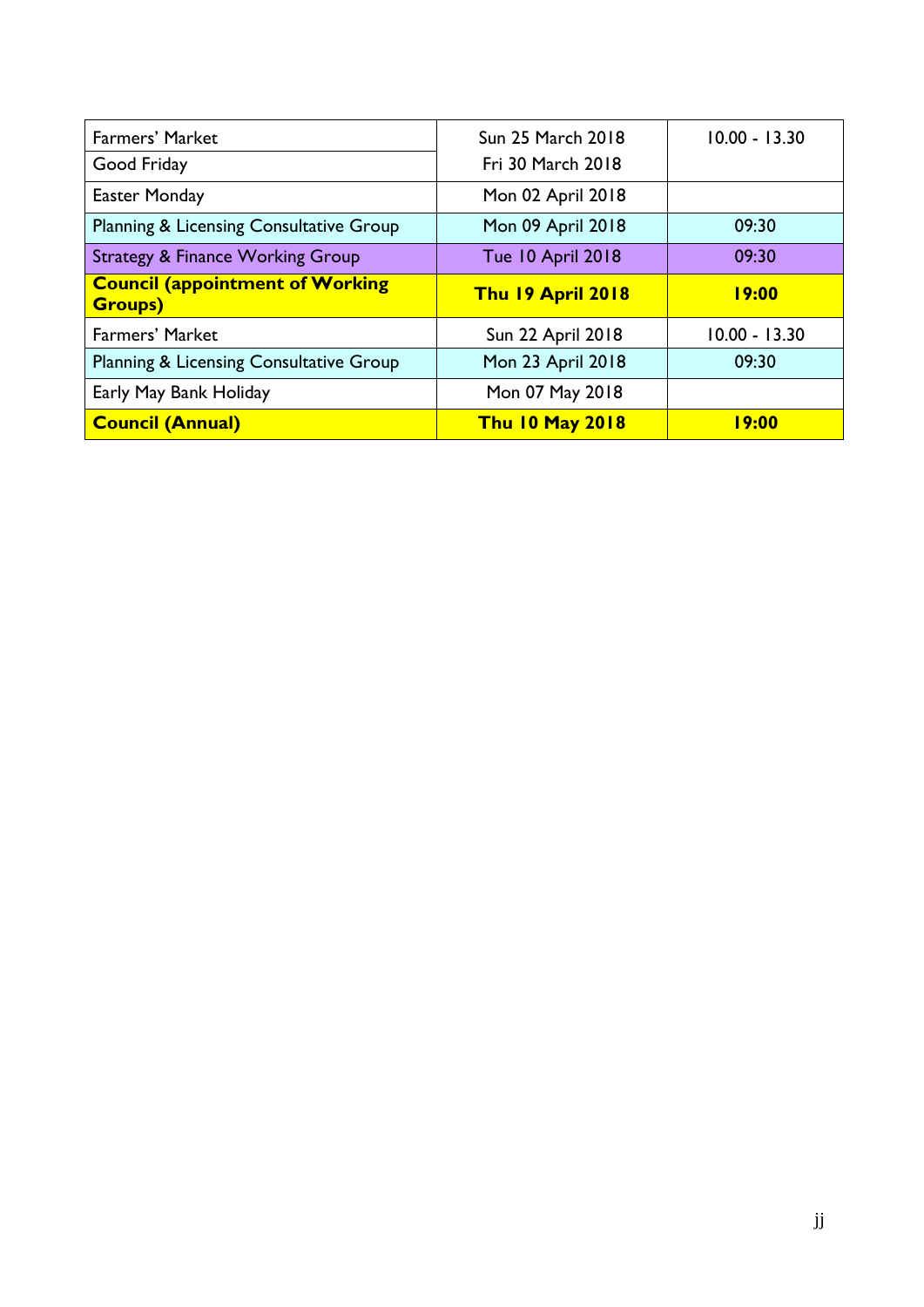

## **Farnham Town Council Working Group Meeting Dates by Working Group 2017/18**

| <b>Full Council</b> |                                                     |
|---------------------|-----------------------------------------------------|
|                     | All Council meetings are held on Thursdays at 19.00 |
| <b>Date</b>         | <b>Meeting Details</b>                              |
| 11 May 2017         | Annual Council (Annual)                             |
| 15 June 2017        | Council (Sign Off Annual Accounts)                  |
| 27 July 2017        | Council                                             |
| 21 September 2017   | Council                                             |
| 02 November 2017    | Council (Budget 1)                                  |
| 21 December 2017    | Council (Budget 2)                                  |
| 25 January 2018     | Council (Precept)                                   |
| 08 March 2018       | Council                                             |
| 19 April 2018       | <b>Council (Appointments of Working Groups)</b>     |
| 10 May 2018         | Council (Annual)                                    |

| <b>Cemeteries Appeals and Working Group</b> |  |  |
|---------------------------------------------|--|--|
|                                             |  |  |

## **All Cemeteries Appeals and Working Group meetings are held on Thursdays at 9.30**

| Date              | <b>Meeting Details</b>                      |
|-------------------|---------------------------------------------|
| 08 June 2017      | <b>Cemeteries Appeals and Working Group</b> |
| 07 September 2017 | <b>Cemeteries Appeals and Working Group</b> |
| 16 November 2017  | <b>Cemeteries Appeals and Working Group</b> |
| 15 February 2018  | <b>Cemeteries Appeals and Working Group</b> |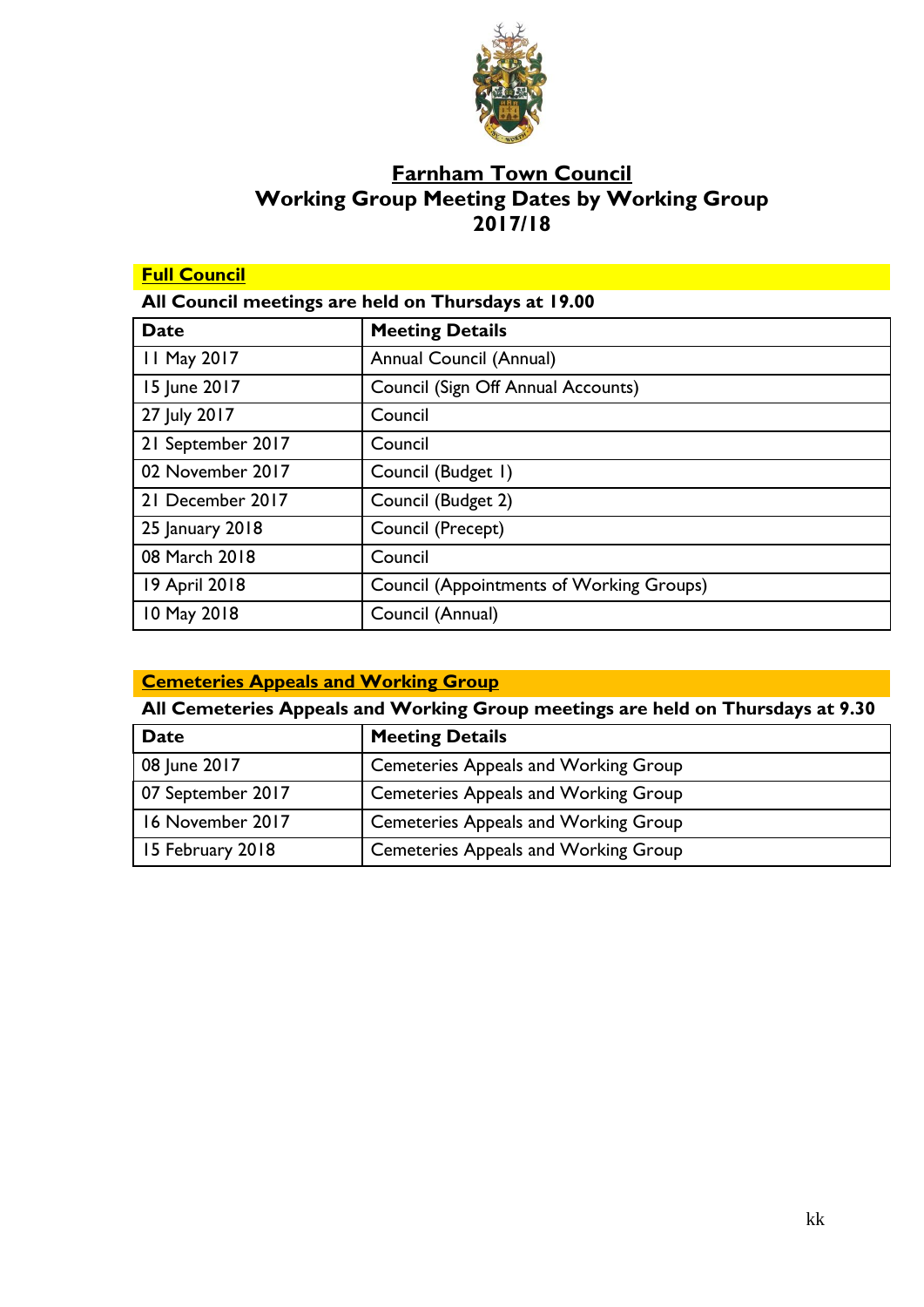

#### **Strategy and Finance Working Group**

#### **All Strategy & Finance Working Group meetings are held on a Tuesday at 9.30**

| <b>Date</b>       | <b>Meeting Details</b>                      |
|-------------------|---------------------------------------------|
| 06 June 2017      | Strategy & Finance Working Group            |
| 18 July 2017      | Strategy & Finance Working Group            |
| 12 September 2017 | <b>Strategy &amp; Finance Working Group</b> |
| 24 October 2017   | Strategy & Finance Working Group            |
| 12 December 2017  | Strategy & Finance Working Group            |
| 16 January 2018   | Strategy & Finance Working Group            |
| 27 February 2018  | Strategy & Finance Working Group            |
| 10 April 2018     | Strategy & Finance Working Group            |

#### **Tourism and Events Working Group**

#### **All Tourism and Events Working Group meetings are held on a Tuesday at 9.30**

| <b>Date</b>       | <b>Meeting Details</b>           |
|-------------------|----------------------------------|
| 27 June 2017      | Tourism and Events Working Group |
| 05 September 2017 | Tourism and Events Working Group |
| 07 November 2017  | Tourism and Events Working Group |
| 09 January 2018   | Tourism and Events Working Group |
| 13 March 2018     | Tourism and Events Working Group |

#### **Community Enhancement Working Group**

#### **All Community Enhancement Working Group meetings are held on a Wednesday at 9.30**

| <b>Date</b>       | <b>Meeting Details</b>                     |
|-------------------|--------------------------------------------|
| 07 June 2017      | <b>Community Enhancement Working Group</b> |
| 06 September 2017 | <b>Community Enhancement Working Group</b> |
| 15 November 2017  | <b>Community Enhancement Working Group</b> |
| 10 January 2018   | <b>Community Enhancement Working Group</b> |
| 14 March 2018     | <b>Community Enhancement Working Group</b> |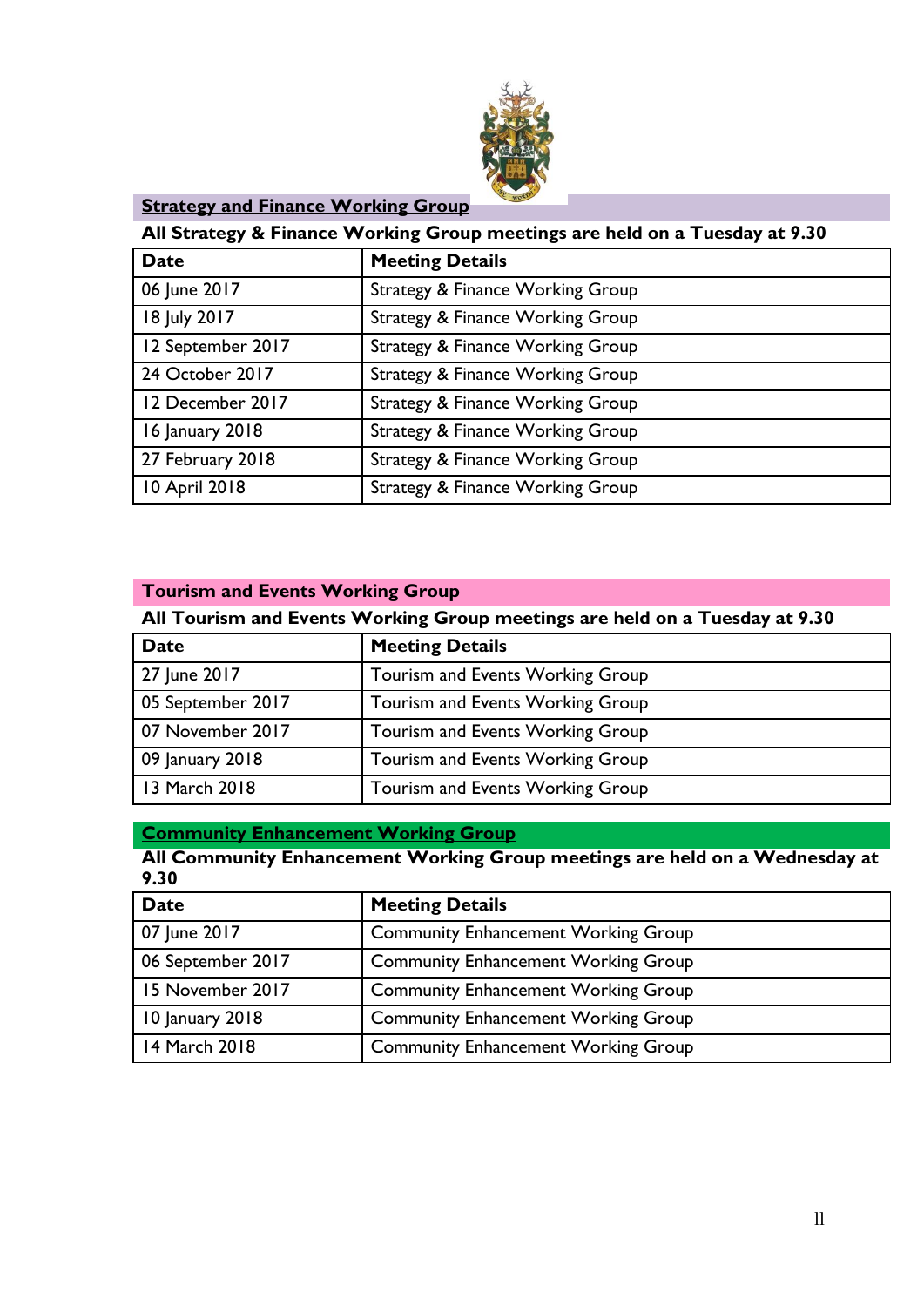| <b>Planning &amp; Licensing Consultative Group</b> |
|----------------------------------------------------|
|----------------------------------------------------|

**All Planning & Licensing Consultative Group meetings are held on a Monday at 9.30**

| <b>Date</b>       | <b>Meeting Details</b>             |
|-------------------|------------------------------------|
| 22 May 2017       | <b>Planning Consultative Group</b> |
| 05 June 2017      | <b>Planning Consultative Group</b> |
| 19 June 2017      | <b>Planning Consultative Group</b> |
| 03 July 2017      | <b>Planning Consultative Group</b> |
| 17 July 2017      | <b>Planning Consultative Group</b> |
| 31 July 2017      | <b>Planning Consultative Group</b> |
| 14 August 2017    | <b>Planning Consultative Group</b> |
| 04 September 2017 | <b>Planning Consultative Group</b> |
| 18 September 2017 | <b>Planning Consultative Group</b> |
| 02 October 2017   | <b>Planning Consultative Group</b> |
| 16 October 2017   | <b>Planning Consultative Group</b> |
| 30 October 2017   | <b>Planning Consultative Group</b> |
| 13 November 2017  | <b>Planning Consultative Group</b> |
| 27 November 2017  | <b>Planning Consultative Group</b> |
| II December 2017  | <b>Planning Consultative Group</b> |
| 08 January 2018   | <b>Planning Consultative Group</b> |
| 22 January 2018   | <b>Planning Consultative Group</b> |
| 05 February 2018  | <b>Planning Consultative Group</b> |
| 19 February 2018  | <b>Planning Consultative Group</b> |
| 05 March 2018     | <b>Planning Consultative Group</b> |
| 19 March 2018     | <b>Planning Consultative Group</b> |
| 09 April 2018     | <b>Planning Consultative Group</b> |
| 23 April 2018     | <b>Planning Consultative Group</b> |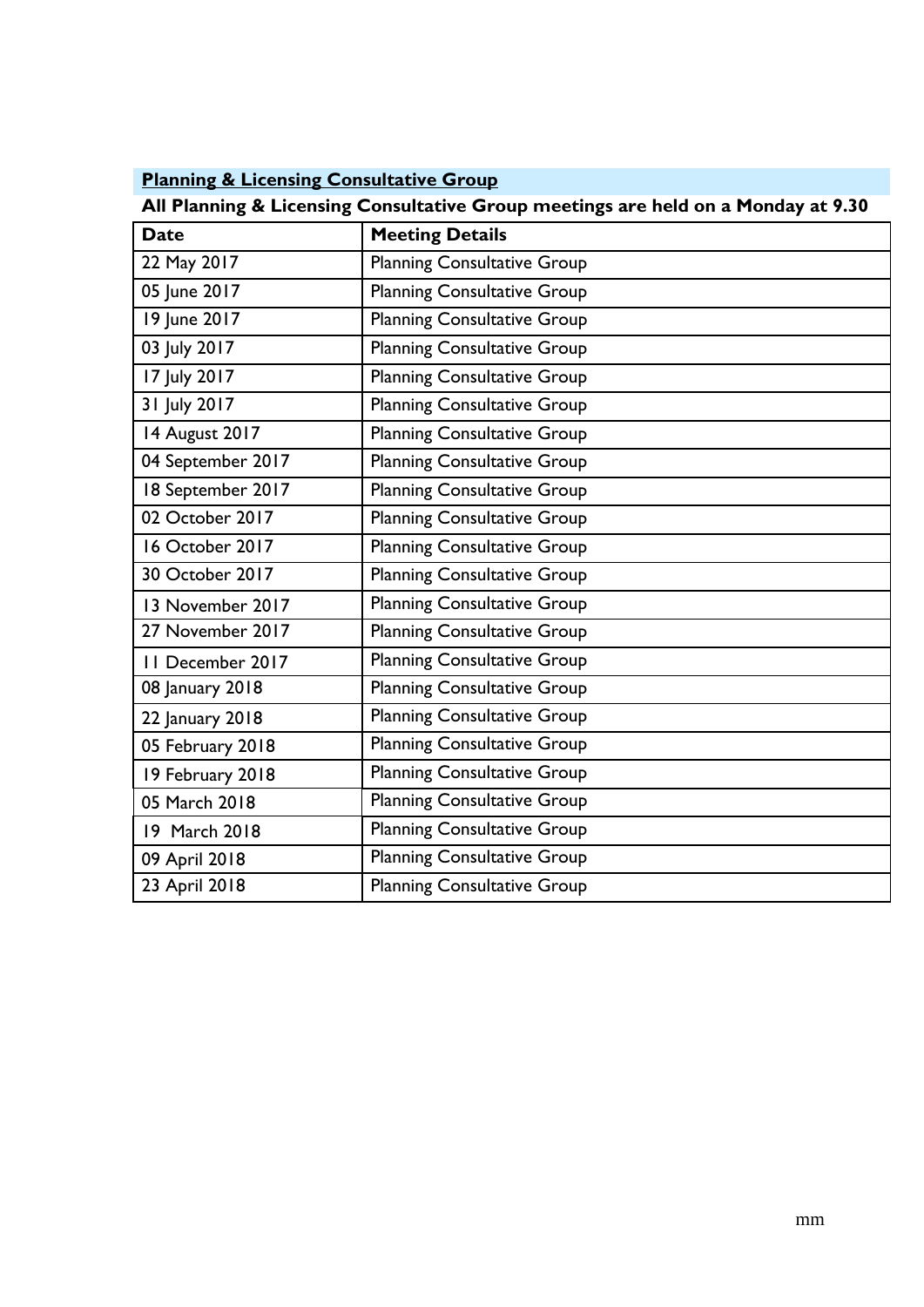

**E**

**Notes** Planning & Licensing Consultative Group

**Time and date** 9.30 am on Monday 9th January 2017

**Place** Council Chamber, South Street, Farnham

#### **Planning & Licensing Consultative Group Members Present**

Councillor J Williamson (Chair) Councillor C Cockburn Councillor J Fraser Councillor M Hyman Councillor A Macleod Councillor K Mirylees

**Officers in attendance: lan Kershaw** 

**NOTE: The comments and observations from Waverley Borough Councillors are preliminary ones prior to consideration at Borough Council level and are based on the evidence and representations to the Town Council.**

- **1. Apologies**  Councillors Dunsmore and Ricketts.
- **2. Declarations of Interest** Councillor Williamson declared a personal interest in WA/2016/2455 and took no part in the debate or decision.
- **3. Applications considered by the Planning and Licensing Consultative Group on 9 January 2017**

#### **Borough Council Planning Applications**

#### **Farnham Bourne**

#### **WA/2016/2409 Farnham Bourne Philippa Staddon**

Erection of extensions and alterations following demolition of existing conservatory and garage. 3 ERNEST CLOSE, FARNHAM GU10 3NL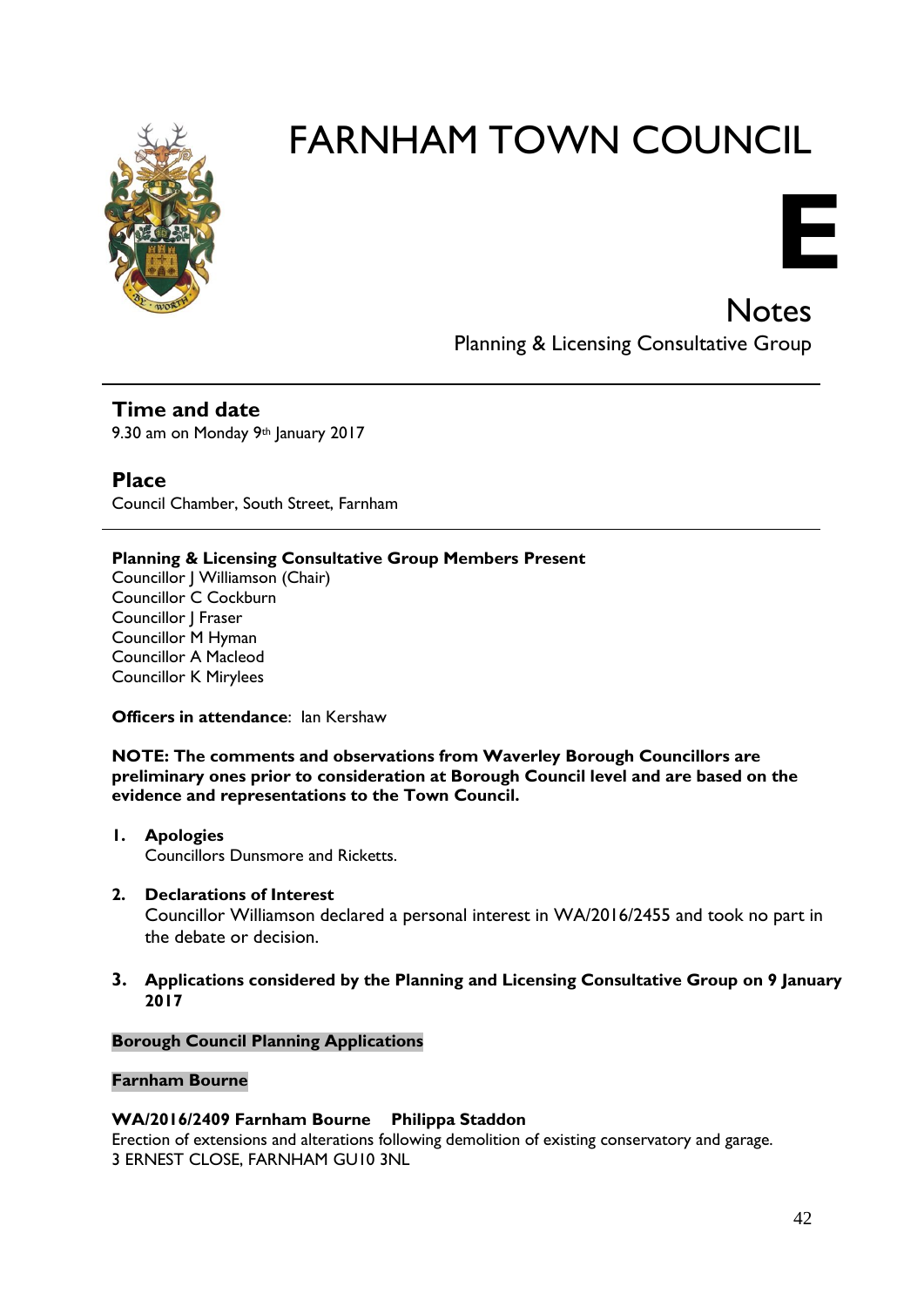**Farnham Town Council has no objections subject to the extensions and alterations being in keeping with the Farnham Design Statement and all materials used being in keeping with existing.**

#### **WA/2016/2398 Farnham Bourne Philippa Staddon**

Erection of single storey rear extension; conversion of integral garage into habitable accommodation and alterations.

14 KILN LANE, FARNHAM GU10 3LS

**Farnham Town Council has no objections subject to the extension being in keeping with the Farnham Design Statement and all materials used being in keeping with existing.**

#### **CA/2016/0176 Farnham Bourne Mr A Clout**

GREAT AUSTINS CONSERVATION AREA Removal of and works to trees. 9 FAIRBOURNE GREAT AUSTINS FARNHAM GU9 8JG **Farnham Town Council regrets the loss of trees in a conservation area but has no objections subject to the approval of the Arboricultural Officer.**

#### **WA/2016/2444 Farnham Bourne Kayleigh Taylor**

Application under Section 73 to vary Condition 1 of WA/2016/1398 (plan numbers) to allow for alteration to external recess area.

37 FORD LANE, WRECCLESHAM GU10 4SF

**Farnham Town Council has no objections.**

#### **WA/2016/2449 Farnham Bourne Philippa Staddon**

Erection of two storey front extension and alterations; alterations to roof space to provide habitable accommodation.

1 HILLSIDE ROAD, FARNHAM GU10 3AJ

**Farnham Town Council objects to this application which fails to address the issues relating to previous refusal, that is that the proposed extensions, having regard to their scale, bulk, mass and increase in floor size area would result in a disproportionate addition over and above the size of the original dwelling and would appear intrusive in the landscape, failing to preserve the intrinsic character and beauty of the countryside, in conflict with Policies RD2 and C2 of the Waverley Borough Local Plan and Paragraph 17 of the national Planning Policy Framework 2012.**

#### **WA/2016/2431 Farnham Bourne Kayleigh Taylor**

Certificate of Lawfulness under Section 191 for construction of a driveway. 1 COMPTON COTTAGES, WAVERLEY LANE, FARNHAM GU9 8ET **Farnham Town Council has no objections.**

#### **Farnham Castle**

**CA/2016/0175 Farnham Castle Mr A Clout** FARNHAM CONSERVATION AREA WORKS TO TREES 45 CASTLE STREET FARNHAM GU9 7JQ **Farnham Town Council welcomes the prudent management of trees in the conservation area and has no objections subject to the approval of the Arboricultural Officer.**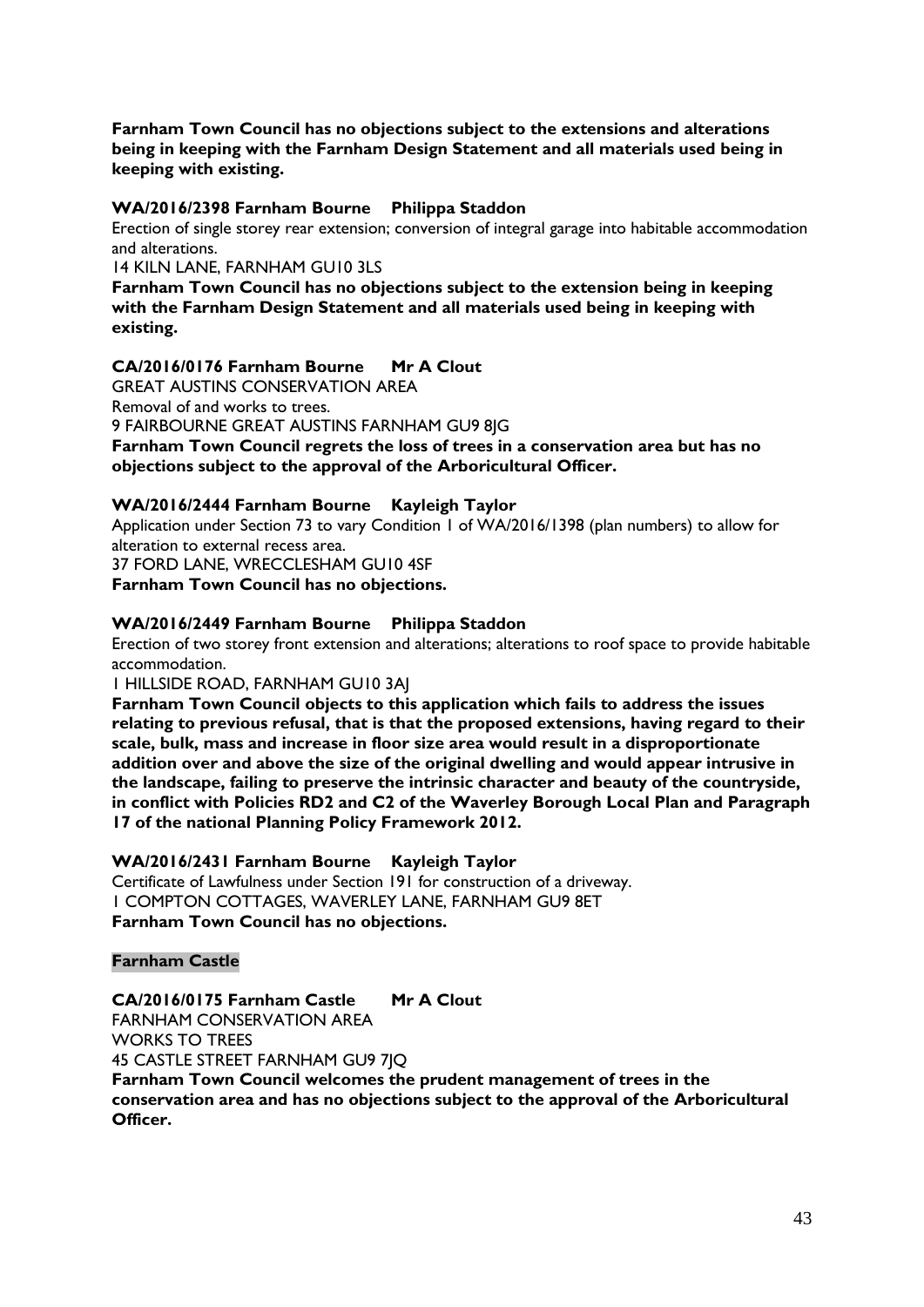#### **WA/2016/2458 Farnham Castle Philippa Staddon**

Erection of extensions and alterations (revision of WA/2016/0508). 10 BYWORTH ROAD, FARNHAM GU9 7BT **Farnham Town Council has no objections.**

#### **WA/2016/2455 Farnham Castle Rachel Kellas**

Approval of reserved matters (appearance, landscaping, layout and scale) following the outline approval of WA/2014/1565 for the erection of 120 new dwellings with associated access, public open space and landscaping. **Previous comments on 15/10/2014 – letter attached.** LAND AT CRONDALL LANE, FARNHAM

*Councillor Williamson declared a personal interest and took no part in the debate or decision on this item.*

**Farnham Town Council objects to the application. Previous agreements to maintain green space in perpetuity must be maintained. Previous commitments for landscaping as agreed at the time of outline should be maintained. The amenity of existing residents near to the site should be maintained and enhanced. Existing trees should be retained wherever possible, replacements planted and the opportunity taken to further improve landscaping and neighbouring amenity with more trees, hedgerows and landscaping in keeping with the character of the area taken.** 

**The scale and mass of the application is inappropriate and out of keeping with character of the area and unsuitable for the site. No buildings should be higher than two storeys. The new development must integrate with the existing local character and the buildings and development should be reflective of and sensitive to the landscape and respond to the local vernacular which does not include 2.5 or 3 storey flatted developments as proposed. There should be continuity of design between the element of affordable housing and the wider development such that it is consistent with and in similar style to the rest of the development to ensure it is integrated and cohesive, rather than separate and divisive.** 

#### **Farnham Firgrove**

#### **WA/2016/2391 Farnham Firgrove Philippa Staddon**

Erection of first floor side extension and alterations following demolition of existing conservatory and garage.

4 HILLARY CLOSE, FARNHAM GU9 8QZ

**Farnham Town Council has no objections subject to the extension and alterations being in keeping with the Farnham Design Statement and all materials used being in keeping with existing.**

#### **WA/2016/2408 Farnham Firgrove Kayleigh Taylor**

Erection of extensions to 2 flats along with internal alterations. 9 THE FAIRFIELD FARNHAM GU9 8AH

**Farnham Town Council has no objections subject to the extension and alterations being in keeping with the Farnham Design Statement and all materials used being in keeping with existing.**

#### **Farnham Hale and Heath End**

**TM/2016/0233 Farnham Hale and Heath End Steve Tester** APPLICATION FOR WORKS TO TREES SUBJECT OF TREE PRESERVATION ORDER 24/07 11 ELM CRESCENT FARNHAM GU9 0QW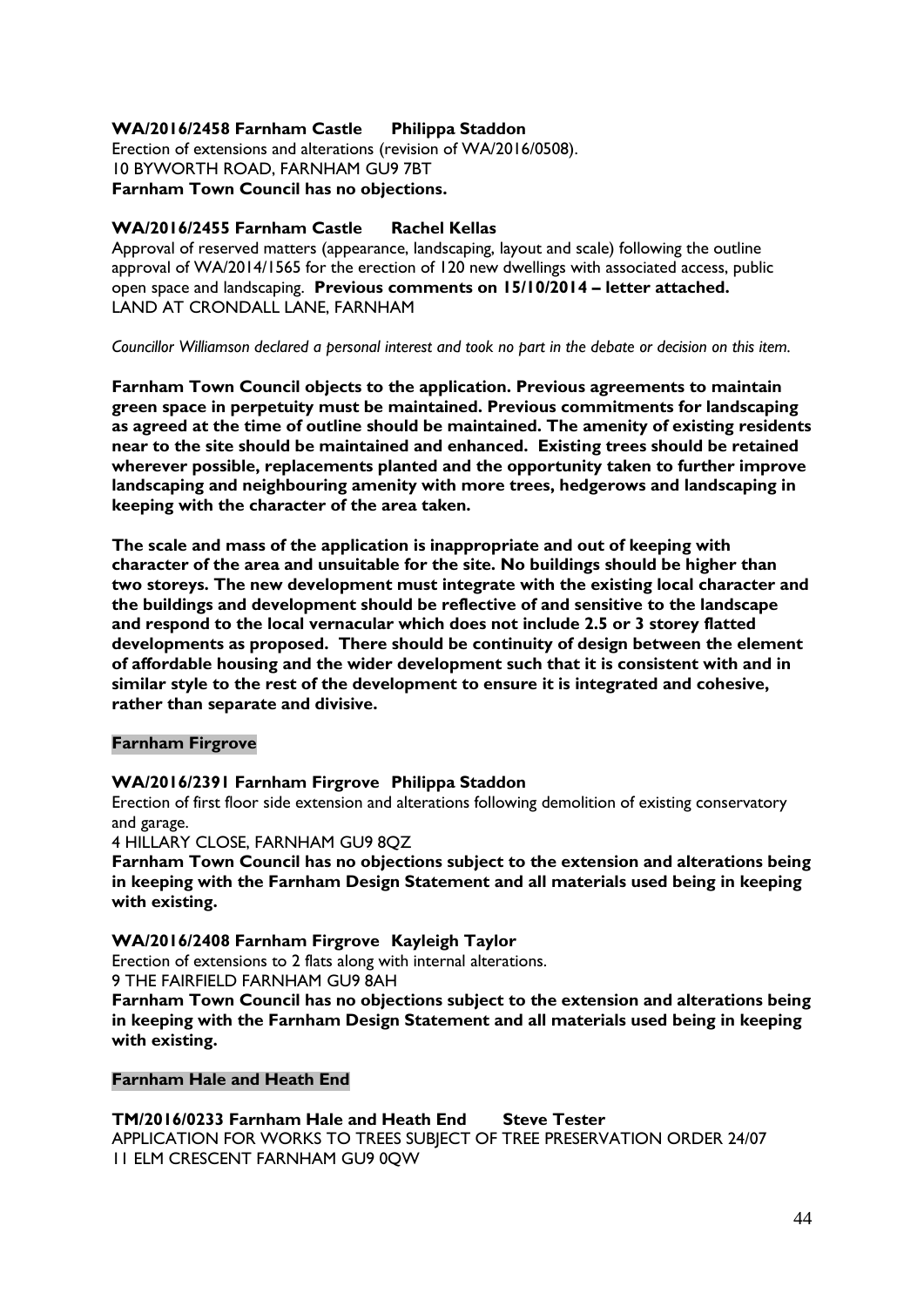**Farnham Town Council welcomes the prudent management of trees in the conservation area and has no objections subject to the approval of the Arboricultural Officer.**

**TM/2017/0001 Farnham Hale and Heath End Steve Tester** APPLICATION FOR WORKS TO AND REMOVAL OF TREES SUBJECT OF TREE PRESERVATION ORDER 19/01

60 UPPER WEYBOURNE LANE FARNHAM GU9 9DE

**Farnham Town Council regrets the loss of a tree but subject to the approval of the Arboricultural Officer understands the need to manage diseased trees. Should the tree need to be felled a replacement should be planted.**

**WA/2016/2450 Farnham Hale and Heath End Mr Chris Turner**

Erection of extensions.

5 WEST CLOSE, FARNHAM GU9 0RF

**Farnham Town Council has no objections subject to the extensions being in keeping with the Farnham Design Statement and all materials used being in keeping with existing.**

**WA/2016/2436 Farnham Hale and Heath End Kayleigh Taylor**

Application under Section 73A to vary Conditions 2 and 3 of WA/2014/0976 (approved plans and parking arrangement). 73 HEATH LANE, FARNHAM GU9 0PX

**Farnham Town Council objects to the change of condition as the proposed parking arrangements are untenable. The application refers to parking spaces which have not yet received planning permission. The Town Council considers that the parking arrangements proposed would have an adverse effect on the neighbours in Bethel Lane. Subject to consideration of the various permissions in place and sought, planning enforcement action should be considered.**

#### **Farnham Moor Park**

#### **WA/2016/2423 Farnham Moor Park Philippa Staddon**

Erection of extensions following demolition of existing single storey extension. SYLVANS, TILFORD ROAD, FARNHAM GU9 8JA

**Farnham Town Council has no objections subject to the extensions being in keeping with the Farnham Design Statement and all materials used being in keeping with existing.**

**WA/2016/2399 Farnham Moor Park Natasha Rozanski**

Certificate of Lawfulness under Section 191 for the continued use of The Shed as a self-contained residential annexe ancillary to main dwelling.

SANDBACH, SEALE LANE, FARNHAM GU10 1PR **Farnham Town Council has no objections.**

#### **WA/2016/2452 Farnham Moor Park Chris French**

Erection of extensions and dormer window following demolition of existing detached garage. 5 ABBOTS RIDE, FARNHAM GU9 8HY

**Farnham Town Council objects to this application as it is over-development of the site and would have a negative impact on the neighbours' amenity.**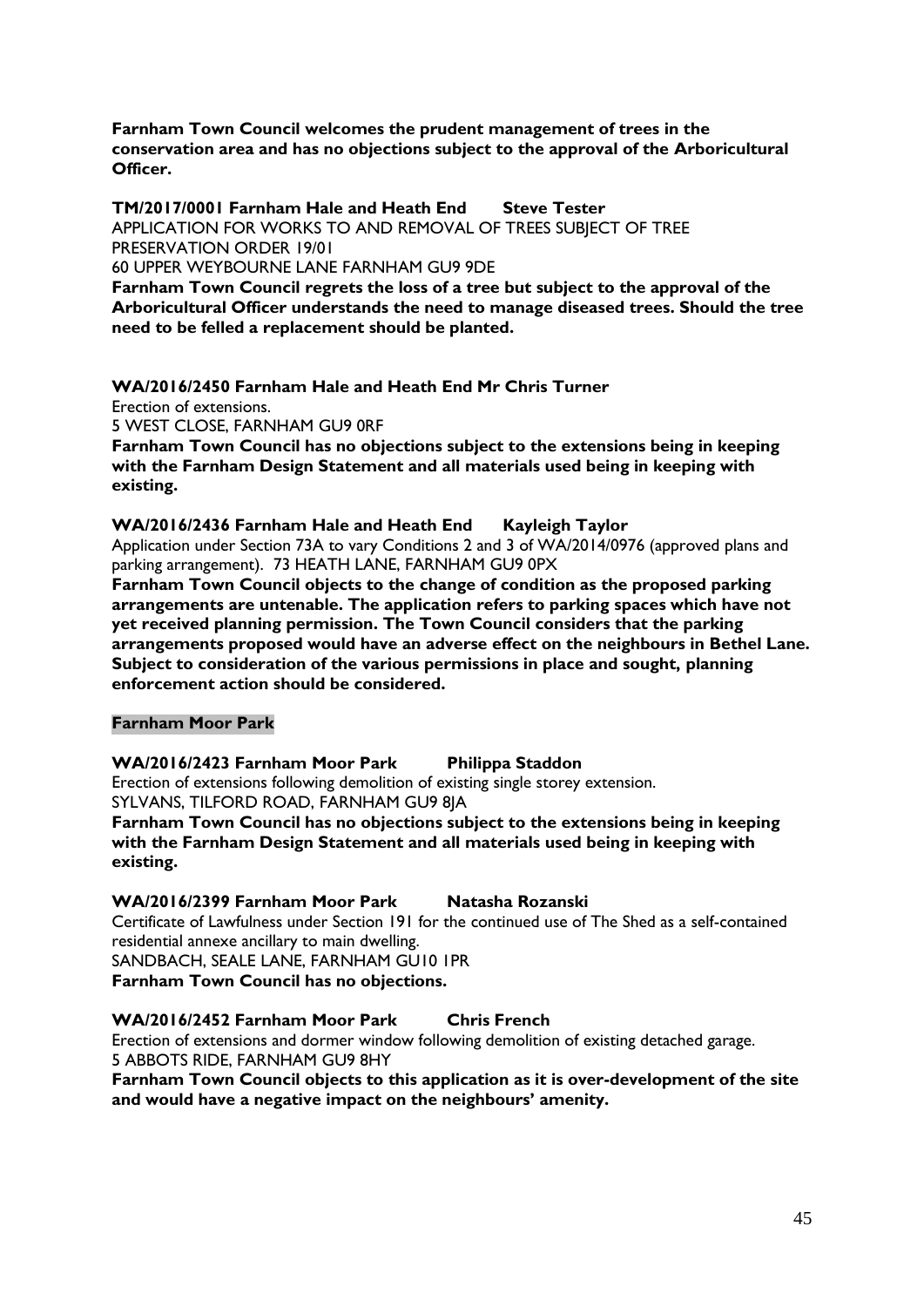#### **Farnham Shortheath and Boundstone**

#### **WA/2016/2402 Farnham Shortheath and Boundstone Philippa Staddon**

Erection of front and side first floor extensions and alterations; alterations to garage to provide habitable accommodation.

3 ROWAN CHASE, WRECCLESHAM GU10 4RH

**Farnham Town Council has no objections subject to the extensions and alterations being in keeping with the Farnham Design Statement and all materials used being in keeping with existing.**

**WA/2016/2412 Farnham Shortheath and Boundstone Philippa Staddon** Alterations to garage to provide additional habitable accommodation.

TIMOTHY COTTAGE, VINE LANE, WRECCLESHAM GU10 4TD

**Farnham Town Council has no objections subject to the alterations being in keeping with the Farnham Design Statement and all materials used being in keeping with existing.**

**WA/2016/2453 Farnham Shortheath and Boundstone Philippa Staddon** Erection of extensions and alterations following demolition of the existing garage. 25 BEACON CLOSE, WRECCLESHAM GU10 4PA

**Farnham Town Council has no objections subject to the alterations being in keeping with the Farnham Design Statement and all materials used being in keeping with existing.**

#### **Farnham Upper Hale**

#### **TC/2016/0006 Farnham Upper Hale Rachel Kellas**

G.P.D.O. Schedule 2, Part 16; installation of 15m replica telegraph pole and associated works. LAND ON WEST SIDE OF JUNCTION WITH ALMA LANE, SANDY HILL ROAD, FARNHAM GU9 0EX

**Farnham Town Council has no objections.**

#### **Farnham Weybourne and Badshot Lea**

#### **WA/2016/2433 Farnham Weybourne and Badshot Lea Rachel Kellas**

Change of use of part of David Lloyd car park to provide a Hand Car Wash, incorporating the erection of a canopy and siting of a portable building.

DAVID LLOYD LEISURE CLUB, WILKINSON WAY, FARNHAM GU9 9ND

**Farnham Town Council objects to this application. The site must be maintained for leisure use only in line with the appeal decision of the Planning Inspector. Furthermore the site is prone to flooding and wash off from the proposed activity would have a detrimental impact on the adjacent Weybourne Nature Reserve.**

**WA/2016/2456 Farnham Weybourne and Badshot Lea Myles Joyce**

Erection of 43 dwellings including 17 affordable with associated parking; new access from Monkton Lane.

LAND AT GREEN LANE FARM, GREEN LANE, BADSHOT

**Farnham Town Council strongly objects to this application. The site is not included in the Farnham Neighbourhood Plan. It would have a negative impact causing material harm to the character and beauty of the countryside beyond the Green Belt and contribute to coalescence between urban areas reducing the strategic gap between Farnham and Aldershot. The scale of development is inappropriate for the character of the area. The infrastructure in the area is under pressure and the development would add to existing problems with waste water, surface water run-off and sewage**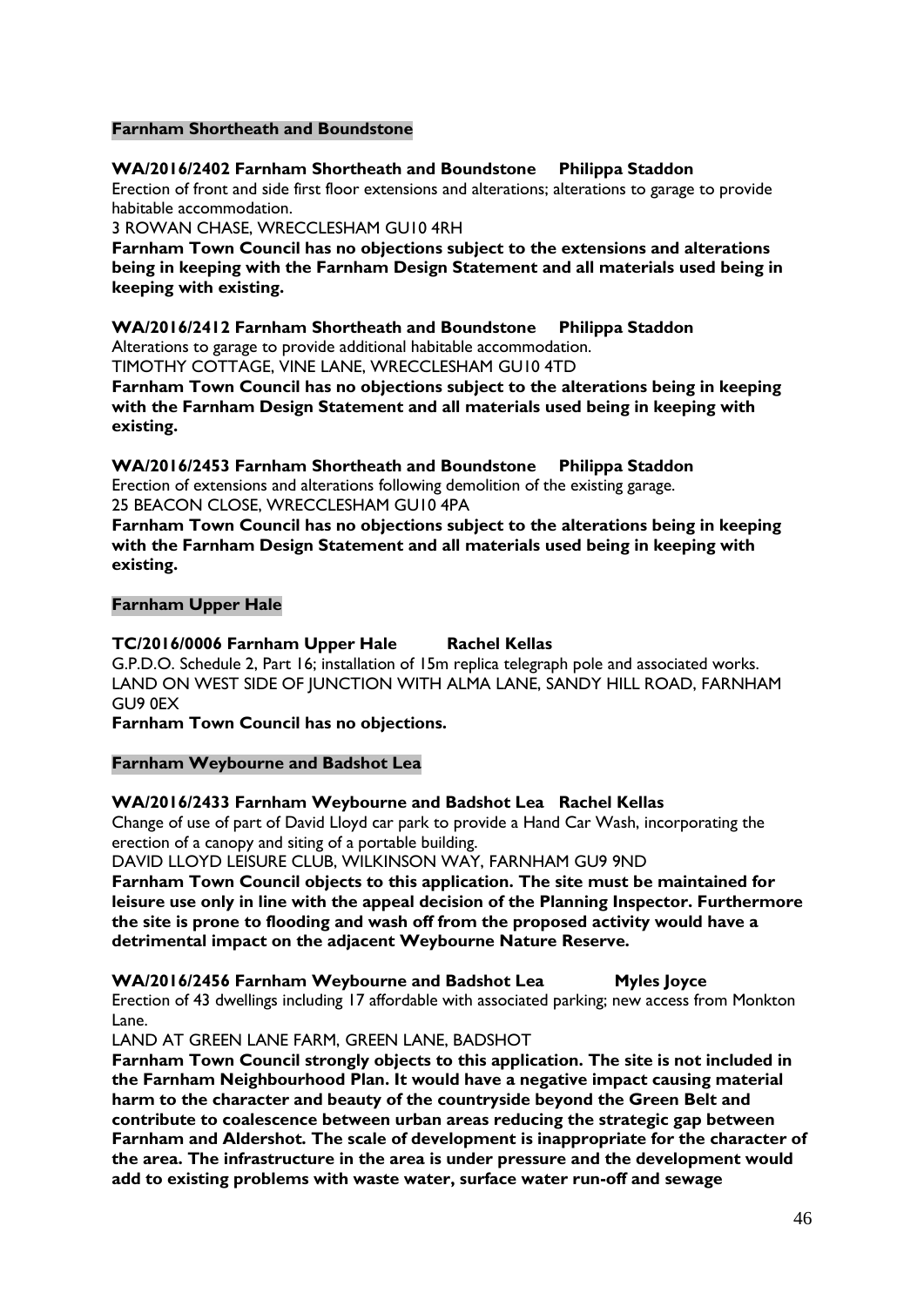**treatment. The proposal would have a negative impact on the biodiversity and wildlife in the area.**

#### **Farnham Wrecclesham and Rowledge**

**WA/2016/2443 Farnham Wrecclesham and Rowledge Mr Chris Turner** Erection of single-storey front extension.

THE STUDIO, FERNBRAE COTTAGE, THE LONG ROAD, FARNHAM **Farnham Town Council has no objections subject to the extension being in keeping with the Farnham Design Statement and all materials used being in keeping with existing.**

**WA/2016/2435 Farnham Wrecclesham and Rowledge Kayleigh Taylor** Erection of single storey pavilion following demolition of existing pavilion. TENNIS COURTS AND PAVILION, RECREATION ROAD, ROWLEDGE GU10 4BN **Farnham Town Council has no objections subject to the design being in keeping with the Farnham Design Statement.**

**WA/2016/2377 Farnham Wrecclesham and Rowledge Philippa Staddon** Erection of extensions and alterations including dormer windows; erection of detached garden room; new boundary wall.

WOODBINE COTTAGE, THE LONG ROAD, ROWLEDGE GU10 4DL

**Farnham Town Council reviewed this application on 19 December 2017 and initially commented that it had no objections subject to the extension and alterations being in keeping with the Farnham Design Statement and all materials being in keeping with existing. On review the Town Council would like to amend this comment to object to the loss of the hedge and its replacement with a wall. The hedge should be retained as it provides a green boundary which is important to the character of the area and which also acts as a permeable green corridor which contributes to the local wildlife and biodiversity.**

#### **Borough Council Licensing applications**

THE BISHOP'S TABLE HOTEL, 27 WEST STREET, FARNHAM Variation to licence. Applicant: Mr A M Torjussen

The application is to add Live music and Recorded music 14:00-23:00 Wednesday and Thursday, 14:00-00:00 Friday and Saturday and 13:00-18:00 Sunday (New Year's Eve until 01:00); and On and off sales of alcohol 10:00-23:00 Monday to Wednesday, 10:00-00:00 Thursday to Saturday and 12:00- 22:30 Sunday (Christmas Day 12:00-15:00 and 19:00-22:30, New Year's Eve close of business until the start of next day permitted business and 24 hour for hotel residents and bona fide guests only). Also amendment/increase to the licensed floor area by way of new plans.

#### **Farnham Town Council has no objections.**

Date of next meeting Monday 23<sup>rd</sup> January 2017.

The meeting closed at 10:27am.

Notes by Ian Kershaw.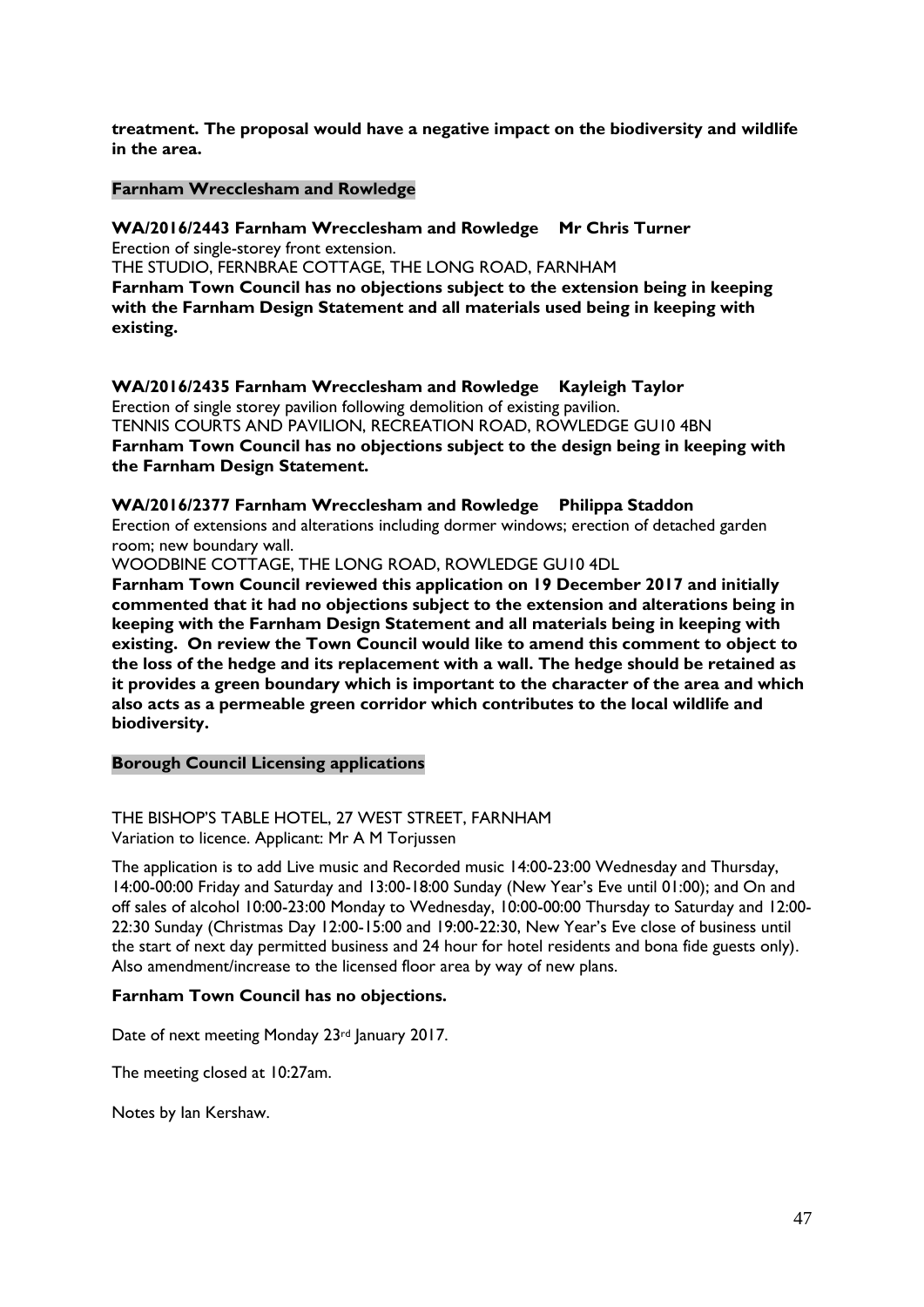



**Notes** Planning & Licensing Consultative Group

### **Time and date**

9.30 am on Monday 23rd January 2017

### **Place**

Council Chamber, South Street, Farnham

TO FOLLOW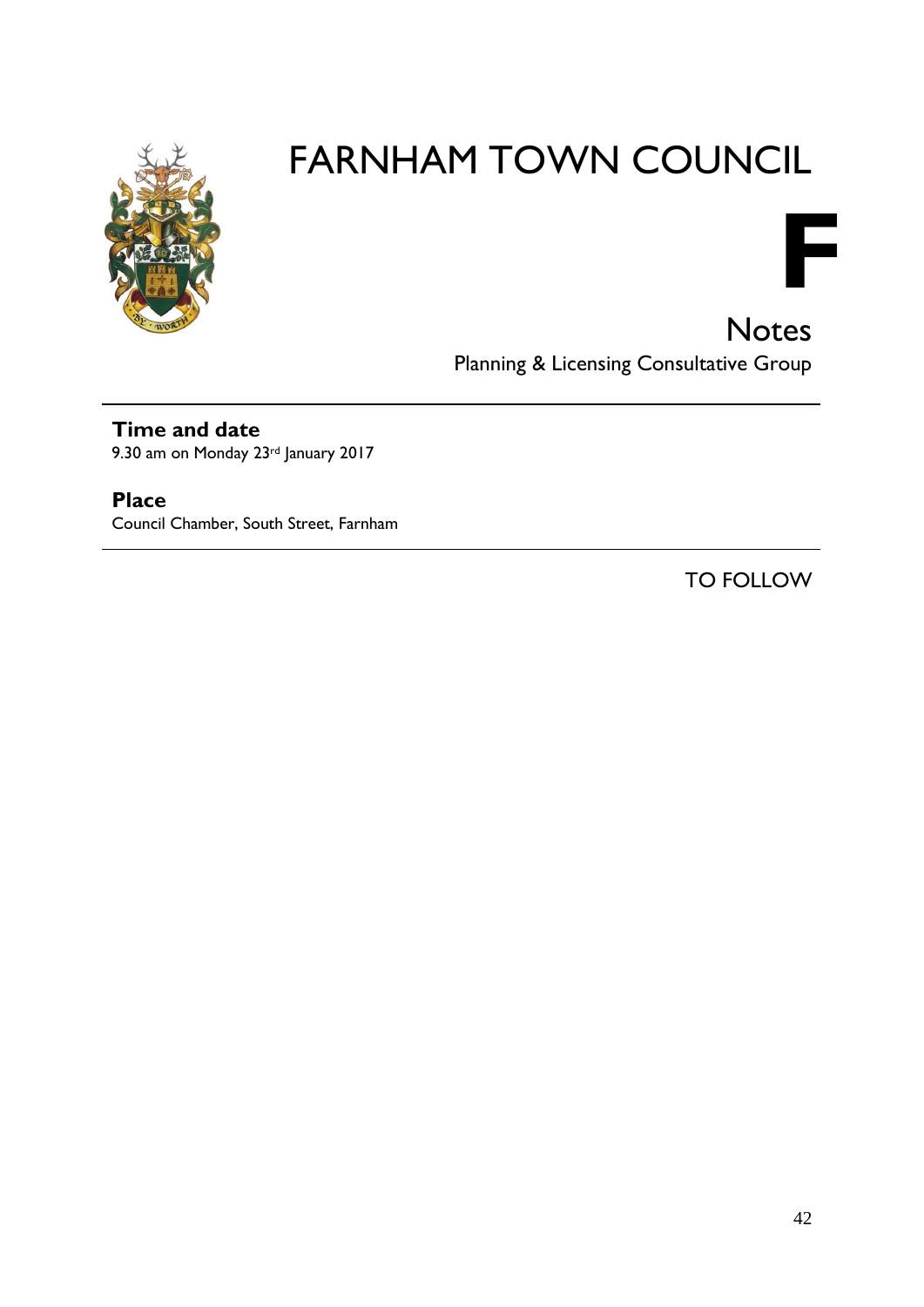



Date: 26<sup>th</sup> January 2017

#### **Precept 2017/18**

#### **Purpose**

To agree precept level for 2017/18

#### **Introduction**

- 1 A local council precepts on the billing/collection authority (Waverley) for an amount which it requires to deliver its agreed programme of activities for the forthcoming year. Unlike the major precepting authorities (Waverley BC, Surrey CC, Surrey Police Authority) which set a rate for the various bands described as a Band D equivalent figure, a parish sets a budget and precept. This amount is payable by the collection authority, regardless of how much is collected, as a result of the levy set by the precepting council (eg Farnham).
- 2 It is good practice however, to do the calculation to understand what the Band D levy (or Council Tax amount) is going to be, in both cash and percentage increase terms, as this helps explain the budget impact to electors.
- 3 As part of the Local Government Finance Settlement (SFA) announced in December, the Government announced additional funds available for Adult Social Care via a precept of 3% on top of the 2% cap for principal authorities and police authorities (or  $\pounds$ 5 if greater for the lowest quartile of district council Band D bills).
- 4 The Government created legislation, through the Localism Act, which allows a restriction on increases in Council tax. Town and Parish Councils do yet not face the risk of being 'capped' and may well be expected to pick up some services being cut or stopped as a result of pressure on the principal authorities. The Secretary of State has confirmed that the referendum 'capping' principles to the Town and Parish Council tier of local government will not be implemented this year but has said he expects Town and Parish Councils to demonstrate restraint when setting increases that are not a direct result of taking on additional responsibilities.

#### **Farnham's Budget 2016/17**

6 In December, Members approved a gross budget of  $\mathcal{L}1,247,702$  (slightly tweaked by Strategy & Finance to £1,248,803) with proposed discretionary income of £212,982. The discretionary income includes a Local Parish Council Tax Support Grant of £16.783. This is